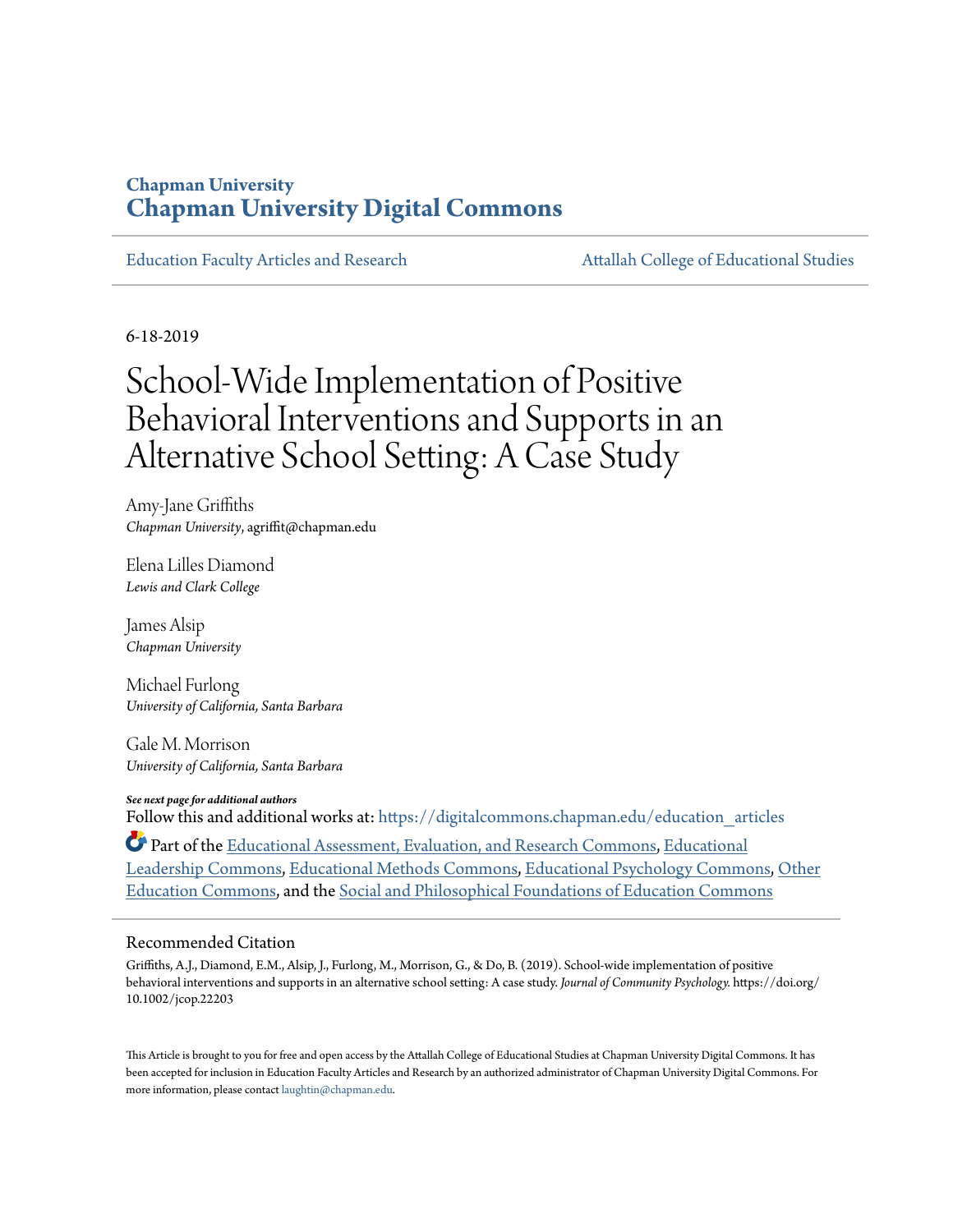## School-Wide Implementation of Positive Behavioral Interventions and Supports in an Alternative School Setting: A Case Study

#### **Comments**

This is the accepted version of the following article:

Griffiths, A.J., Diamond, E.M., Alsip, J., Furlong, M., Morrison, G., & Do, B. (2019). School-wide implementation of positive behavioral interventions and supports in an alternative school setting: A case study. *Journal of Community Psychology.*

which has been published in final form at [DOI: 10.1002/jcop.22203.](https://doi.org/10.1002/jcop.22203) This article may be used for noncommercial purposes in accordance with [Wiley Terms and Conditions for Self-Archiving](http://olabout.wiley.com/WileyCDA/Section/id-820227.html#terms)*.*

**Copyright**

Wiley

#### **Authors**

Amy-Jane Griffiths, Elena Lilles Diamond, James Alsip, Michael Furlong, Gale M. Morrison, and Bich Do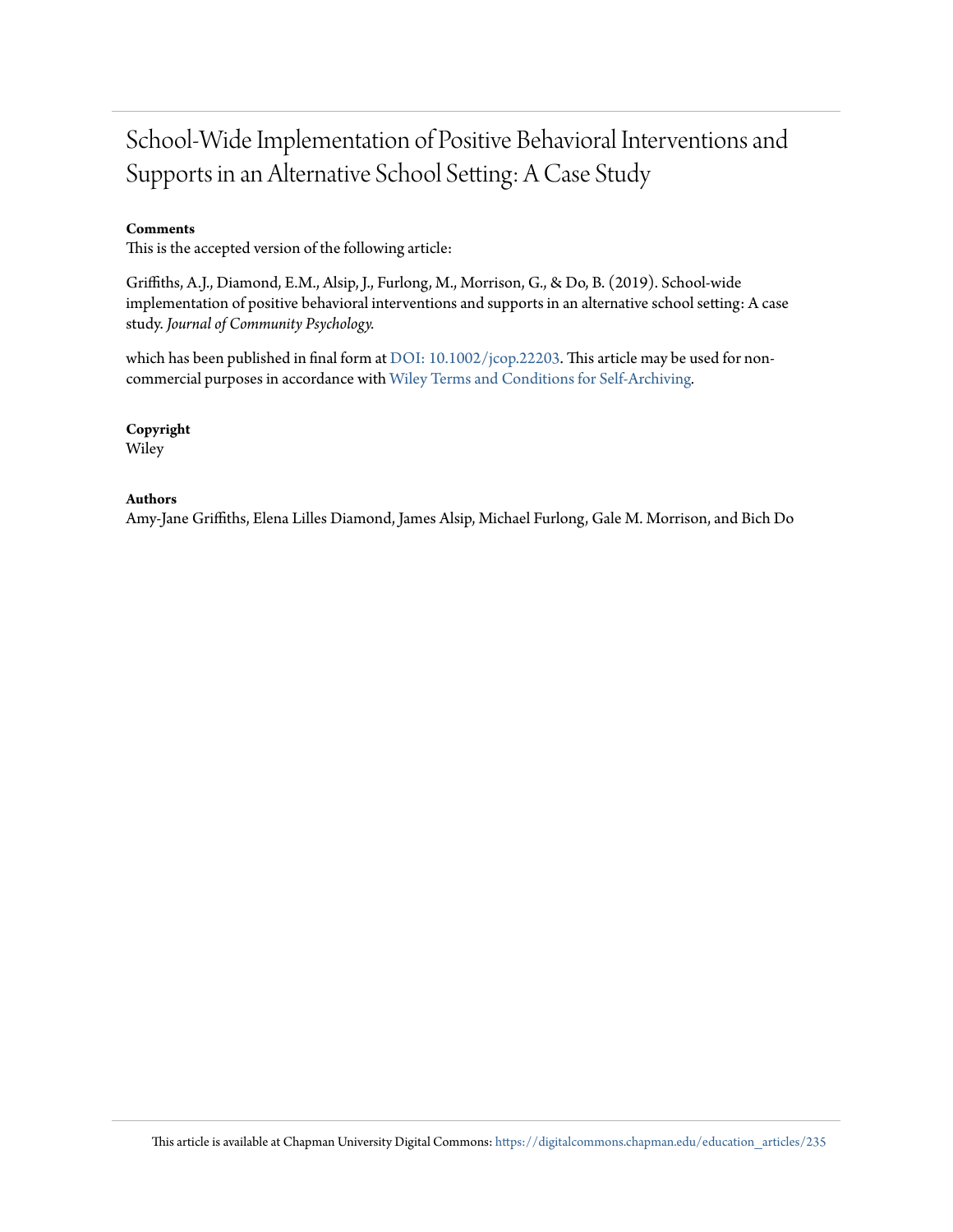## Running head: POSITIVE BEHAVIORAL SUPPORTS IN ALTERNATIVE EDUCATION

## **School-Wide Implementation of Positive Behavioral Interventions and Supports in**

## **an Alternative School Setting: A Case Study**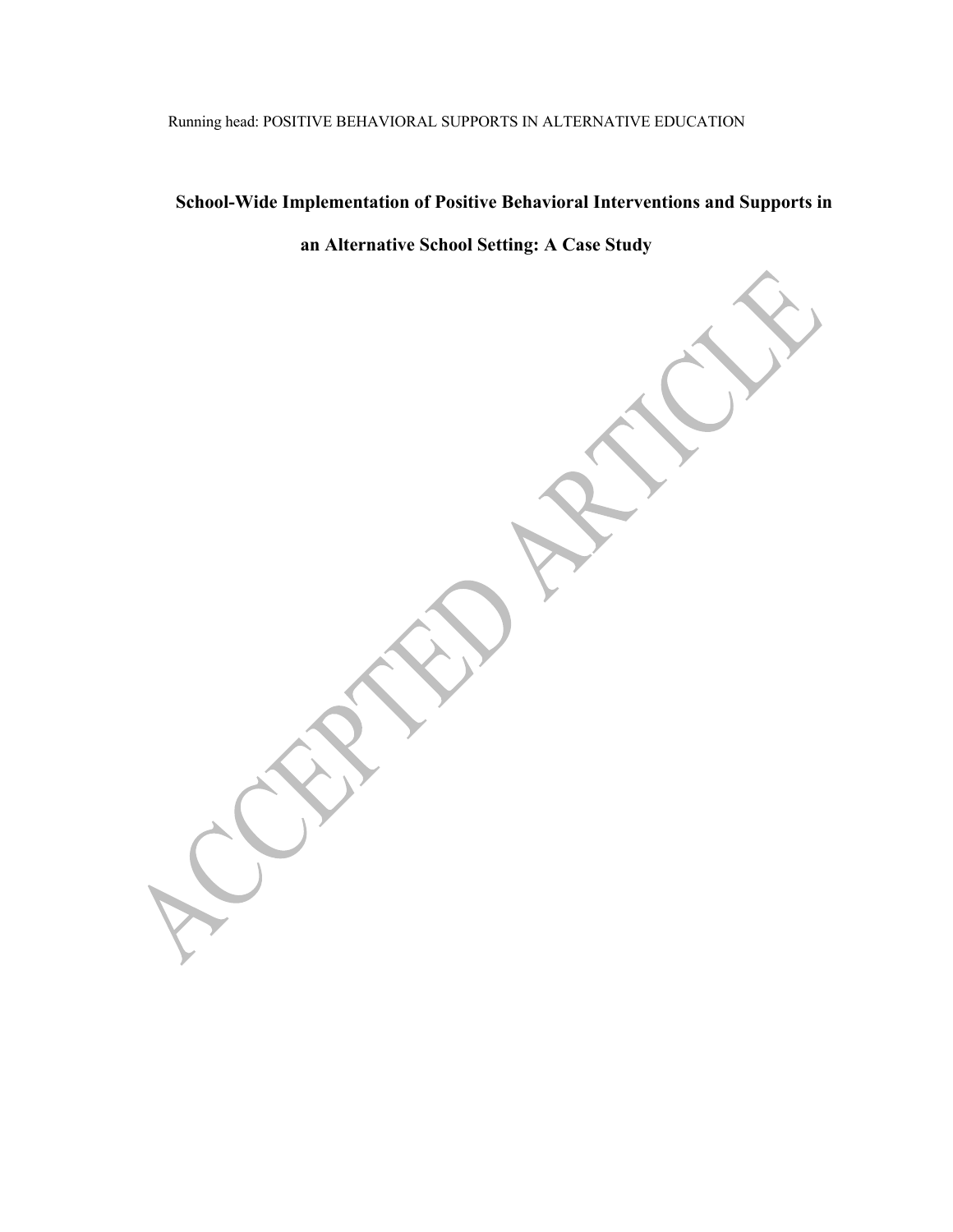#### **Abstract**

**Aims:** The purpose of this one-year case study was to identify how School-Wide Positive Behavioral Interventions and Supports (SW-PBIS) can be adapted to meet the needs of students in alternative schools and to evaluate the early impact of SW-PBIS on discipline outcomes. Methods: Suggestions for adaptations are provided at each stage of the intervention process with a focus on buy-in, training, data collection, and resource allocation.

**Results:** Data from this case study included information about key components of the implementation process as well as initial outcomes. Process data revealed the importance of stakeholder buy-in, training opportunities, and potential adaptations to the framework. Outcome data from the first year of implementation indicated that the number of incident reports did not significantly differ from the baseline; however, there was a reduction in defiance-related behaviors and in increase in on-task behaviors.

**Conclusion:** This study contributes to the determination of the efficacy of SW-PBIS in a historically more punitive environment. Given the initial positive response and lessons learned, it is believed that, with the support of additional Tier 2 and Tier 3 interventions, SW-PBIS may be an appropriate framework to support students in alternative schools.

*Keywords*: school-wide intervention, adolescent, positive behavior support, alternative school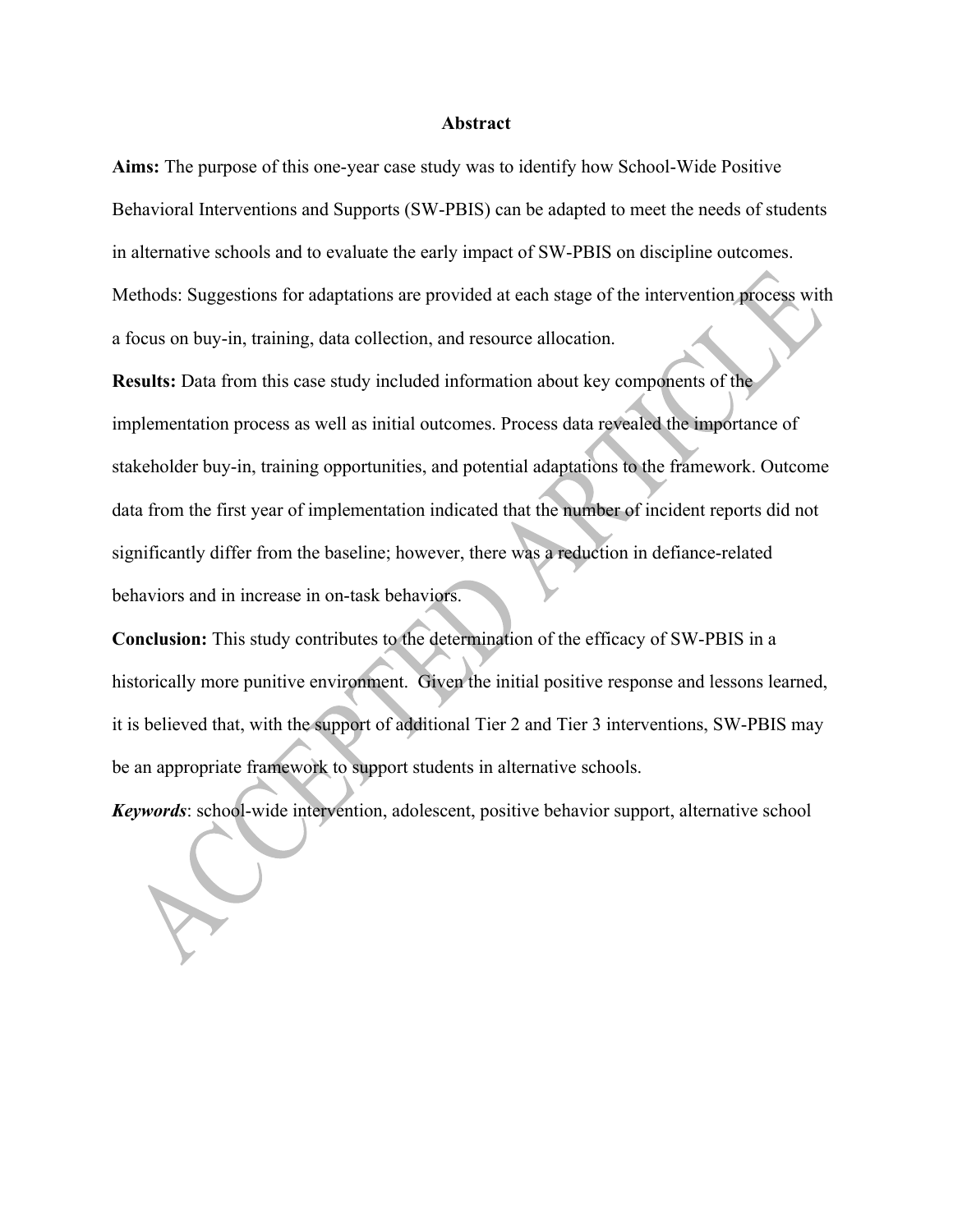Student misbehavior, including internalizing (e.g., anxiety, withdrawal) and externalizing (e.g., aggression, hyperactivity) problems, is one of the most frequently cited concerns in public schools today (Abry et al., 2017). Behavioral problems often lead to negative student-teacher relationships and less time spent on academic instruction (Kauffman & Brigham, 2009) and potentially affect student mental health, well-being, and academic skill development (Cohen, 2006; Cook, Williams, Guerra, Kim, & Sadek, 2010). Due to the negative impacts of misbehavior on school climate and student learning, there has been a shift toward universal prevention and intervention as a means to address the needs of not only students who misbehave, but all students (Eagle, Dowd-Eagle, Snyder, & Gibbons Holtzman, 2015). Among these universal prevention strategies, School-Wide Positive Behavioral Interventions and Supports (SW-PBIS) has become an increasingly popular evidence-based framework designed to decrease negative behaviors while increasing positive interactions in schools (Ogulmus & Vuran, 2016; Sugai & Horner, 2009). The present case study has (a) an applied intervention emphasis; (b) offers insight into implementation of SW-PBIS in an alternative education setting, a topic that has received limited research attention; and (c) focuses on an empirical evaluation of an intervention systematically designed for students with emotional and behavioral disorders. Given the unique setting and population employed in the present study, we anticipate that this research could inform processes relevant to the design and implementation of sustainable interventions in community school settings.

#### **School-Wide Positive Behavioral Interventions and Support (SW-PBIS)**

Adopted by over 20,000 schools across all 50 states, SW-PBIS is a function-based prevention and intervention approach that seeks to replace challenging, disruptive, and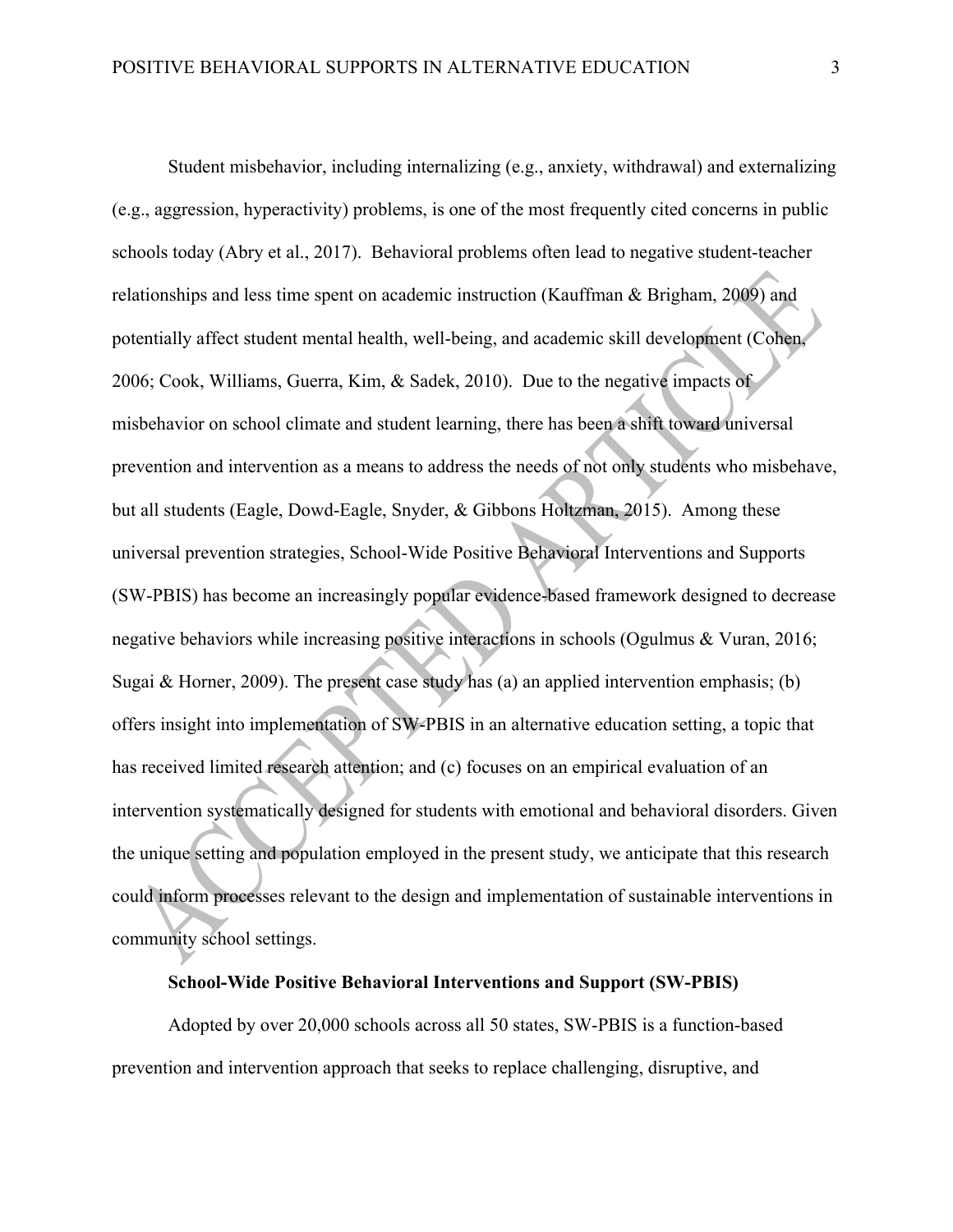aggressive behaviors with prosocial skills (Ogulmus & Vuran, 2016; Positive Behavioral Interventions & Supports, n.d.). Because students are most likely to reach their full academic and social-emotional potential in a safe and welcoming school climate, SW-PBIS targets the entire school population as a school-wide prevention and intervention framework. Aspects of an SW-PBIS include (a) defining positive behavioral expectations (Burke, Davis, Hagan-Burke, Lee, & Fogarty, 2014); (b) directly teaching the identified expectations to all students (Sugai & Horner, 2009); (c) maintaining a system that acknowledges and rewards students who meet expectations; (d) establishing a continuum of logical consequences (Sugai & Horner, 2009); and (e) gathering and using data for decision-making purposes (Kincaid et al., 2016). SW-PBIS is grounded in the idea that reinforcement of positive behaviors leads to greater positive behavioral change than punishing misbehaviors.

Research supports the effectiveness of SW-PBIS in improving the school climate (Bosworth & Judkins, 2014), academic achievement (Freeman et al., 2015), and teacher wellbeing (Ross, Romer, & Horner, 2012) as well as in reducing the frequency of behavior problems and disciplinary consequences for students (Childs, Kincaid, George, & Gage, 2016; Horner et al., 2009). SW-PBIS has been studied across elementary, middle, and high school levels, in various settings, and for varying populations, with many positive results in regard to student behavior.

#### **SW-PBIS in Alternative Education Settings**

Numerous studies support the use of SW-PBIS in elementary and secondary schools in both urban and rural settings (e.g., Childs et al., 2016; Freeman et al., 2016) as well as juvenile justice (e.g., Sprague et al., 2013) and residential treatment settings (e.g., Swoszowski, McDaniel, Jolivette, & Melius, 2013). Although some literature supports the implementation of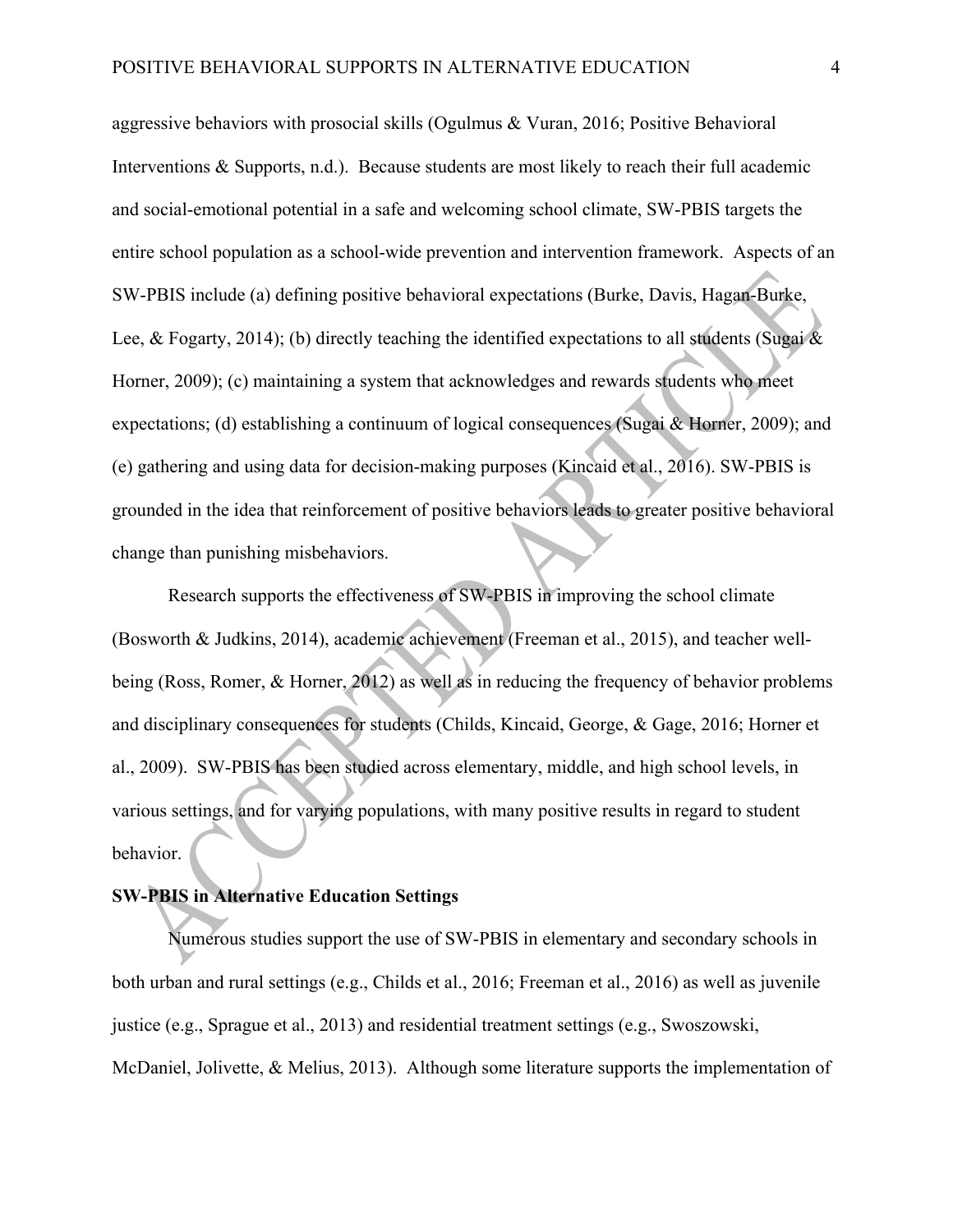SW-PBIS in the alternative school setting (e.g., Jolivette, McDaniel, Sprague, Swain-Bradway, & Ennis, 2012; Simonsen & Sugai, 2012), there remains limited research on the application of SW-PBIS in such settings.

**Alternative school settings.** Alternative schools are designed to provide specialized instruction to students who require more intensive support than can be offered in a traditional school. The Office of Juvenile Justice and Delinquency Prevention first supported the use of alternative education for delinquency prevention nearly 30 years ago (Garrison, 1987). Garrison posited that removing students from public schools and placing them in smaller, more supportive environments would provide them with a greater chance for success.

Alternative programs have been increasingly used as schools for youth with disruptive behaviors (Foley & Pang, 2006). The findings of a national survey of alternative schools indicated that school districts reported physical aggression (52%), chronic truancy (51%), and verbal disruptive behavior (45%) as the primary criteria for removal of a student from a regular education environment into an alternative school (Kleiner, Porch, & Farris, 2002). This practice derives from the philosophy of alternative education as a place for disruptive or truant students, which is associated with stigma that continues to characterize many alternative education programs (Dunning-Lozano, 2016).

**Impact of alternative school settings.** Cox, Davidson, and Bynum (1995) conducted a meta-analysis of evaluations of 57 alternative education programs and found limited positive effects and methodological flaws associated with many of the studies. Similarly, Cox (1999) found that alternative programs had short-term effects on school attendance, grade point average, and self-esteem but that these effects were not present at a one-year follow-up. Although alternative schools are often characterized as "interventions," it is unclear which elements of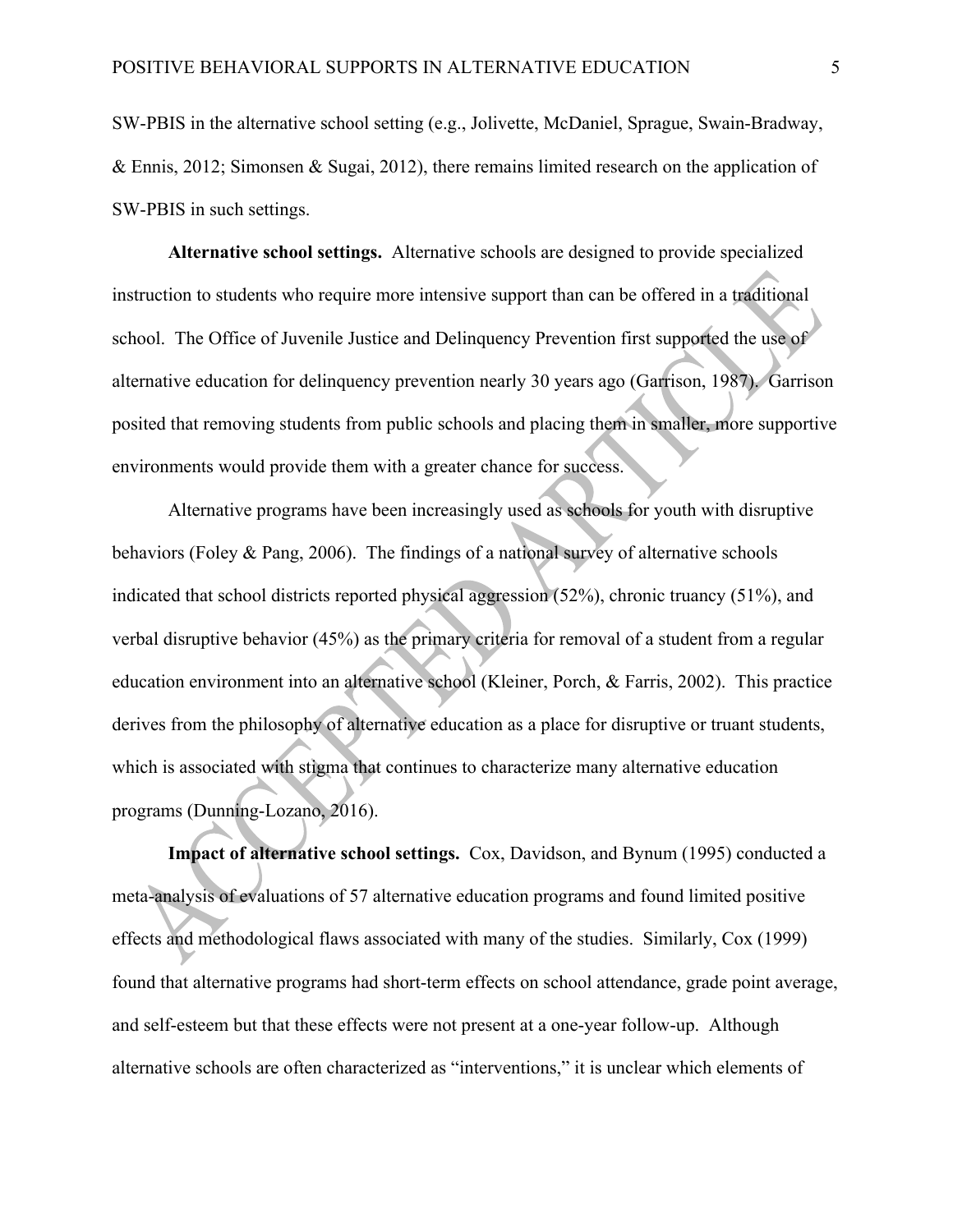these schools lead to positive outcomes for students. Because these settings tend to differ significantly in the services provided, behavior management systems, and general environment, it is difficult to determine which of these strategies have positive effects. Therefore, it is essential to evaluate the effects of specific programs and interventions used within alternative settings to evaluate what works for this population of students.

In an effort to begin to address the lack of research on PBIS intervention implementation in alternative schools, McDaniel, Jolivette, and Ennis (2014) studied the facilitators of and barriers to the implementation of SW-PBIS in the alternative school setting through the use of focus groups with staff from two separate alternative schools. The results indicated that successful implementation of SW-PBIS in the alternative school requires data-based decision making, initial and continued staff buy-in, adaptability in SW-PBIS interventions, and continued professional development and training. A case study by Gelbar, Jaffery, Stein, and Cymbala (2015), which considered the implementation of SW-PBIS in a K–12 clinical day treatment school for students with severe social-emotional and behavioral challenges, furthered this research. Due to the transient nature of the clinical day program population, the study was limited to just 20 students who attended the program for the entirety of the implementation year. Nevertheless, the researchers found that, in this setting, SW-PBIS led to the use of fewer physical restraints and incidents of seclusion of students.

Although studies have made inroads into understanding the efficacy of SW-PBIS in the alternative school setting, there are still gaps in the research. Thus, the current study sought to further this line of research by focusing on the adaptations used during the implementation of SW-PBIS in the alternative school setting and providing preliminary data on its effectiveness after one year of an SW-PBIS intervention. The current study took place in an alternative school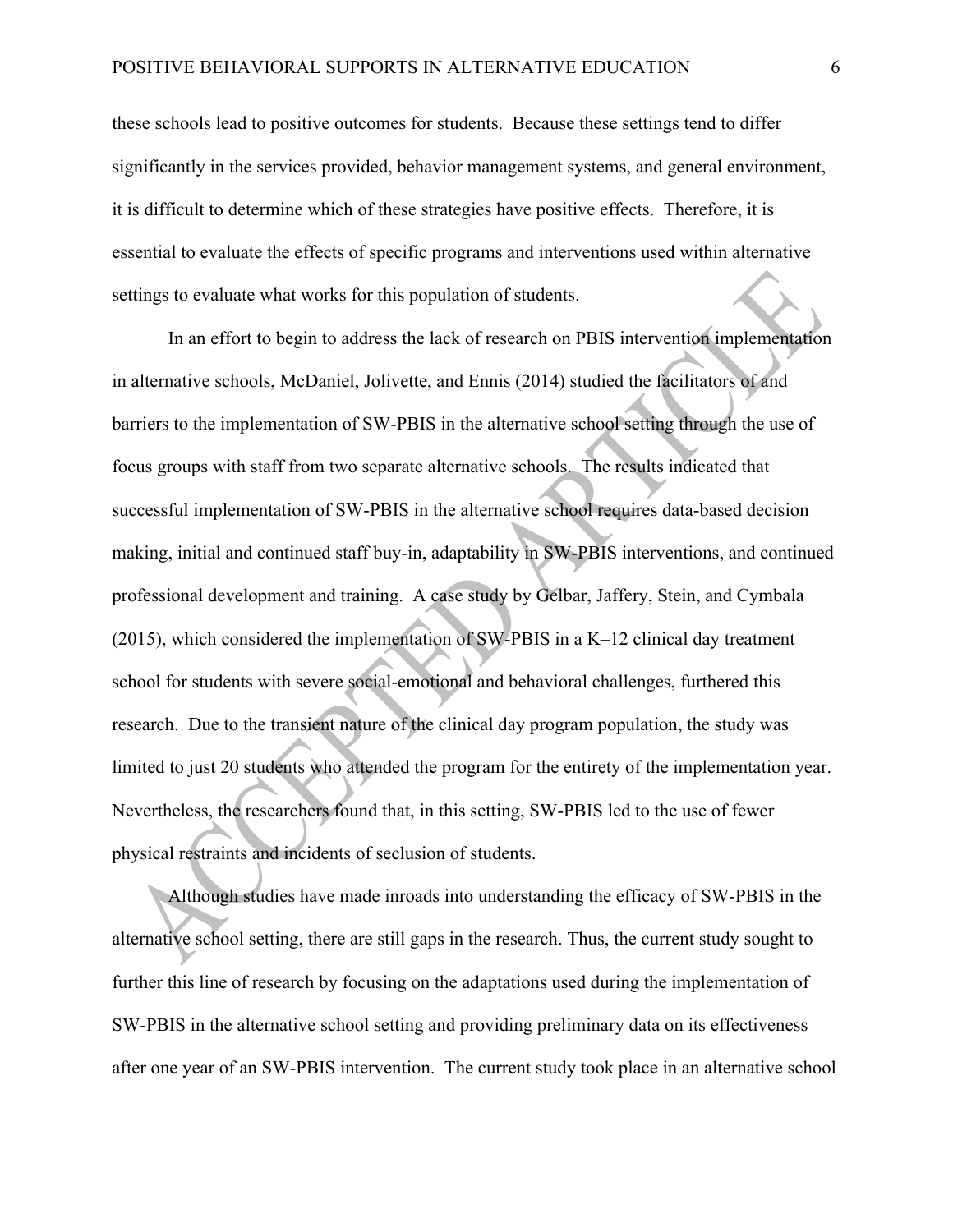on the central coast of California, administered by a county education office. The school was designed primarily for youth who had disciplinary or behavioral problems in regional district schools. Many students were involved in the juvenile justice system, had been expelled from their previous school for behavioral concerns, and required intensive behavioral and academic support. Given the intense needs of students in alternative schools, it is important to understand the challenges that exist when implementing systematic interventions.

#### **Challenges Related to PBIS in Alternative School Settings**

There are several barriers to consider when determining the interventions that work in the alternative school setting. Students enrolled in alternative schools have significantly higher rates of disabilities, mental health disorders, and antisocial behaviors than do those in the a comprehensive public school setting (Swain-Bradway, Swoszowski, Boden, & Sprague, 2013). These factors, in combination with high student turnover and high intensity of behaviors, often lead to low student buy-in and high rates of punitive action by school staff (Lehr & Lange, 2003; Swain-Bradway et al., 2013).

According to McDaniel et al. (2014), alternative schools face additional barriers in the form of staff buy-in, simultaneous implementation with pre-existing behavioral management systems, and increased demand to reward positive behaviors. With pre-existing behavioral management systems in place and high student turnover, there is a tendency to use punitive action rather to established positive behavioral goals and then to reward them. Because students in the alternative school setting display various levels of need, the demand on school staff to manage more difficult behaviors while also utilizing SW-PBIS procedures presents a barrier to staff buy-in and implementation fidelity. Staff and environmental factors, in addition to student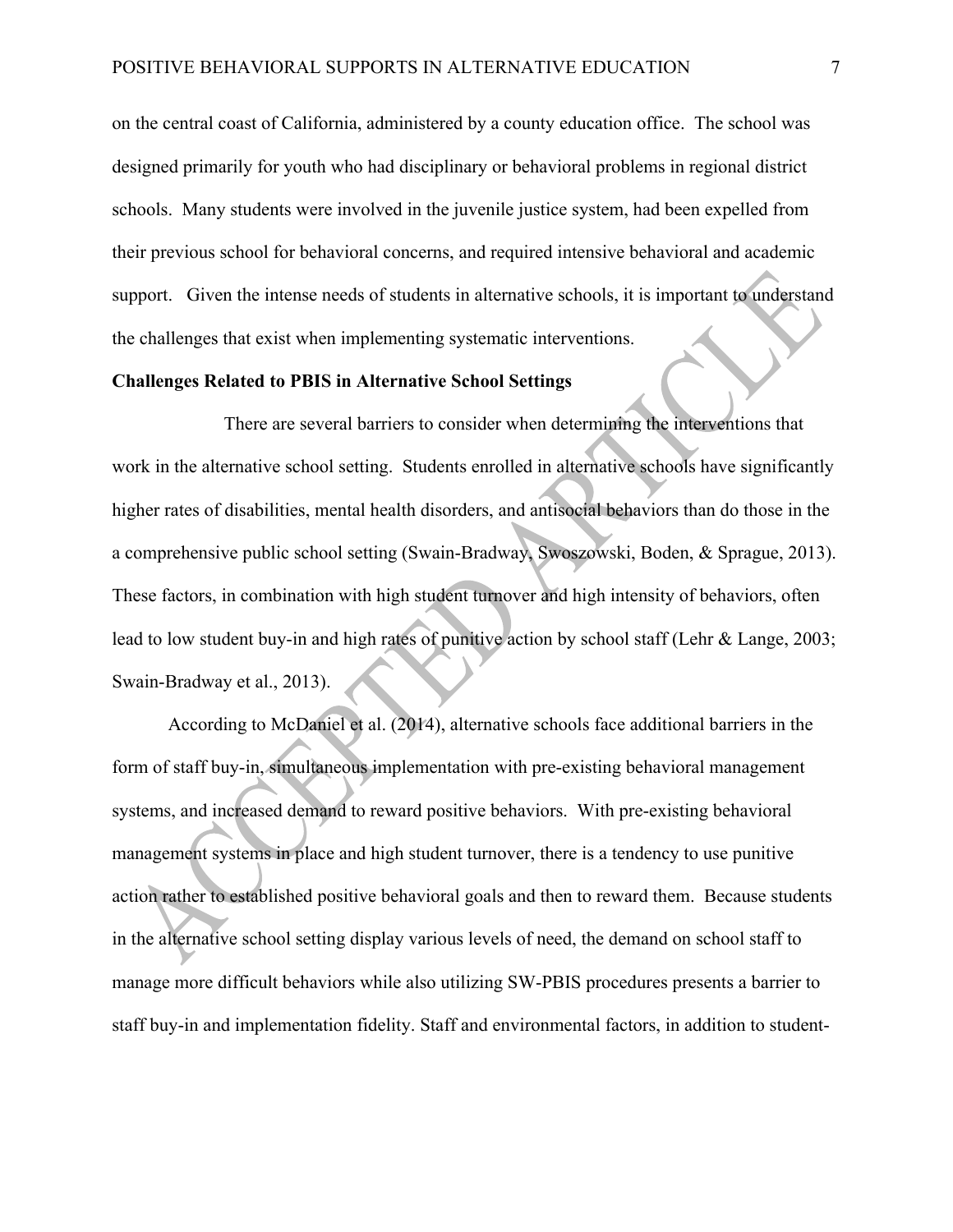level factors, have led to limited research and mixed outcomes in regard to SW-PBIS in the alternative school setting.

#### **Current Study Rationale and Purpose**

SW-PBIS was developed to foster effective learning environments and encourage positive behaviors in all youth. Even with limited evidence of its effectiveness, the principles of SW-PBIS continue to be applied to the alternative school environment, as it is believed that the SW-PBIS framework could be a cost-effective resource in improving student behavior in this setting (Simonsen & Sugai, 2013). Thus, this one-year case study was designed to examine the initial implementation of SW-PBIS in an alternative high school setting. The purpose of this study is twofold: (a) to identify ways in which the typical SW-PBIS model can be adapted to meet the needs of students in an alternative school setting, and (b) to evaluate the impact of an SW-PBIS model on discipline outcomes at an alternative education program in the initial implementation year.

#### **Method**

#### **Setting and Participants**

The present study involved students enrolled in an alternative community school on the central coast of California. The school serves students from Grades 7 through 12 who have had significant involvement in the juvenile justice system, are making the transition from a court school, or have been expelled from their district school. A total of 175 students were enrolled at the onset of the study, with an average enrollment of 155 students over the course of the school year. Given that the goal of alternative schools is to return students to their district school, and because there is high student involvement in the juvenile justice system, there was high turnover throughout the implementation year. As a result, 90 of the original 175 students enrolled at the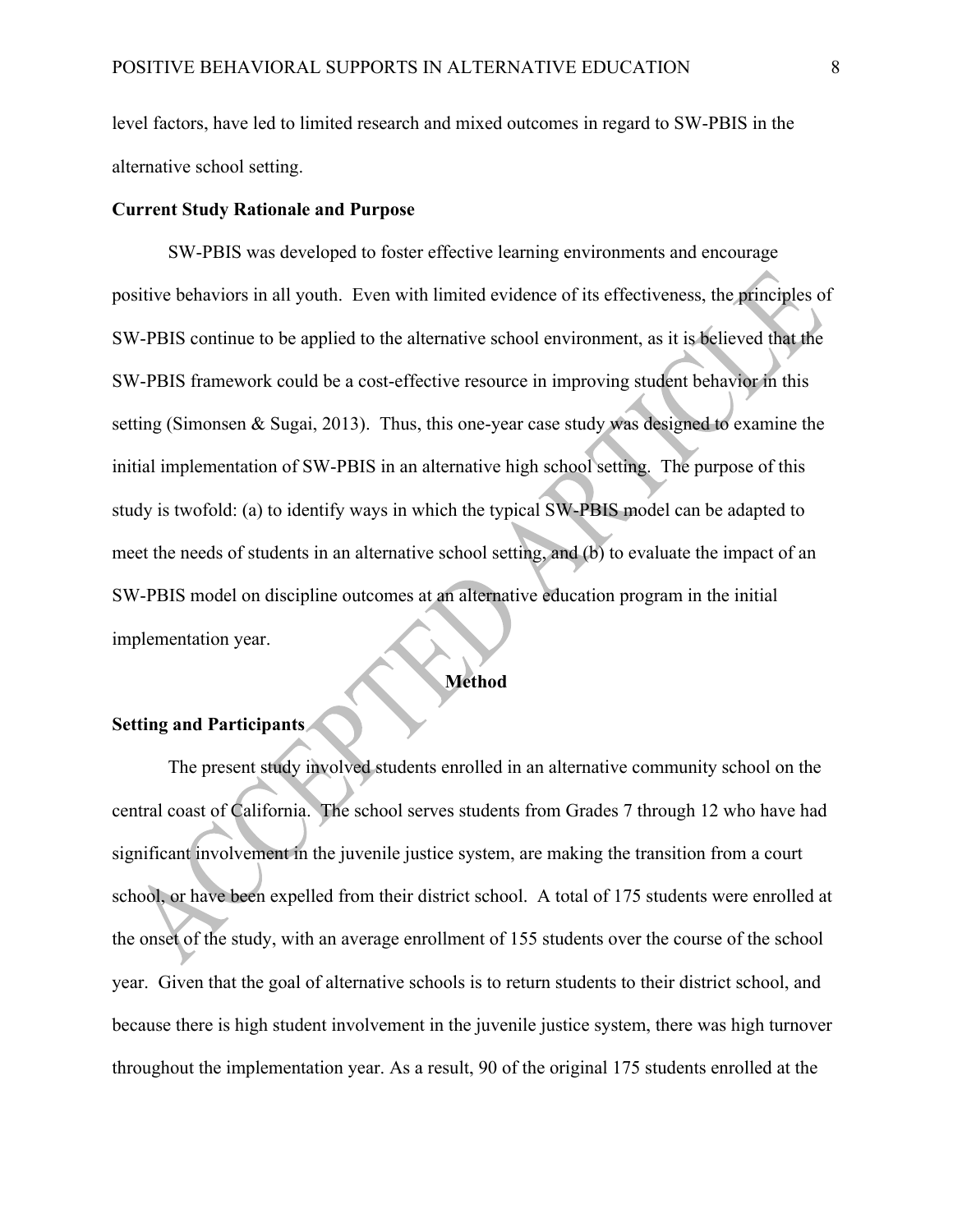onset of the study remained enrolled for more than 100 days. The school consisted of a 99% Latinx population, and 98% of students met the criteria for a free or reduced-price lunch. The school included students who (a) were expelled from their home school, (b) had externalizing and internalizing disorders, (c) had significant truancy problems, and (d) had been or were involved with the juvenile justice system. During the study, many of the students were affiliates or members of local gangs, and many had been exposed to some form of trauma (e.g., witnessed or experienced abuse).

Consent was obtained from students who were enrolled at the school at the onset of this project and as they were admitted. Of the students who provided consent, 23% were on formal probation and 67% were on informal probation. Of the participants, 68% identified as male and 32% as female. Participants ranged from 12 to 18 years old, and 74% of the students were between the ages of 15 and 17. Further, 70% of the students were classified as English Language Learners, and 12% qualified for special education services.

#### **Measures**

School-wide Evaluation Tool (SET). The SET is used to measure the treatment integrity of SW-PBIS implementation efforts. Specifically, the SET can be used to assess training needs, personnel development efforts, and sustained use of SW-PBIS procedures as well as aid in the development of strategies for structuring outcomes (Horner et al., 2004). In this study, the SET was completed by the principal investigator prior to full implementation (Phase I) and following the first year of implementation (Phase III). The SET has high reliability (Cronbach's alpha = .96), test-retest reliability (97.3%), construct validity ( $r = .75$ ,  $p < .01$ ), and sensitivity to change  $(t = 7.63, df = 12, p < .001$ ; Horner et al., 2004).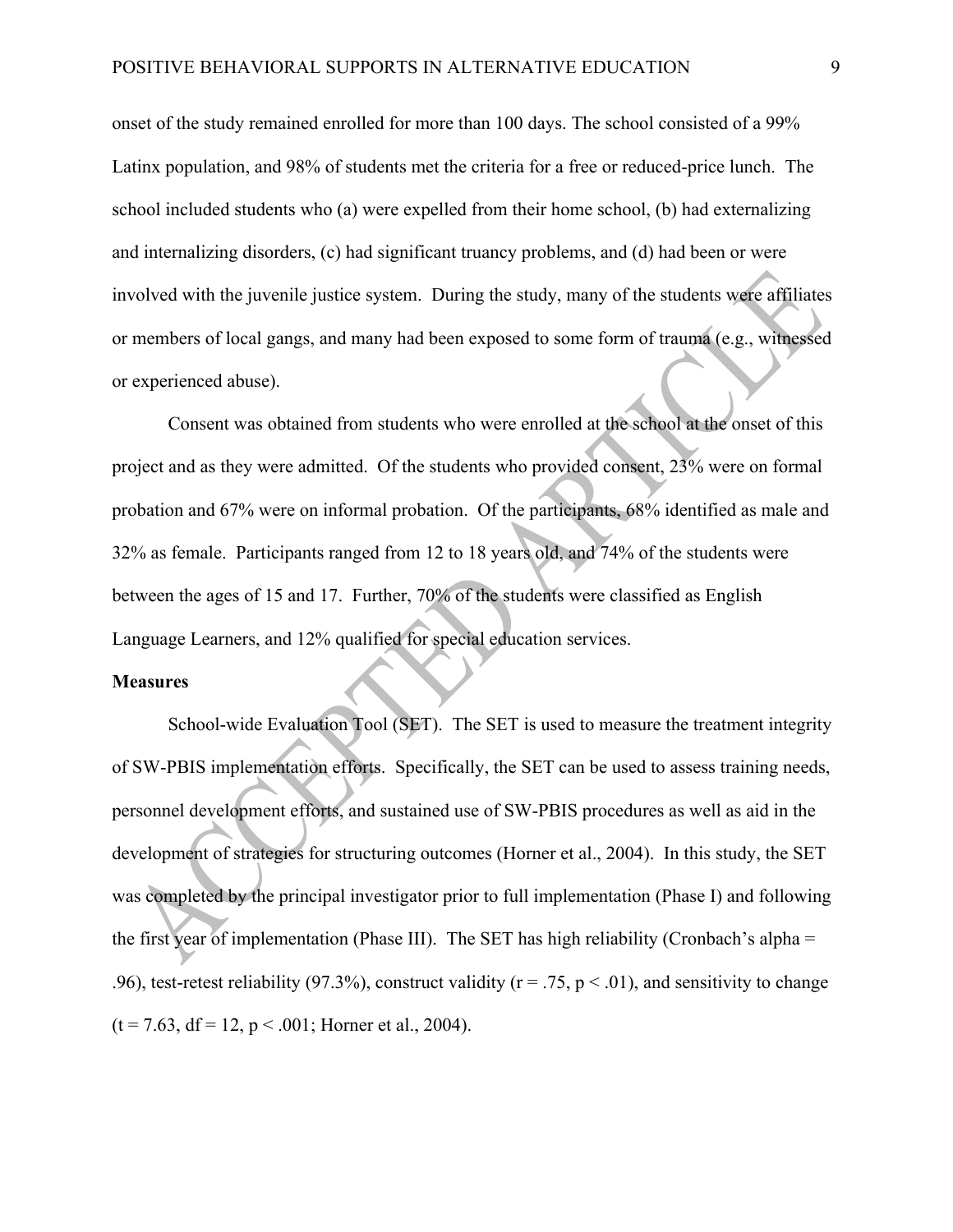**Effective Behavior Support (EBS) Survey.** The EBS Survey was used to determine the level of implementation and priorities for change across school-wide, classroom, non-classroom, and individual levels. The EBS Survey can be completed by the entire staff or a smaller team and is used during the initial planning stage (Sugai, Horner, & Todd, 2000). The EBS Survey was completed by the teaching staff and counseling staff prior to implementation (Phase I) and following the first year of implementation (Phase III).

**Acknowledgments.** One component of an SW-PBIS approach is the acknowledgment of appropriate behavior. In this study, students were given a ticket by the teaching staff that acknowledged the specific behavior observed when students displayed behaviors aligned with the identified behavioral expectations. These acknowledgements were entered into a drawing to win a reward. Tickets were printed on yellow paper, and the students fondly coined the term "golden tickets." The individual student acknowledgements ("golden tickets") given to students were collected by the school psychologist weekly, and the data were entered by the research team. Other research studies indicates that the number of tickets given to students is a broad and reliable indicator of the degree of participation in SW-PBIS by both teachers and students (Lassen, Steele, & Sailor, 2006).

**Incident reports.** One of the most widely used measures used to determine effectiveness of SW-PBIS is the office discipline referral (ODR). Empirical evidence indicates that ODRs are a sensitive measure of the effects of interventions designed to change student behavior and to improve school climate (Irvin, Tobin, Sprague, Sugai, & Vincent, 2004). Rather than ODRs, however, the alternative school in this study uses incident reports. Incident reports could be written by any staff member in the school for a variety of rule violations. Because rule violations recorded on the incident reports did not always lead to an ODR, use of the incident report as a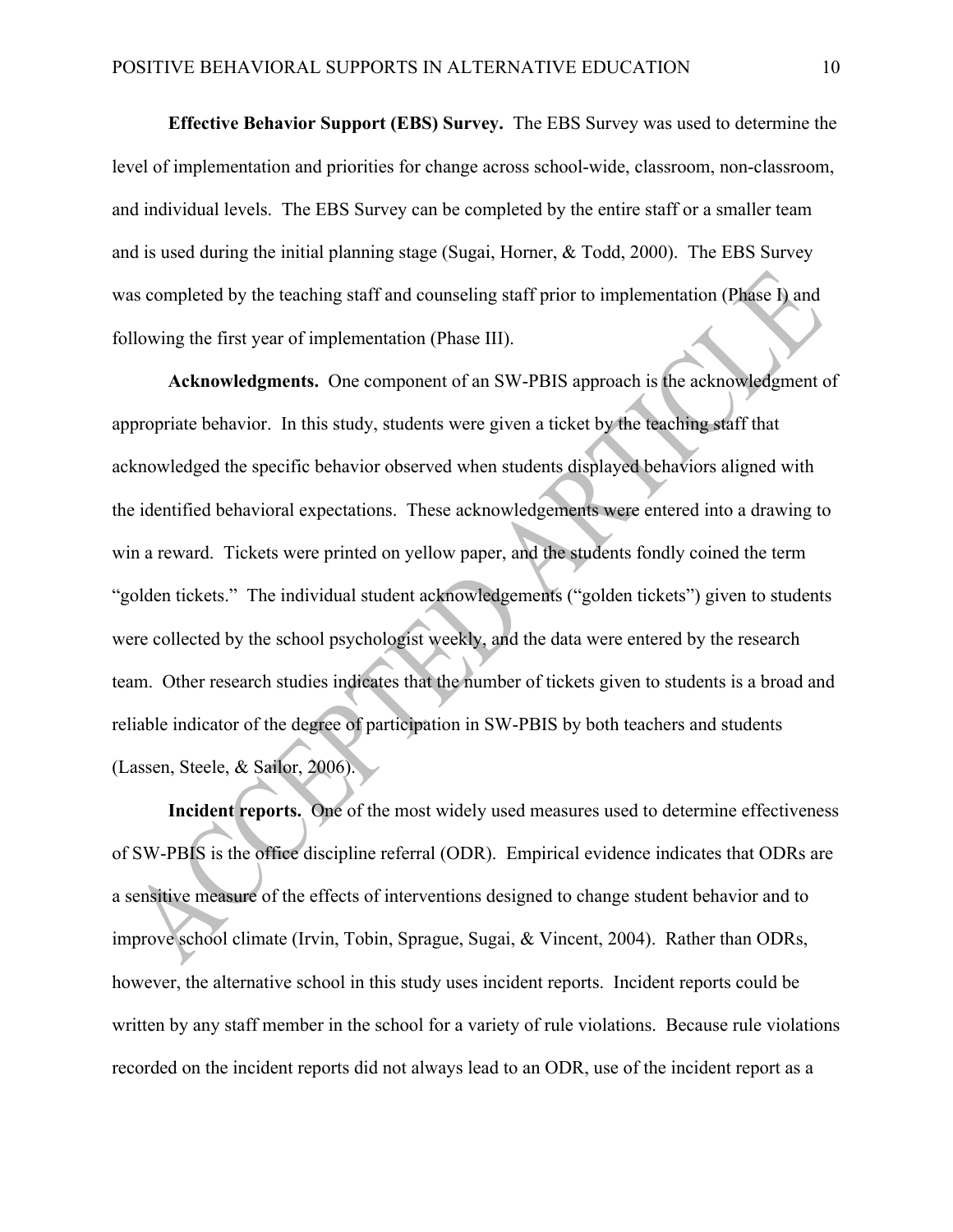behavioral measure provided information in regard to both the frequency and intensity of the behavior.

Incident report information was gathered by the principal investigator. Incident report data were coded by the principal investigator, using three behavior categories: (a) defiance, (b) delinquent behavior, and (c) physical altercations/threat of altercation. Defiance included general disregard toward school rules or teachers, disrespect toward staff, violation of "neutral territory," leaving school, and discussing sexual content. Delinquent behavior included drug or paraphernalia possession, being under the influence of a substance, property damage, stealing, and weapon possession. Physical altercation/threat involved threats made by students and student-on-student verbal or physical altercations. Data from the year prior to SW-PBIS implementation (Year 1) were collected to serve as a baseline, and data collected during the implementation year were used to compare school-wide outcomes of the initial implementation.

**Classroom observation.** Nelson, Colvin, and Smith (1996) found that changes in ODRs were similar to changes in direct observation data when used to measure students' social behavior, such as positive and negative social interactions. Few studies on SW-PBIS have used data from direct observations as measures of student and staff behavior. When observation data are used, they are often limited to hallways and playgrounds (Kern & Manz, 2004).

Observations were conducted weekly in each classroom throughout the intervention year (Phase II). There were five classrooms in total, with each containing one core teacher (T1, T2, T3, T4, and T5) and two teacher's assistants (T1 TA1, T1 TA2, etc.) at all times. Three research assistants were identified by the primary investigator to assist in data collection in each classroom. All three research assistants had experience in observation techniques and data collection, and a training module was developed to provide an overview of the study, specific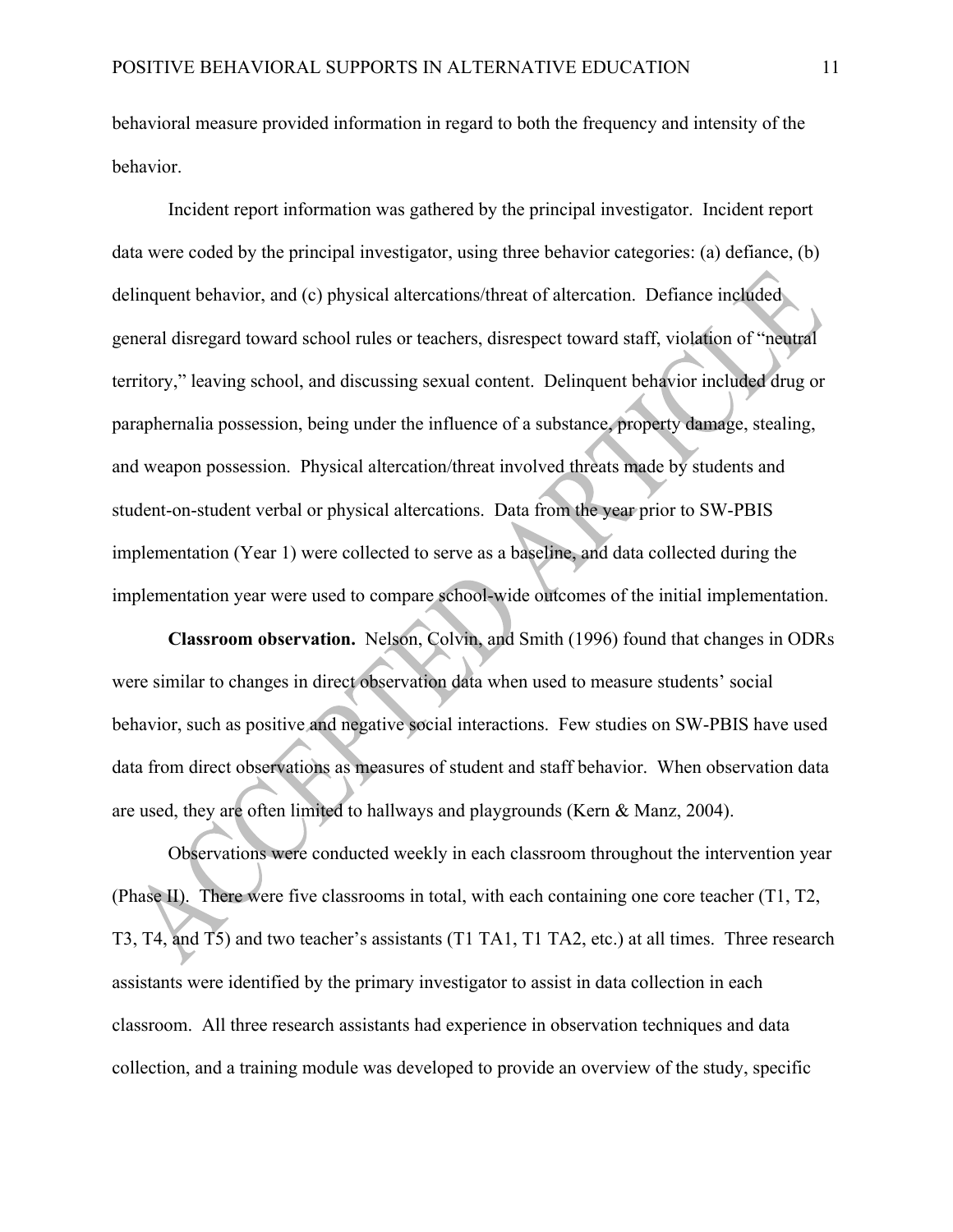administration and scoring guidelines, and checks for accuracy. Prior to collecting observation data, research assistants collected sample data in the classroom until they obtained at least 95% agreement with the principal investigator for two consecutive observations.

Prior to entering the classroom, the observer randomly selected two seat numbers and observed those students, using a custom BASC Portable Observation Program (BASC-POP) form. Observation intervals included a 12-sec period, followed by a 3-sec observation. The observer selected the appropriate button on the BASC-POP to indicate whether the student was on-task or off-task and whether the student was disruptive. Teacher-student interactions also were recorded during the entire interval and included positive, negative, or neutral interactions. Each observation lasted 30 minutes, and the percentages of on-task, off-task, and disruptive behaviors as well as positive, negative, and neutral interactions were calculated (Ern, 2007).

On-task behavior was defined as the student's attending to the teacher or assigned work (e.g., eyes oriented to teacher or work) and included both active and passive forms (e.g., looking at teacher lecturing, writing on worksheet). Off-task behavior included the student's not attending to assigned task. Disruptive behavior was any behavior that could disrupt students or the teacher, including academically unrelated verbal (e.g., call-outs, talking to students) or motoric (e.g., out-of-seat, throwing objects) behaviors. A broad category of disruptive behavior was selected to represent behaviors that typically elicit reprimands (e.g., out of seat, talking to peers).

Teacher-student interaction is defined through three categories: (a) positive, a praise statement following a student behavior; (b) neutral, statements that do not have a positive, negative, or instructional connotation; and (c) negative, a warning or negative response to student behavior. Teacher-student interactions were recorded with a frequency count per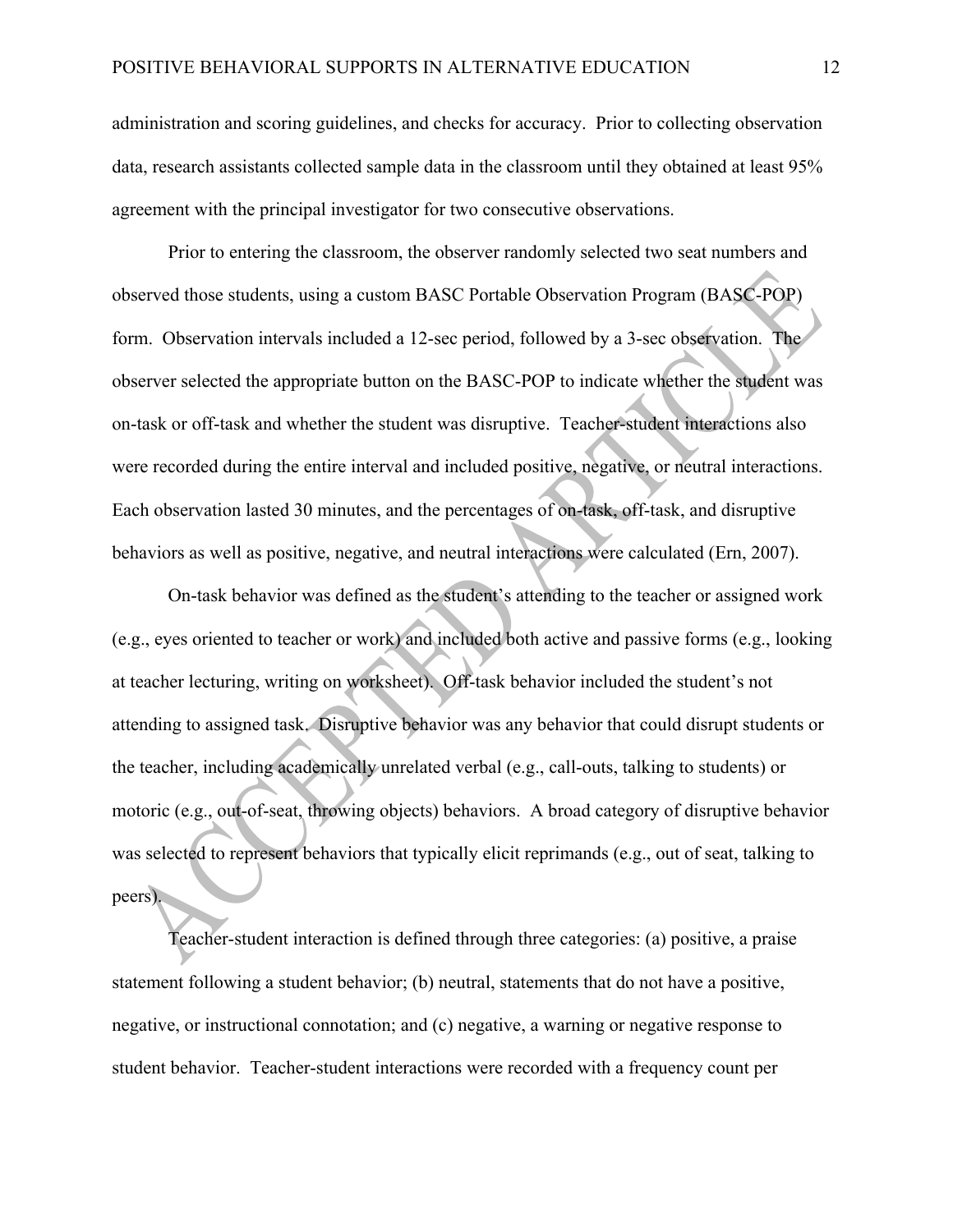observation such that the percentage of positive, negative, and neutral comments made during the observation could be calculated.

During the implementation year, interobserver agreement was calculated for 16% of the observations by comparing the agreement (of the frequency count of each interaction category) between two independent observers. Sessions balanced by classroom and time of day were observed by two observers, and the interobserver agreement was calculated. The interobserver agreement across sessions ranged from 91.8% to 100%, with an average agreement of 95.7%.

#### **Research Design**

A case study approach was used to evaluate the program. Case studies have an exploratory nature and are used in a variety of situations to understand complex social phenomena in-depth (Gerring, 2007; Yin, 2014). This approach is particularly appropriate for the present applied research because it aims to understand the context and interpretation in a real world environment. Data collected in the present study, attempted to capture the case's uniqueness by thoroughly understanding and interpreting the program implementation in its unique context (Hammersley & Gomm, 2000; Mills et al., 2010). In addition to a focus on intervention outcomes, this case study program evaluation allows us to study the process and to see how all parts of the program come together, and to gather in-depth data that could help identify the program's strengths and weaknesses (Green, 2011). Furthermore, program evaluation case studies can provide insights within the program, as well as for other programs with similar contexts (Mills et al., 2010). As with many case studies, this project was developed organically out of a community need.

Following, a conference presentation provided by the principal investigator (PI) on PBIS, the PI was approached by the school psychologist assigned to the alternative school. The school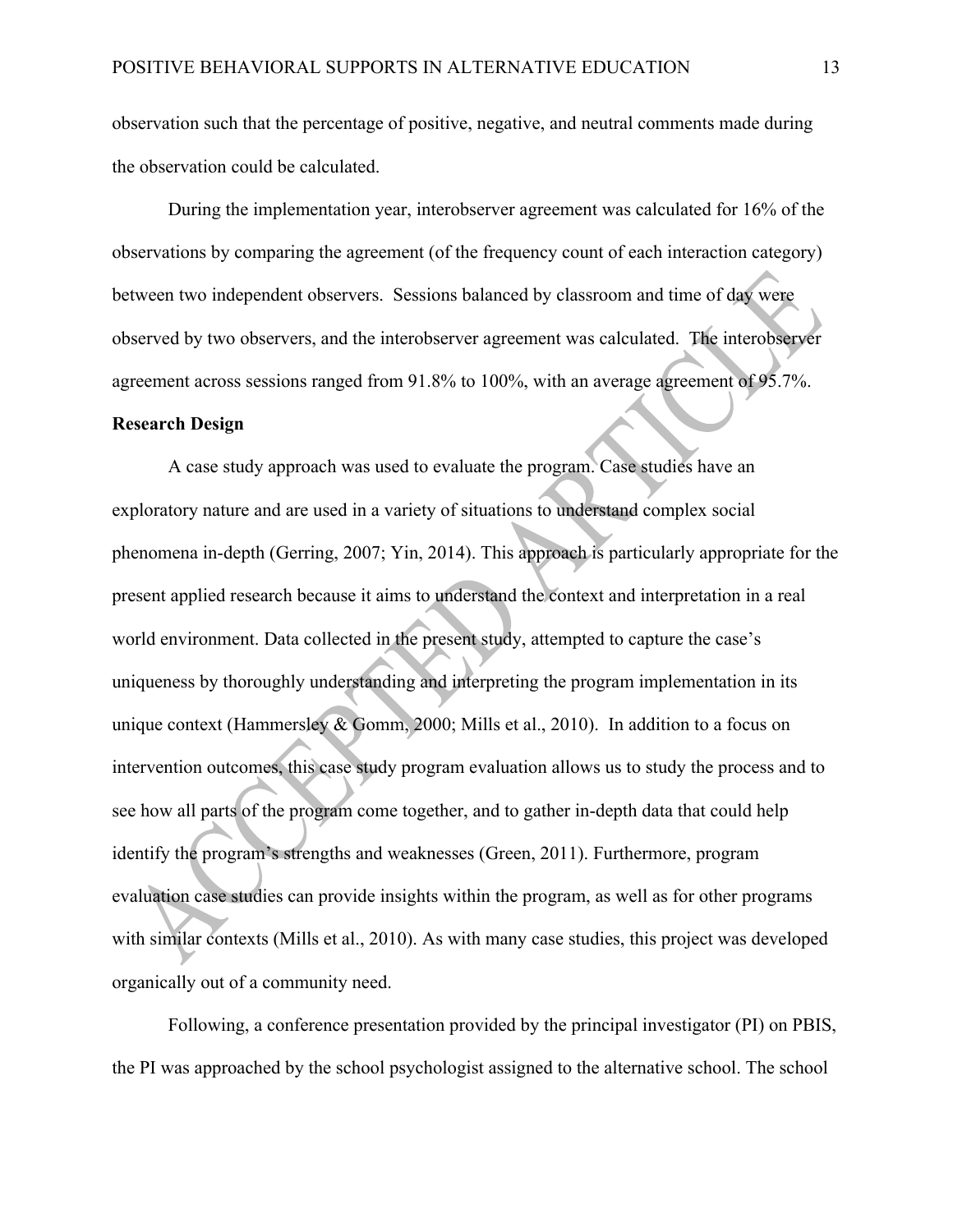psychologist did not agree with the current discipline practices, as they were primarily focused on punitive measures and wanted to provide additional training to the principal and staff on more positive approaches to discipline. The PI and school psychologist worked collaboratively to develop a general plan for the case study and intervention implementation. The planned intervention was then implemented by the school psychologist with the support of the PI and trained graduate students.

Data were gathered using a combination of methods to evaluate the SW-PBIS implementation process and to obtain preliminary outcome indicators following the implementation year. A pre-post (AB) design was used to compare the effects of the intervention between baseline and implementation. Outcomes variables that existed prior to study implementation (e.g., incident reports) were compared at baseline (Year 1) and following one year of implementation (Year 2). Other data (e.g., classroom observation data) were collected at the onset of intervention implementation and were compared at onset (fall, Year 2) and at the end of the intervention year (summer, Year 2). Process data included the SET, EBS Survey, and acknowledgment data. Outcome data included incident reports and classroom observation data. Implementation of the project was divided into three phases, described below, and the timeframe, activity type, and activity description for each of the three phases are included in Tables 1–3.

[Insert Tables 1–3 about here]

#### **Implementation Phases**

**Phase I: Pre-intervention meetings and trainings.** The first phase involved administrative pre-intervention meetings, teacher pre-intervention interviews, staff training and collaboration meetings, and alternative setting considerations. Each aspect is discussed below.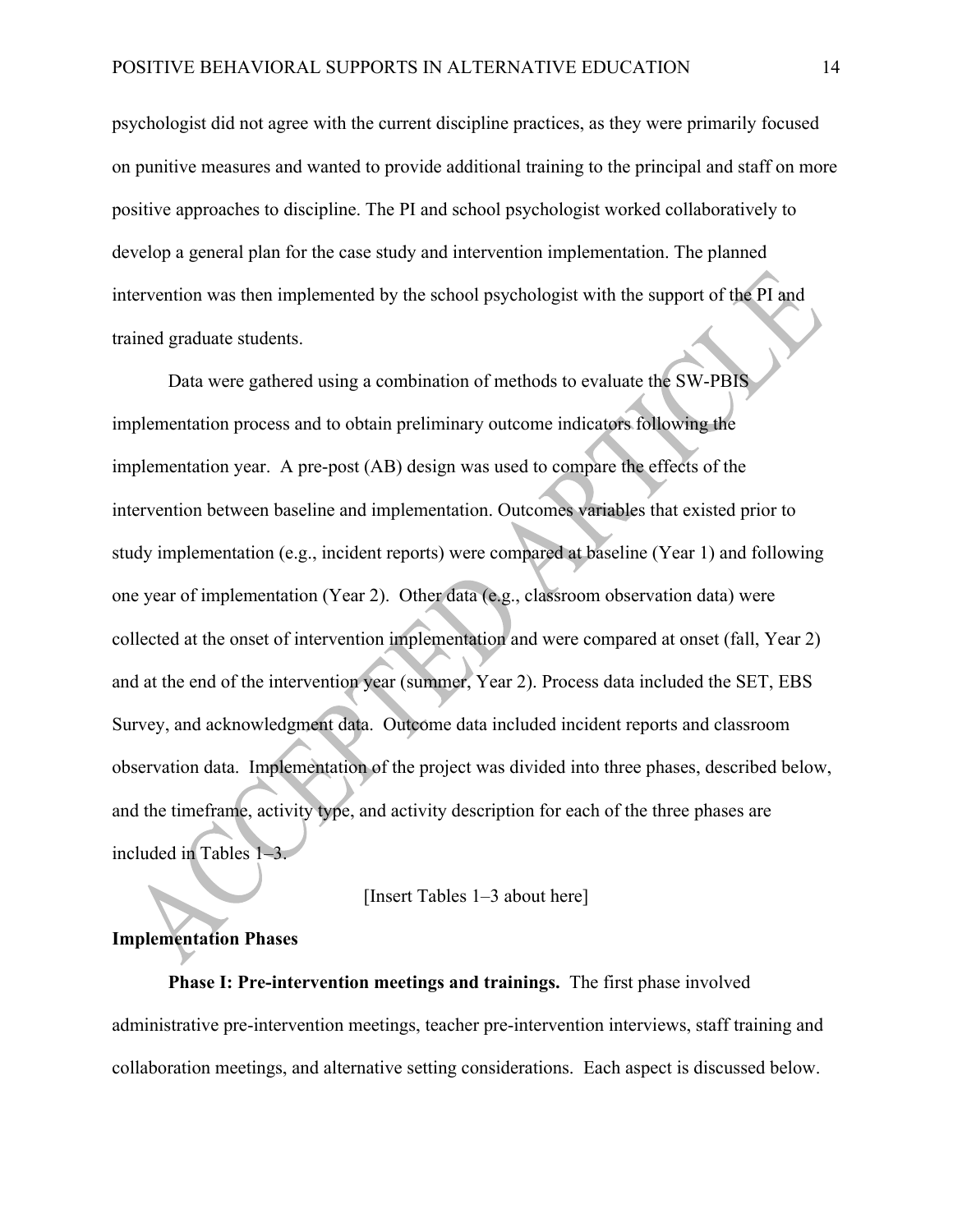**Administrative pre-intervention meetings.** The principal investigator conducted preimplementation meetings with the school psychologist, principal, and county education office representatives to discuss implementation details. Meetings were designed to answer questions, collaboratively develop an implementation strategy, and gain buy-in from key leadership.

**Teacher pre-intervention interviews**. All teachers were interviewed to identify concerns and current behavioral strategies and to establish a collaborative relationship. Questions included: (a) What behavior problems do you deal with most frequently in your classroom? (b) When dealing with inappropriate behavior, what strategies work? (c) What classroom/school rules are most important to you (crucial for classroom functioning)? and (d) What are students able to earn if they behave appropriately?

**Staff training and collaboration meetings.** Staff training and collaboration meetings were held weekly during the month prior to implementation. The principal investigator provided an overview of SW-PBIS and the importance of positive reinforcement, specifically with this population of students. Staff were asked to develop a customized form of SW-PBIS for their building. Teachers, teachers' assistants, and the principal worked collaboratively to establish school guidelines. Classroom teams (the teacher and two teacher assistants) were developed to ensure that staff were supporting one another in the implementation of the program.

Staff were encouraged to develop the school-wide intervention program. They decided on giving out "tickets" as a form of acknowledgment and having a weekly raffle. Students would enter their tickets in a box during their lunch period as a way to "take responsibility and ownership of the program." Staff were given examples of "tickets" and voted on a version to use. An acknowledgment system, in which students earned tickets when they displayed behaviors that aligned with school-wide guidelines, was developed. For example, if a student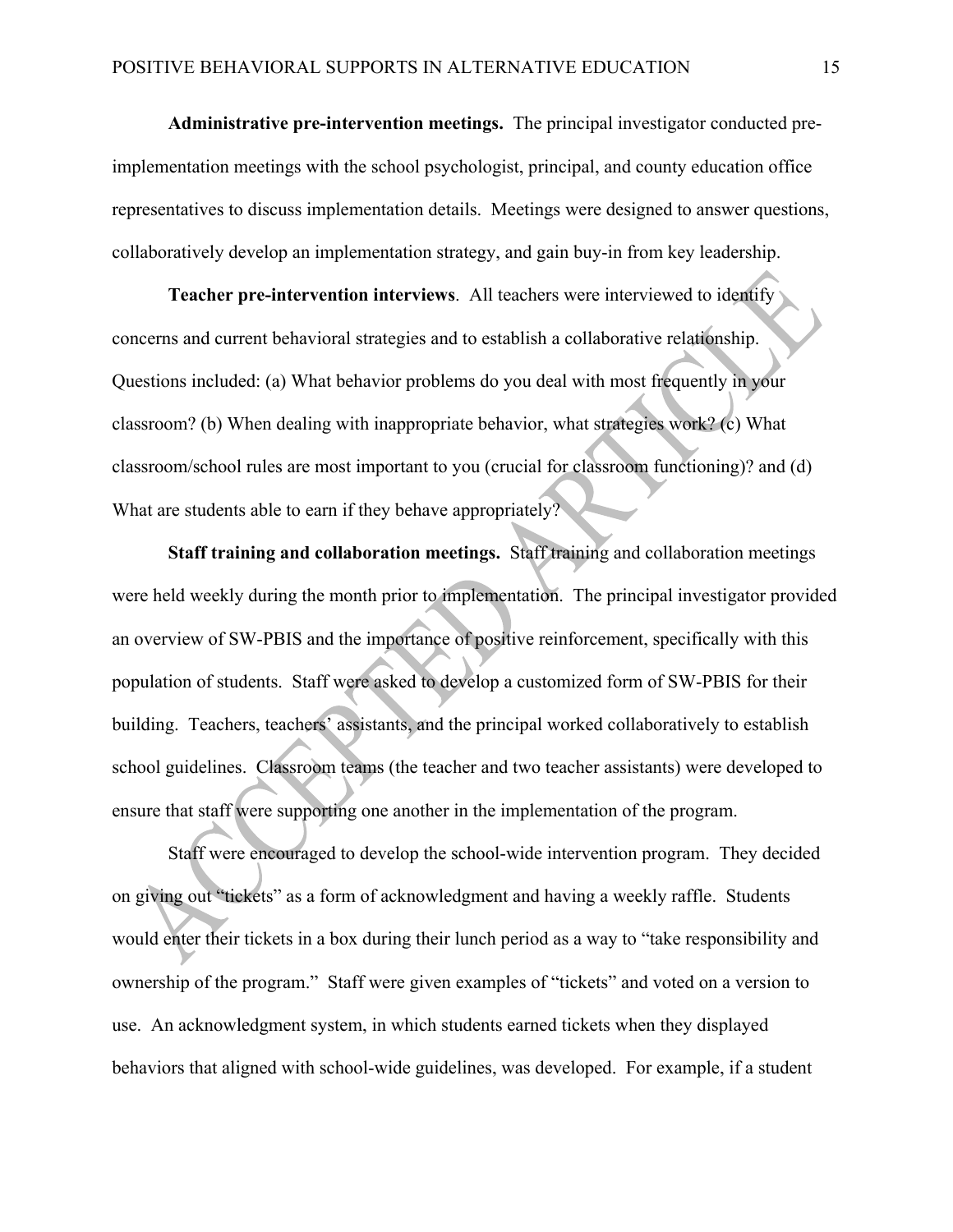participated in class by answering questions, he or she would be given a ticket with his or her name on it, the staff would point out that they appreciate the student's participation, and the student would be reminded that he or she has a chance to win a prize. Through a collaborative approach, staff were involved in decision making at each step of the development of the intervention.

During the meetings, it was determined that teachers would work with students and teach them what each expectation means and "looks like" in the classroom. Teachers co-developed the scripted lessons plans and determined a time when all students could work on creating signs for classrooms and hallways that would "advertise" the guidelines. Following the collaboration meetings, staff members were trained by the principal investigator and school psychologist on the specifics of intervention implementation. SW-PBIS was maintained throughout the year through regular monthly trainings provided by the researchers and the school psychologist during staff meetings.

**Alternative setting considerations**. During Phase I, a number of areas were identified as important to address when working in the alternative school setting. The strategies implemented were central to achieving buy-in at the administrative, teacher, and student levels. Due to the typically punitive nature of this environment, additional time was spent working with teachers to identify their perspectives on discipline and to provide education and a framework related to positive discipline practices, including strategies to customize PBIS to their environment. Additionally, when art was created to reinforce the SW-PBIS guidelines, students were allowed to use their street-art skills (assuring no gang-affiliated tagging) and were encouraged to use their musical abilities to create hip-hop beats that reinforced the SW-PBIS guidelines. By allowing students to show their positive talents, teachers were able to gain buy-in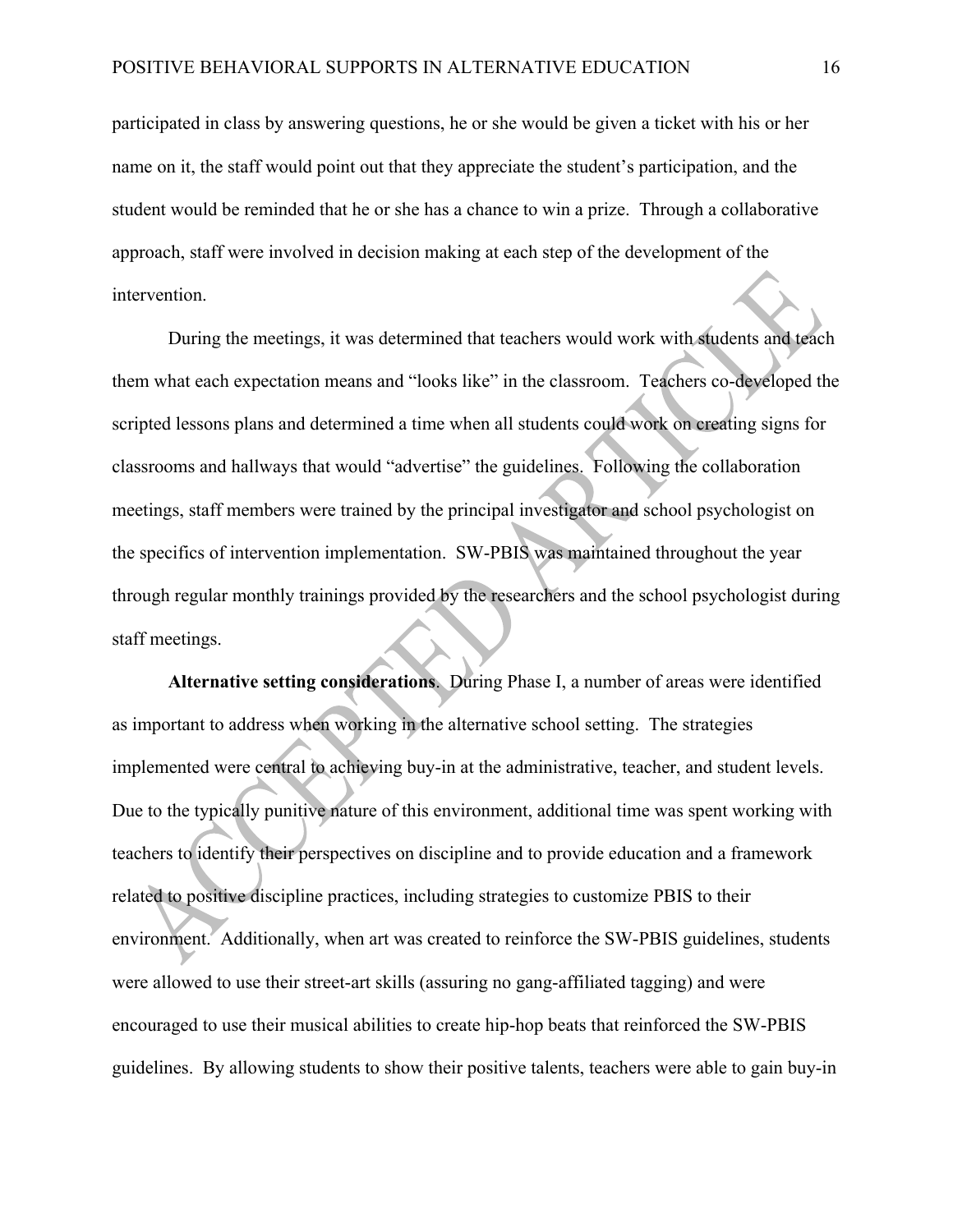from students and to create more excitement for the program while reinforcing the positive expectations.

Further, given the unique nature of the alternative school leadership structure, administrative buy-in was needed to reach beyond the school principal to include county administrators. Buy-in was sought early to highlight support across leadership levels and to demonstrate the significance of the proposed implementation of the SW-PBIS framework.

**Phase II: Intervention and treatment integrity.** The second phase involved the intervention and alternative setting considerations. Each is discussed below.

**Intervention.** Following the initial training and development of scripted lessons, each teacher taught students the new guidelines and explained the program. Lessons took approximately 45 min and were taught at the beginning of the semester during the same period in all classrooms. Refresher lessons, which outlined how the program worked, were implemented at the end and beginning of each semester. During the lesson, students were asked to define and discuss, provide examples of, and create posters for each guideline. The posters were placed around the school and served as constant reminders of the program. In addition, weekly lessons were provided on individual expectations. Refresher lessons on each guideline were provided one time a month, during staff meetings. On a monthly basis, teaching staff were provided with additional trainings on the SW-PBIS framework and allowed time to provide feedback and to troubleshoot any issues that came up during the month.

Throughout the year, students were acknowledged by the teaching staff for following the guidelines. In the collaboration meetings, it was decided that a minimum of three student acknowledgments would be distributed per day, per staff. Given the setting, it was hypothesized that students might be embarrassed and react negatively if publicly recognized. For this reason,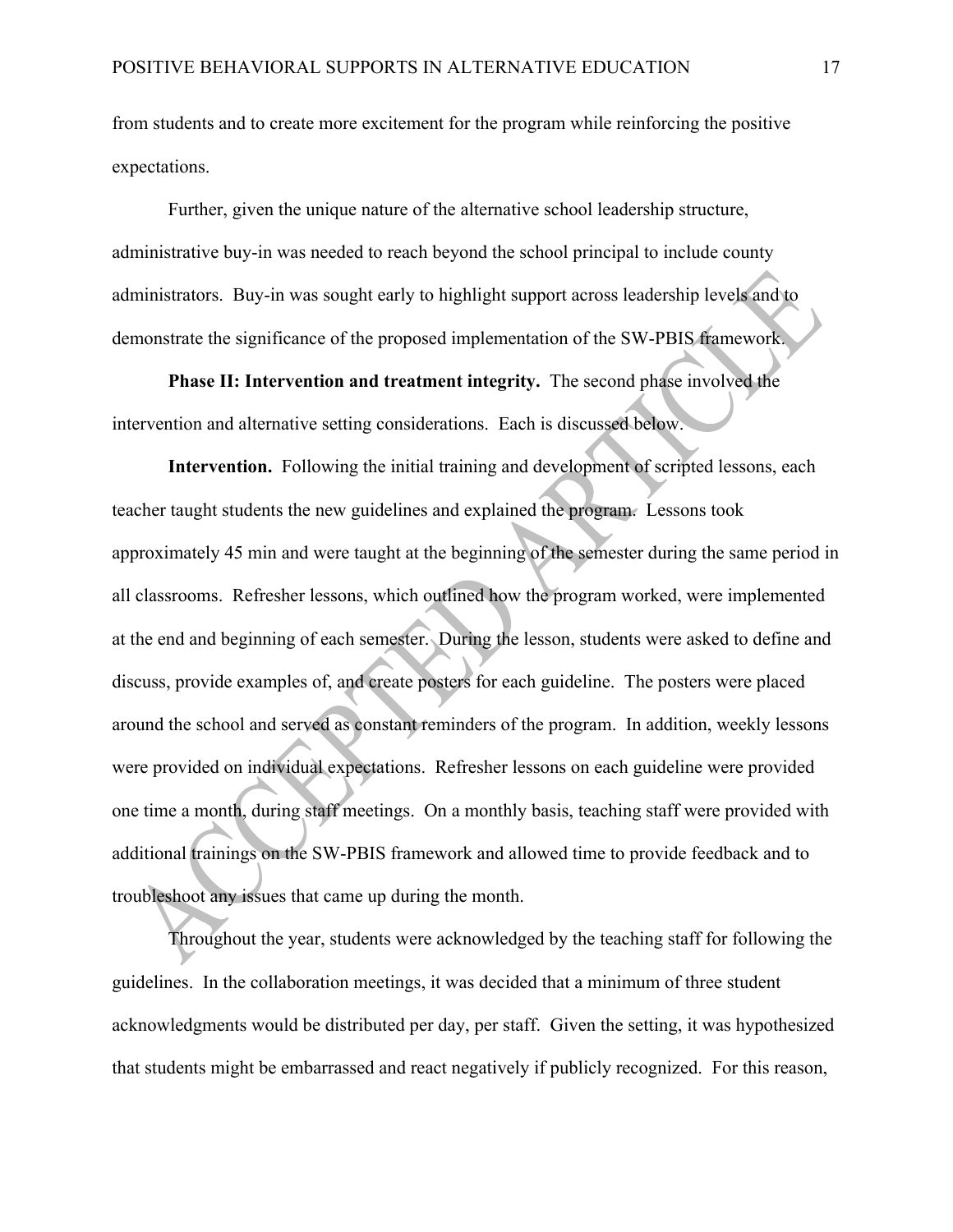students were given a small piece of yellow paper with a prepared statement, "I appreciate you for . . . ," and teachers filled in the specific praise. Examples include, "your hard work and helping out others in math" and "controlling your emotions even when others were not."

Students entered their tickets into a weekly drawing for prizes. During the students' lunch period on Fridays, teachers drew out two names per homeroom class. The teacher read aloud why the student earned the ticket (e.g., "Ivan won for reading in literature"), and the winning student drew a piece of paper from the "mystery motivator box" to find out their prize. Students could "gamble" their prize once but had to keep the second prize. School administrators surveyed students to find out what prizes would be reinforcing. Preferred food items and the ability to "pass" out of an assignment were highly preferred and valuable to earn in front of peers.

The number of acknowledgments (tickets) given per individual staff member and team per week were recorded, graphed, and provided to teachers weekly. Acknowledgements were graphed and organized by classroom team to encourage teamwork within the classrooms and to motivate one another to continue intervention implementation. The teaching team with the most acknowledgments given out to students for that week received a certificate and a prize.

These procedures were implemented in addition to current behavior management policies. The school principal requested that these policies remain in place throughout SW-PBIS implementation. The established policies involved teachers identifying a rule violation, determining if it was to be managed in the classroom or at the administrative level, completing an incident report, and handing the incident report to the principal. Based on the level of rule violation, previous violations, and the interventions available to the student (e.g., counseling, probation support) the principal would determine a consequence. Consequences ranged from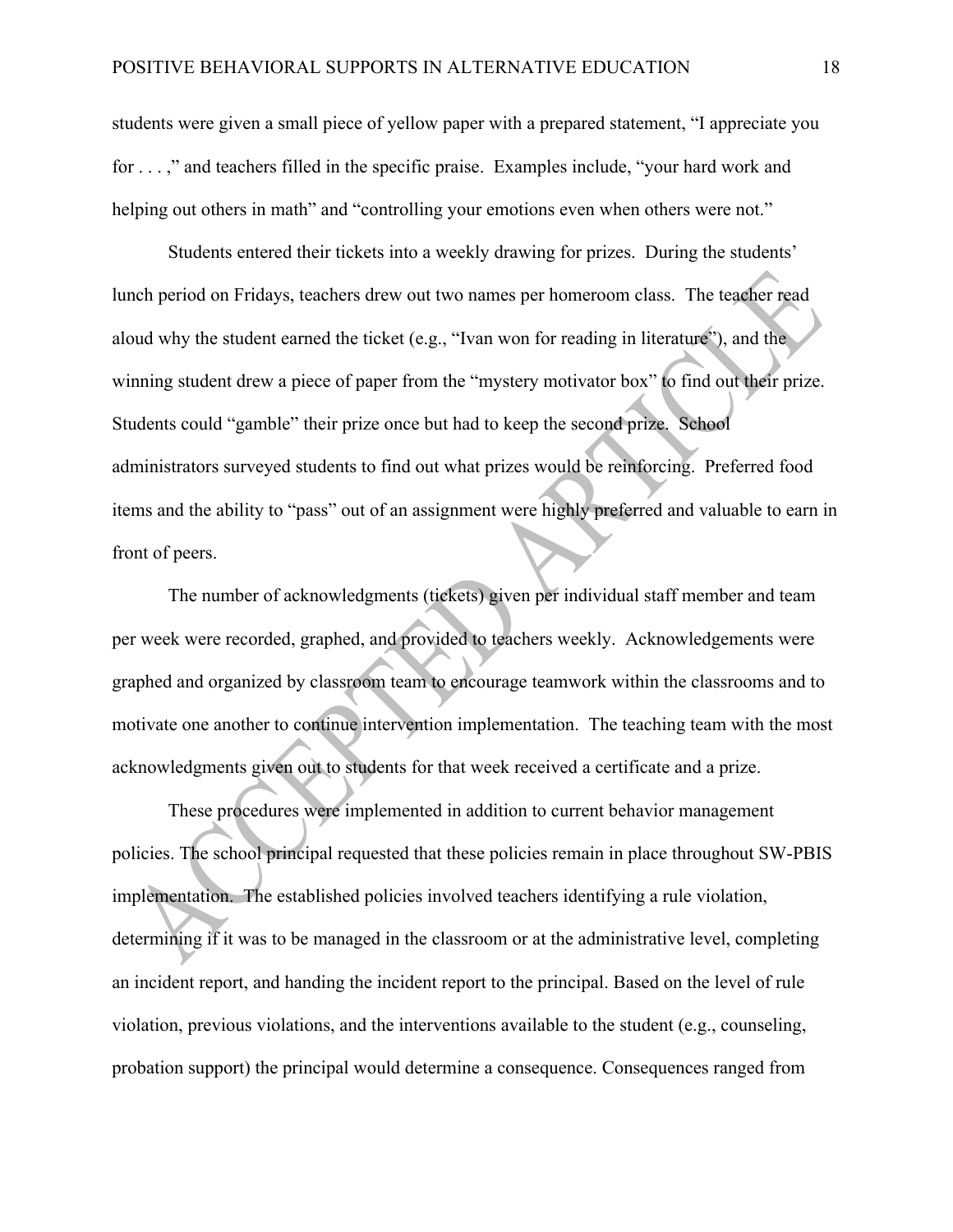removal from the classroom and placement in a highly supervised room to calling probation to report the incident. The consequence identified varied and was not implemented in a clear systematic way.

**Alternative setting considerations.** Students who attended this school tended to struggle with receiving positive feedback, particularly in public, as it could be considered detrimental to their "tough" image. Staff had hypothesized that students might be embarrassed and react negatively if publicly recognized. Therefore, a process of "stealth acknowledgment" was created, in which students were acknowledged discretely. It should be noted that, as the program progressed, students became more willing to be acknowledged publicly. It is possible that it became more apparent that the praise benefited students (they earned socially acceptable prizes) and became an integral part of the school culture. In addition, given the high level of turnover at the school, it is important to incorporate refresher lessons (on how the program works) more frequently to maintain momentum of the program. Although most of the teaching staff were motivated by the program and looked forward to the prizes, one of the teachers did not participate. This teacher stated that he would continue to use his current discipline strategies, despite the lack of positive response from students or administration. Future practices should consider the reinforcement of the teaching team and be sure that the rewards available are, in fact, reinforcing for a wide range of staff.

**Phase III:** The third phase involved data review and recommendations as well as alternative setting considerations. Each is discussed below.

**Data review and recommendations.** Behavioral data in the form of incident reports were collected throughout the academic year. Data were reviewed by the leadership team, and the team was provided monthly summary reports. These reports were shared at school-wide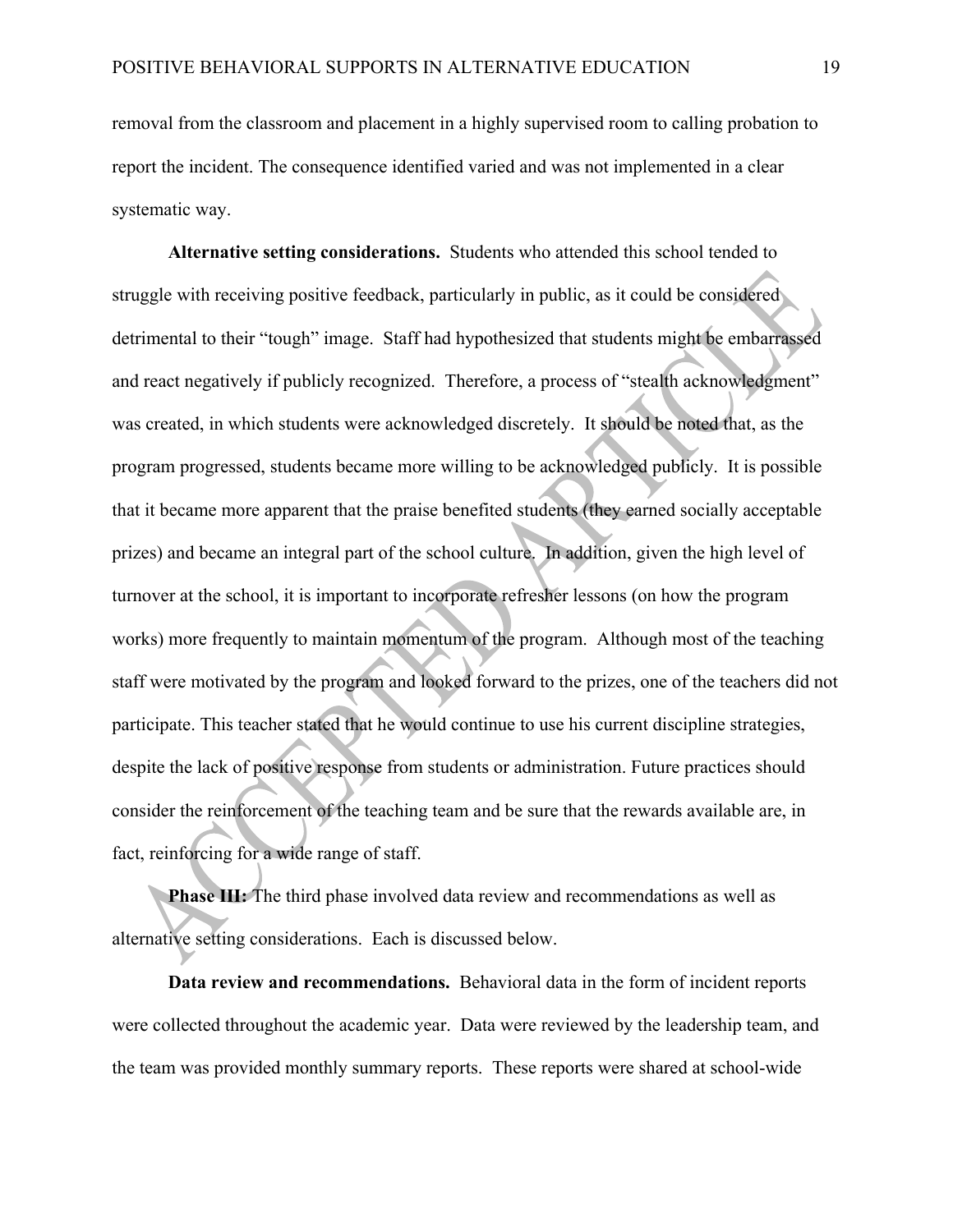quarterly meetings. The format for these meetings included (a) presentation of data (incident reports, classroom observation data, and interviews with staff), (b) next steps in the action plan, and (c) the opportunity to provide feedback. Feedback was coded and organized by the principal investigator and included in monthly reports to the administration and research team.

**Alternative setting considerations.** Many of the staff meetings in these settings focus on recent crises and issues with significant behaviors, as staff are typically tired and at times "burnt out" (Williams, 2015). In addition to reminding staff of the importance of the intervention and sharing data, the researchers also worked to bring positivity to the meeting environment. This was done by encouraging discussion about positive incidents during the week, reinforcing staff who were following through with interventions, and encouraging staff to support one another.

#### **Results**

#### **Degree of SW-PBIS Implementation and Needs Evaluation**

**School-wide Evaluation Tool (SET).** Figure 1 provides a summary of the SET data by category and by total. The total mean score for the SET was examined in Year 1 (baseline) and Year 2 (implementation year). The results indicated that the percentage of critical components implemented in the school increased from 18% to 69% and that increases occurred in all categories except "system for responding to behavioral violations" and "district level support." It is important to note that because the alternative school in this study was supported by the county education office rather than by a local district, it functioned independently in regard to leadership and funding. For this reason, the overall score on the SET may be an underrepresentation of the true level of SW-PBIS implementation. When excluding "district level support," the mean score in this study is closer to 79% implementation.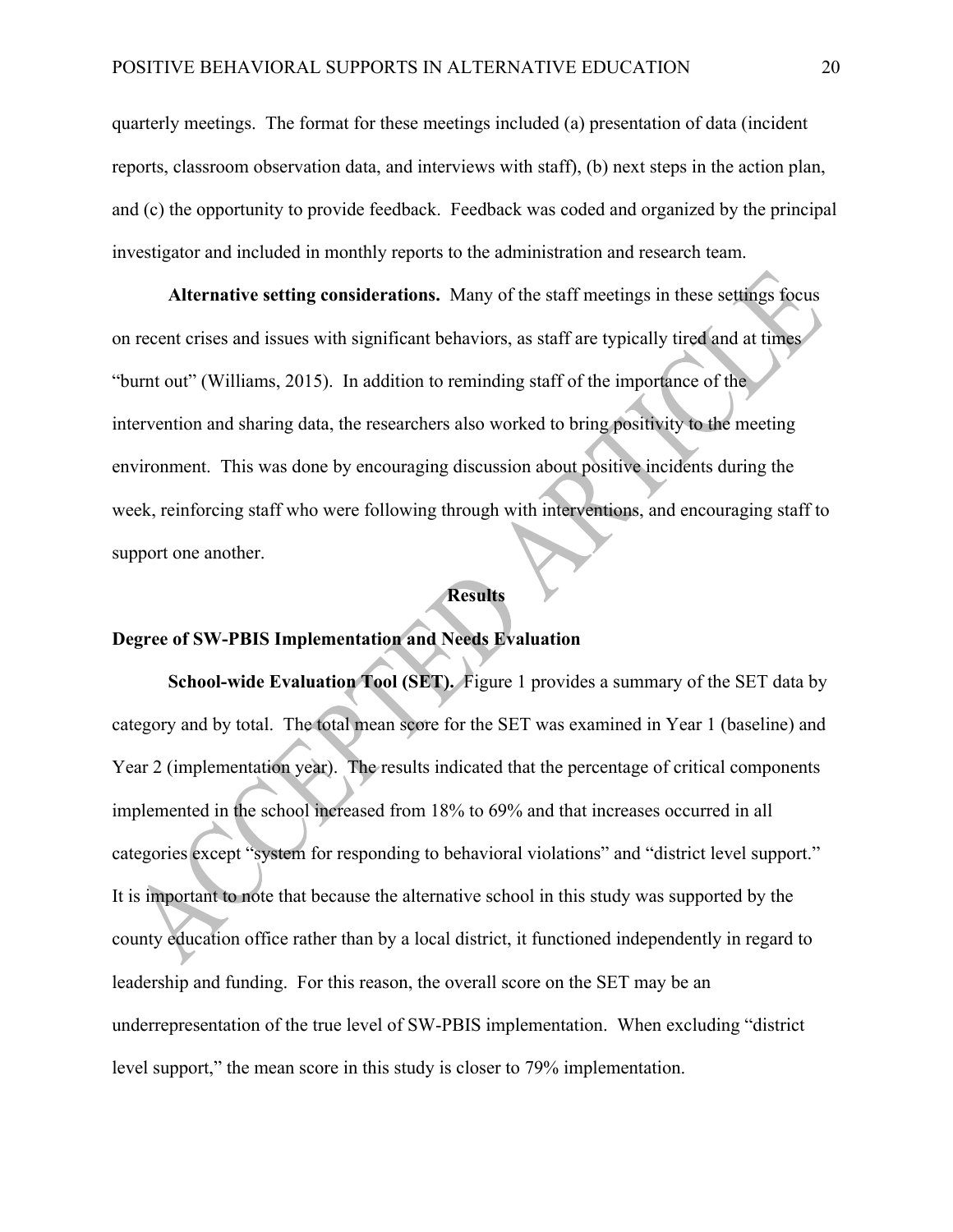#### [Insert Figure 1 about here]

**Staff perceptions of SW-PBIS.** The EBS Survey provides a measure of the staff's perception of SW-PBIS at a particular moment in time and valuable information for program development and training purposes. The survey was used to measure staff perceptions related to SW-PBIS supports currently in place and future priorities. The data were then tallied and summarized. Using the summary data, the overall response of school staff for each system was displayed. Because this study focused primarily on the school-wide level of intervention, a test for significance was conducted for the school-wide component of the survey. A z-test was used to compare the proportion of responses that were "in place," "partially in place," and "not in place" with regard to the school-wide intervention from Year 1 (baseline) to Year 2 (intervention). The results indicated a change in the proportion of staff who rated school-wide components as "in place" from Year 1 to Year 2. In Year 1, 30% of the ratings indicated schoolwide components as "in place," compared to 59% in Year 2. A one-tailed z-test revealed a significant increase in ratings from Year 1 to Year 2 ( $z = 2.5$ ,  $p < .05$ ). Although there was a significant increase in the components that were considered to be "in place," there is still room for growth in this area. The summary data of the EBS was then used to help create an action plan for the following year.

**Classroom observations.** The 30-minute classroom observations were analyzed to evaluate the impact of the intervention on classroom variables, including student behavior and student/teacher interactions. For each observation, the frequency of the target behaviors (ontask, off-task, and disruptive behavior; positive, negative, and neutral interactions) were reported. The results indicate the percentage of time that the particular behavior occurred in relation to other target behaviors. As SW-PBIS requires positively stated guidelines and rules for students,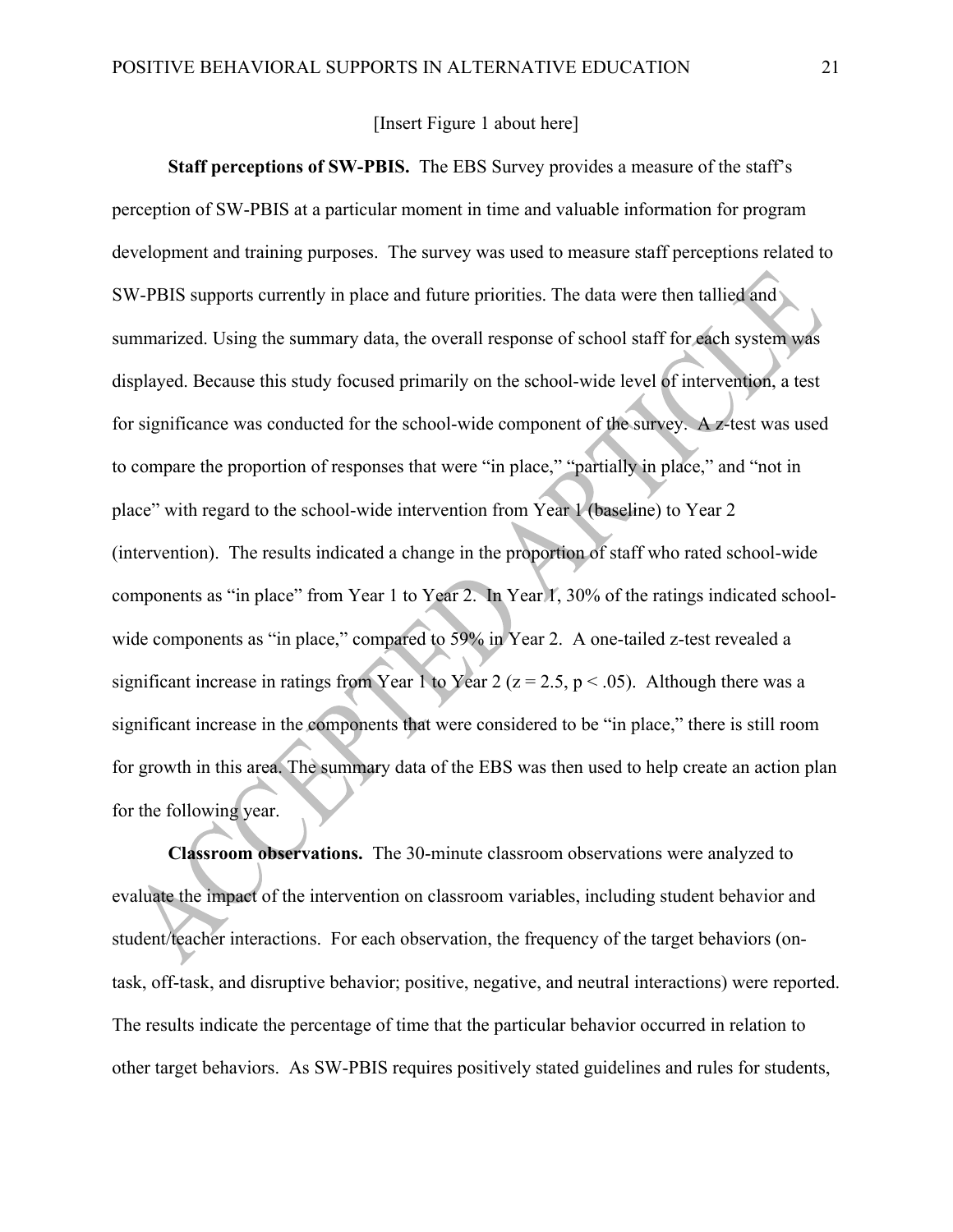changes in positive components in the classroom over time, positive student-staff interactions, and on-task behavior were observed, rather than a reduction in off-task behavior.

**Positive interactions.** It was anticipated that, if the SW-PBIS framework positively affected school climate and teacher behavior, positive interactions between teachers and students would increase. For each month (total  $= 9$ ), the four observations per classroom were averaged to estimate the percentage of positive interactions observed in a particular month. The first three months (Time 1) and last three months (Time 2) were averaged to measure behavior change over time. There was no observed increase in positive interactions, other than a 1% increase for T5's class. Of the total behaviors recorded, the average percentages that were positive equaled 1% for T1's class, 2% for that of T2, 3% for that of T3, and 4% for that of T4 (Table 4).

**On-task behavior.** On-task behavior is of particular importance in the classroom, as it is an indicator of student engagement in learning. The first three months (Time 1) and last three months (Time 2) were averaged to measure change over time. An overall increase in on-task behavior was observed between the first and second time points, with the exception of T4's class, which decreased from 51% to 46% (Table 4). On-task behavior for T1 increased from 64% to 71%, T2 increased from 59% to 77%, T3 increased from 53% to 74%, and T5 increased from 50% to 59%. T3's class had the largest increase in on-task behavior. It is of interest to note that this homeroom team gave out the most acknowledgments over the nine-month intervention period, perhaps indicating that increased positive reinforcement of expected behaviors with this population promotes an increase of on-task behaviors.

#### [Insert Table 4 about here]

**Incident report data.** Incident report data from Years 1 (baseline) and 2 (intervention) are an indicator of early behavioral outcomes. Although the population of the school is transient,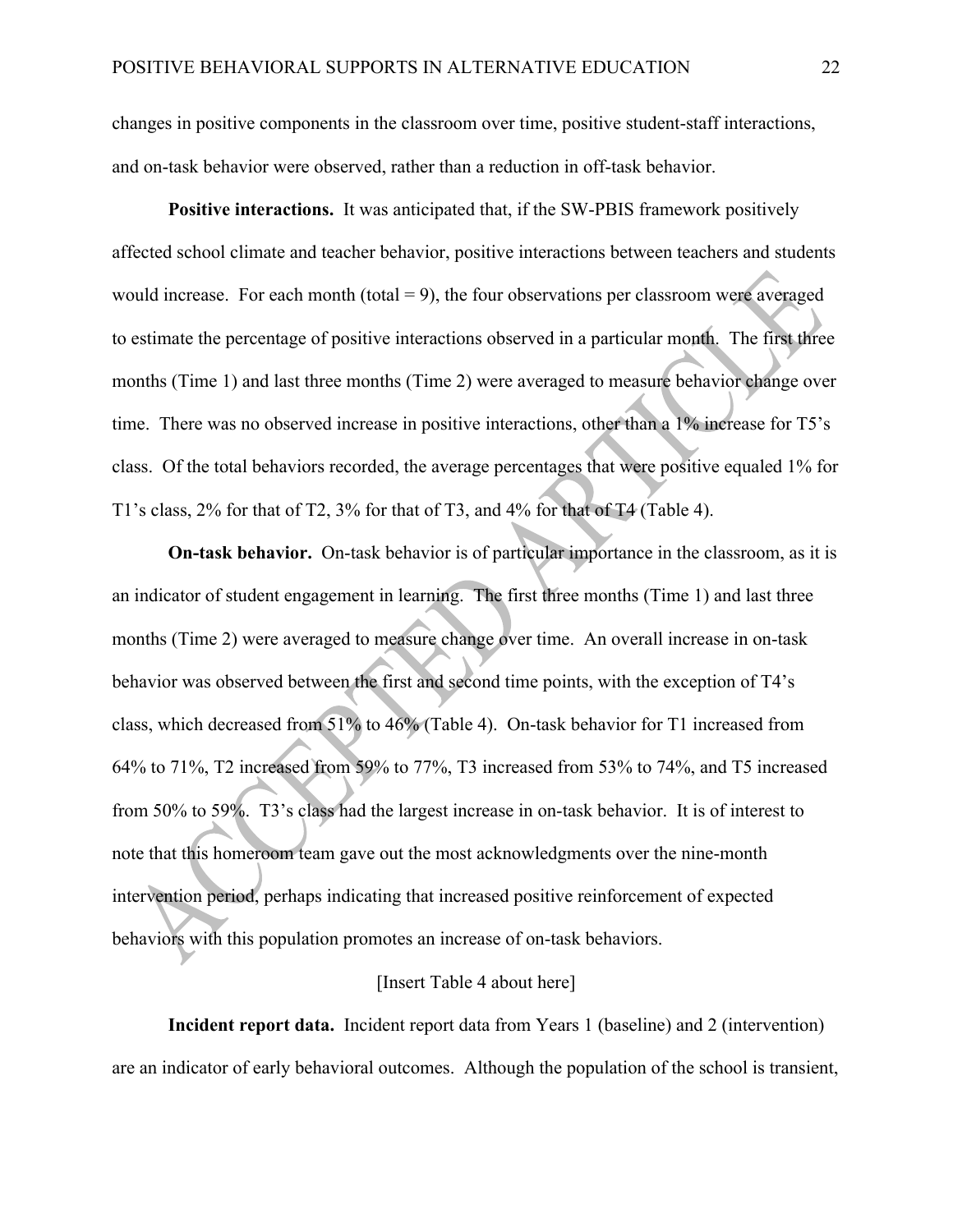the school admits students with a very similar history and behavioral profile. Thus, the overall change in incident reports provides an indication of how SW-PBIS could be affecting the culture of the school. The total number of incident reports for Year 1 was 733 and, for Year 2, 728. Overall, there was no significant reduction in incident reports during intervention. These data, however, are from the first year of implementation and are only an indicator of the progress made in the first year. One would expect to see a decline in incident reports after the program has been fully implemented over a number of years. In addition, because the population of students is transient, it is difficult to determine the impact of SW-PBIS in a short period of time.

Some differences were found in certain behaviors from Year 1 to Year 2. In Year 1, there were 500 incident reports (69% of total) related to defiance compared to 451 (62% of total) in Year 2, indicating a significant decrease in defiance-related incidents ( $z = 2.46$ ,  $p < .05$ ). Delinquent behavior significantly increased from 32 (4% of total) in Year 1 to 53 (7% of total) in Year 2 ( $z = 2.46$ ,  $p < .05$ ). Physical altercations and threats had a slight but nonsignificant increase ( $z = 0.55$ ,  $p > .05$ ), from 195 (27% of total) to 204 (28% of total). Early implementation data indicate that, although there was an overall reduction in defiance-related incidents during the first year, there were slight increases in the other categories of behavior. Reductions in incident reports were noted in four of the nine months. August, the month with the largest decrease in incident reports from Year 1 to Year 2, was the month immediately following the establishment of the SW-PBIS rules and initial trainings. This is important to consider in such a program, as perhaps more frequent and consistent implementation of such trainings throughout the year would lead to more consistent positive outcomes.

#### **Discussion**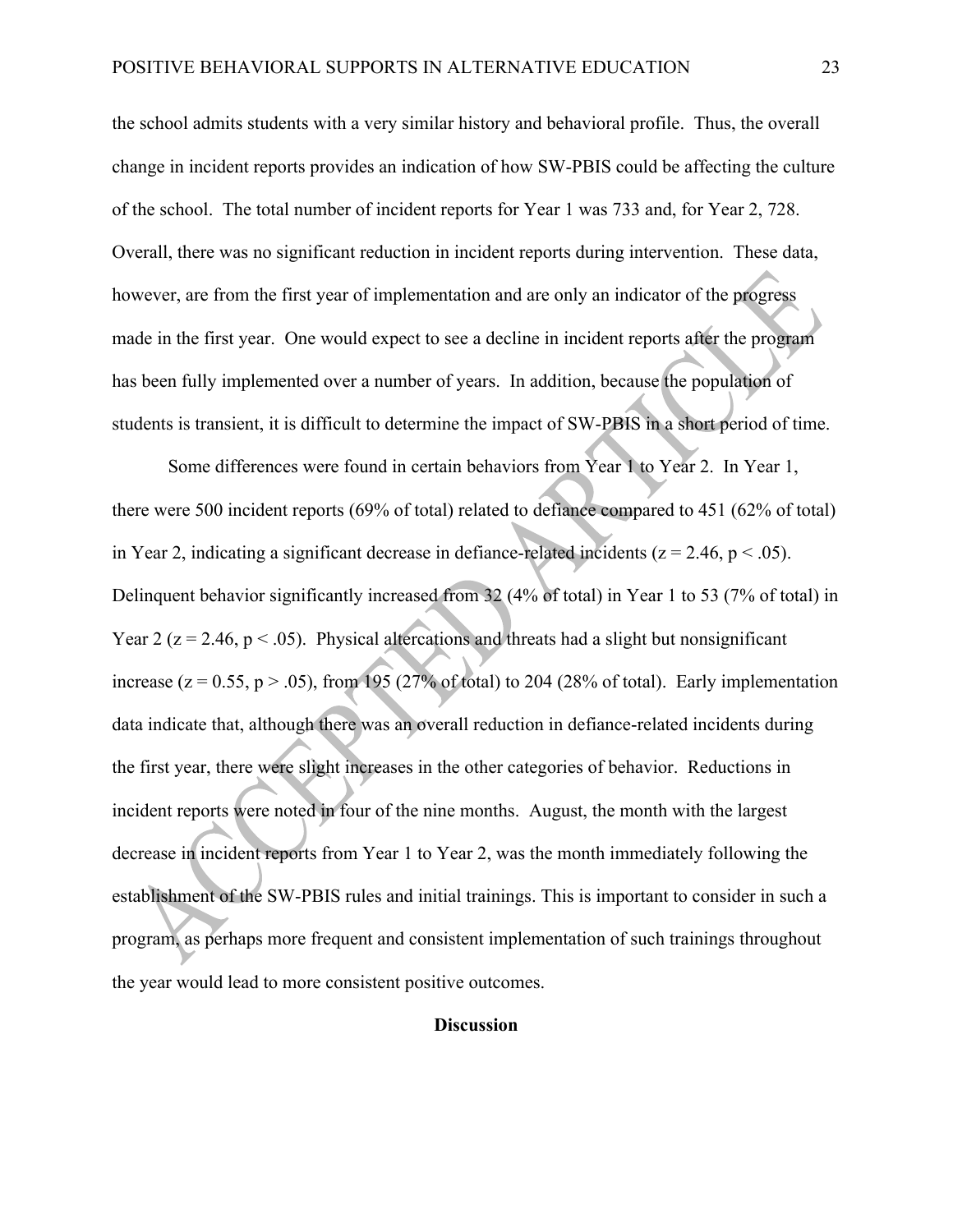Although a body of research supports the use of SW-PBIS, few studies have evaluated the implementation and impact of SW-PBIS in alternative education settings. This study examined the initial implementation year of SW-PBIS in an alternative school and was designed to (a) identify ways in which the typical SW-PBIS models can be adapted to meet the needs of students in alternative school settings and (b) evaluate the early impact of the model on discipline outcomes at an alternative program in the initial implementation year.

#### **Adaptations for SW-PBIS in Alternative School Settings**

**Buy-in.** Buy-in can be a crucial component for the success of any PBIS intervention (e.g., Filter, Sytsma, & McIntosh, 2016; Lohrman, Martin, & Patil, 2013). It appears as though buy-in, at the administrator, teaching staff, and student levels, is especially important for the successful implementation of SW-PBIS in an alternative education setting.

Administrator and teaching staff buy-in. Given the unique infrastructure of many alternative schools, it is important to seek buy-in beyond the building principal. In this study, buy-in also was sought from administrators at the county education office. The building school psychologist was instrumental in obtaining buy-in at all levels, which helped to established trusting relationships with the administration and staff. Meeting with the school psychologist prior to team meetings was crucial in developing an acceptable plan of action and presenting a "united front" in terms of key aspects of the intervention. With the information provided by the research team, the school psychologist led many of the meetings. This step was important in obtaining resources and training time necessary for program implementation. Further, given the typically punitive nature of alternative school settings, it was important to focus on teaching staff buy-in and education before beginning implementation (Edgar-Smith & Baugher Palmer, 2015; Lassen et al., 2006). This was established initially through trainings and workshops and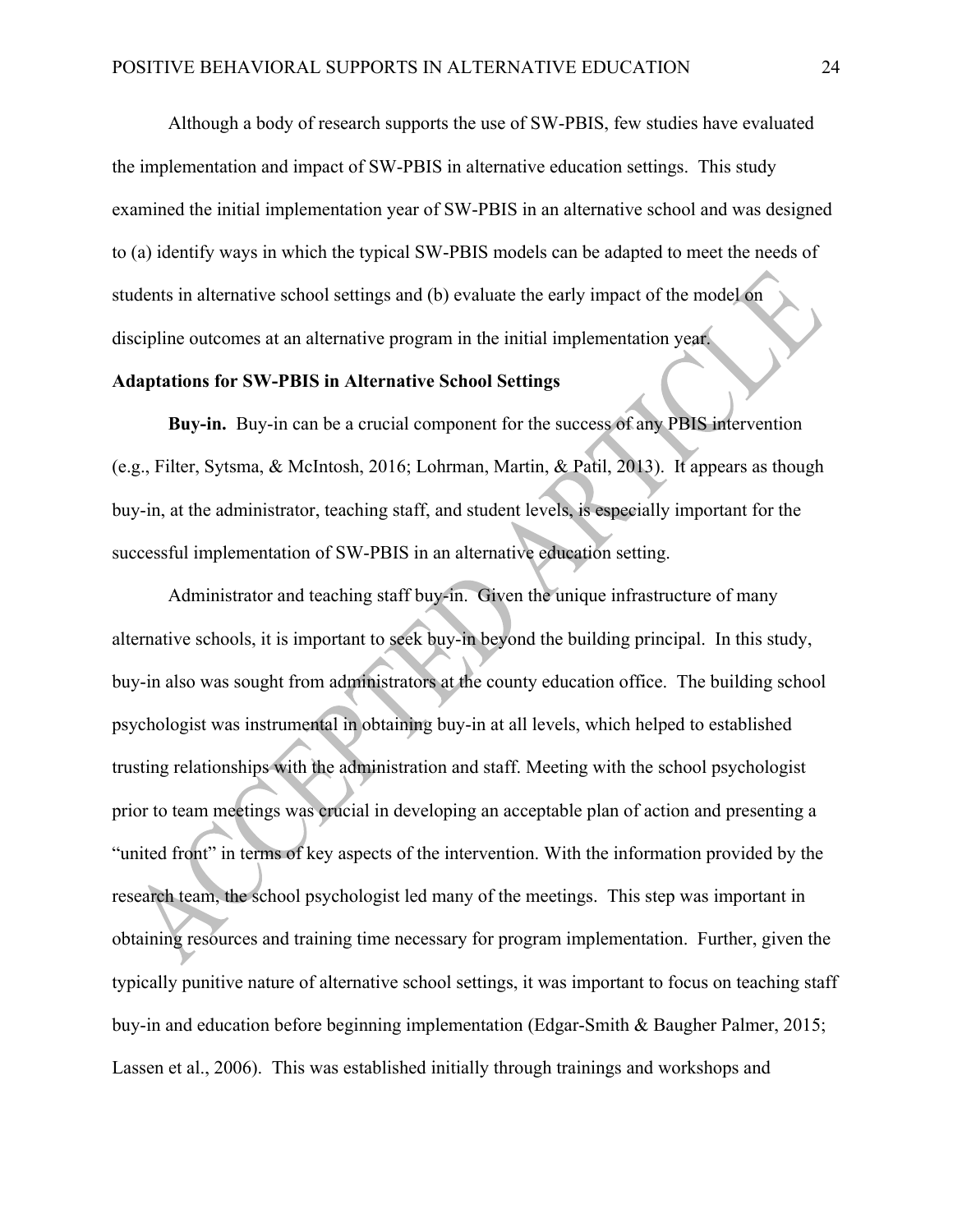maintained throughout the year via refresher courses. Another concern is related to teacher buyin within a small school. Sugai et al. (2005) suggest an 80% teacher buy-in prior to implementation. Given that students have some interaction with most teachers in a small school, they would likely be aware of teachers who do not participate in SW-PBIS and may interpret this negatively. One might consider that smaller schools need the commitment of every teacher to make a change.

**Student buy-in.** Students at an alternative school may be less inclined to show initial interest in a school-wide intervention program than are students in typical education settings (O'Brien & Curry, 2009). Researchers worked with school staff to address potential barriers to participation and to develop ways to encourage involvement. In addition, a small group of students selected by the teachers helped in the initial development of expectations and reward options. The strategies included the "stealth acknowledgment" approach, a monthly reinforcer survey, and mystery motivators. The process of using of mystery motivators seemed to be motivating by itself (Robichaux & Gresham, 2014). Further, students were encouraged to use their own unique artistic strengths, including street art and hip-hop beats, when creating artwork and music to reinforce the SW-PBIS guidelines. By allowing students to show their positive talents, teachers were able to gain buy-in from students and to create more excitement for the program, while reinforcing the positive expectations (Johnson, 2017).

**Training.** Training included teacher and staff training as well as student training. Each is discussed below.

**Teacher and staff training.** With the recognition that not all teachers and staff were participating fully in the SW-PBIS implementation, it could have been beneficial to include additional refresher trainings. These trainings, by focusing on barriers and facilitators to the SW-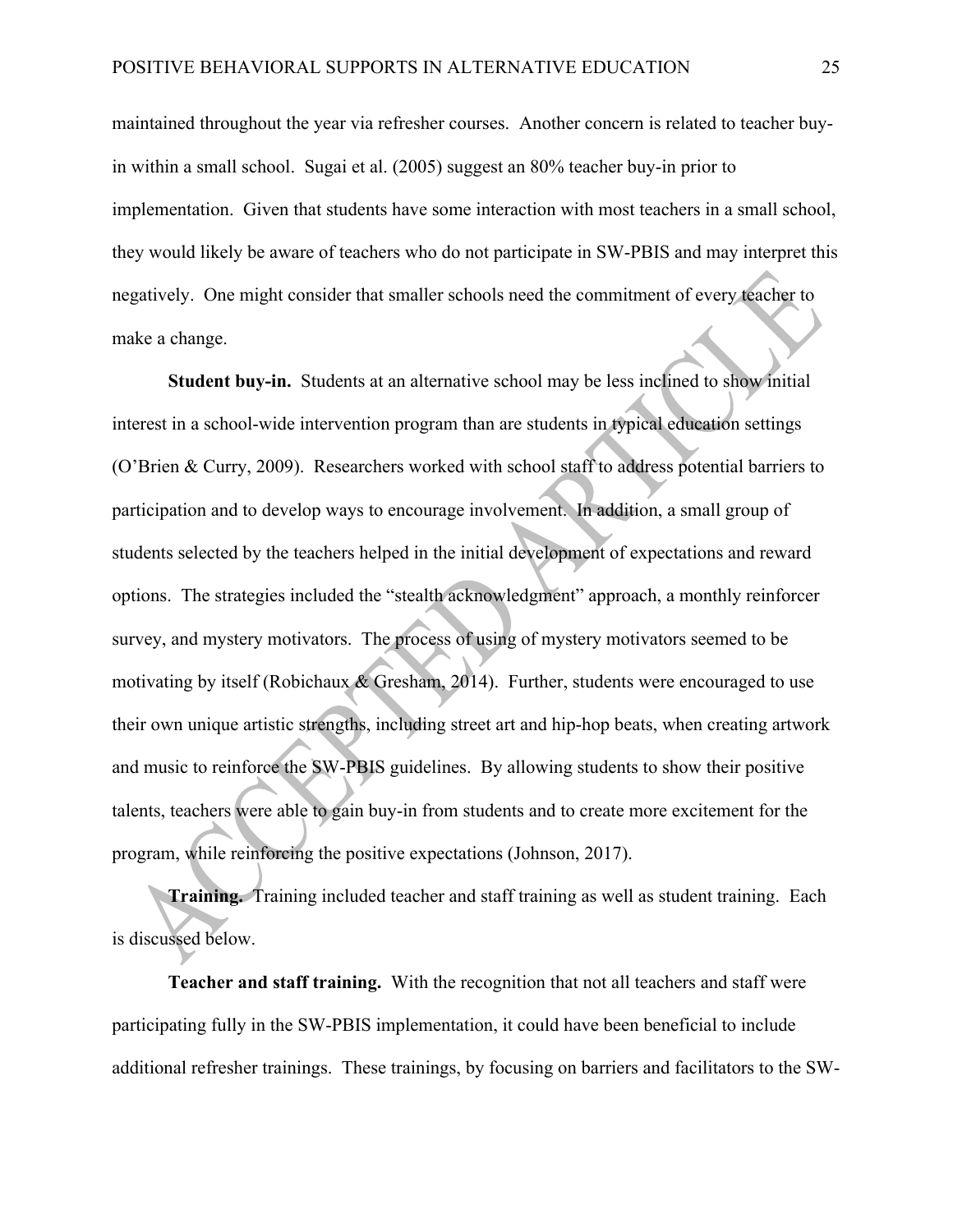PBIS process, would allow teachers to provide feedback and ideas. Teachers who were having success could serve as models for their peers who had less success (McDaniel et al., 2014).

**Student training.** Given the high turnover at this alternative school, it is recommended that additional trainings on SW-PBIS take place throughout the year. Monthly or bi-monthly refresher lessons could maintain momentum among students. For students who transfer into the school midyear, it could be beneficial to create an onboarding lesson as part of the orientation to the school. For example, future intervention projects could consider a "New Student Welcome Program" that would help to introduce and reinforce SW-PBIS concepts to the students as they enter as well as create opportunities for current students to provide mentorship and demonstrate their knowledge and experience with the program.

**Office disciplinary referrals/incident reports.** In compliance with school policy, teachers were asked to complete an incident report any time that a student violated a school rule. Similar to ODRs, incident reports are subject to variation, dependent on the teacher, the teacher's tolerance level that day, and the teacher's relationship with the student involved (Gage, Larson, Sugai, & Chafouleas, 2016). Given the teacher-dependent factors, measuring only the absence of problem behaviors might not provide a complete picture. The impact of SW-PBIS was not necessarily observed in the number of ODRs but, rather, could be seen symbolically around the school (e.g., students asking to earn tickets, teachers getting excited about the process). Perhaps the effects of SW-PBIS at this school were to increase student and staff involvement and creativity in the process of implementing the program. Future research may need to consider how to best capture these positive effects.

**Resource allocation and sustainability.** Given the outcomes of the present study following one year of implementation and the amount of time invested in developing and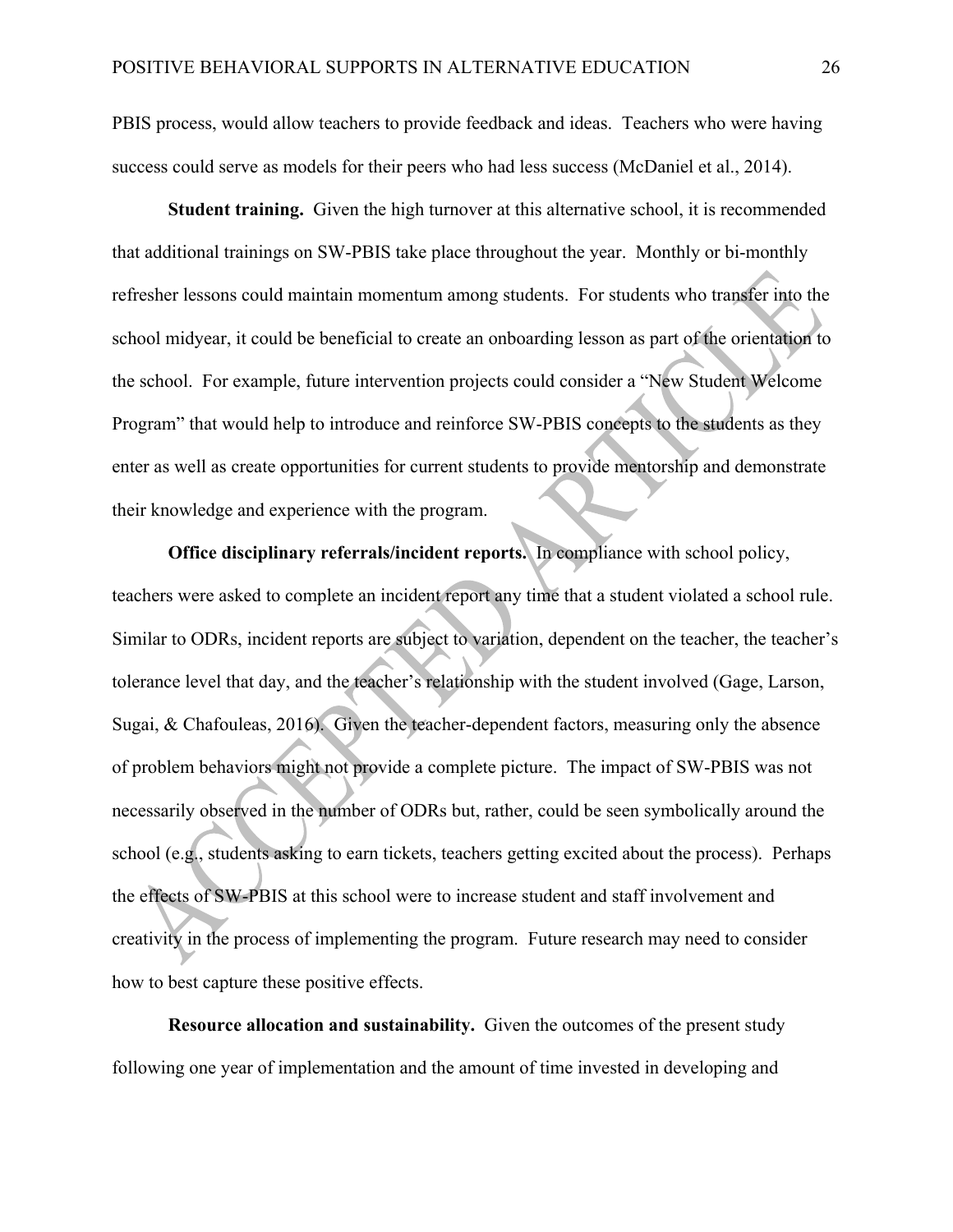implementing the SW-PBIS framework, one might ask: Is it worth it? Knowing that research suggests that it can take three to five years of SW-PBIS implementation to show significant results (Bohanon et al., 2006; Harms, 2010), there is a need to consider whether the results of the current study are significant enough to warrant continued investment of resources. Although the time investment may decrease as the program becomes more established, initial time investment included 2,364 hours of personnel time (e.g., planning, data collection, observations) and 39 hours of meetings (e.g., planning, trainings). Schools may need to quantify the outcome that would deliver an appropriate return on investment.

It is also important to have a sustainability plan (Johnson, 2014). Although the first years of implementation has a heavier workload than the subsequent year, there remains a continued need for support. In this project, a number of supports were in place to help with sustainability. Researchers worked closely with administration to ensure that teachers were given time to attend trainings and to create materials. The school psychologist collaborated with the investigators so that the project could be led by the special education team and designated a portion of the intern's assignment to include SW-PBIS support. Further, in collaboration with a local school psychology training program, the school psychologist offered opportunities for graduate students to gain experience in this setting while collecting data and supporting implementation. Practitioners should consider the community partners, such as individuals at a local university level, who are willing and able to collaborate on creating a sustainable intervention program. **Implementation**

In the present study, the SET data indicated an increase in the number of SW-PBIS components implemented in the school during the one-year period. Use of the SET data alone indicated a significant increase in SW-PBIS components, but there remains room for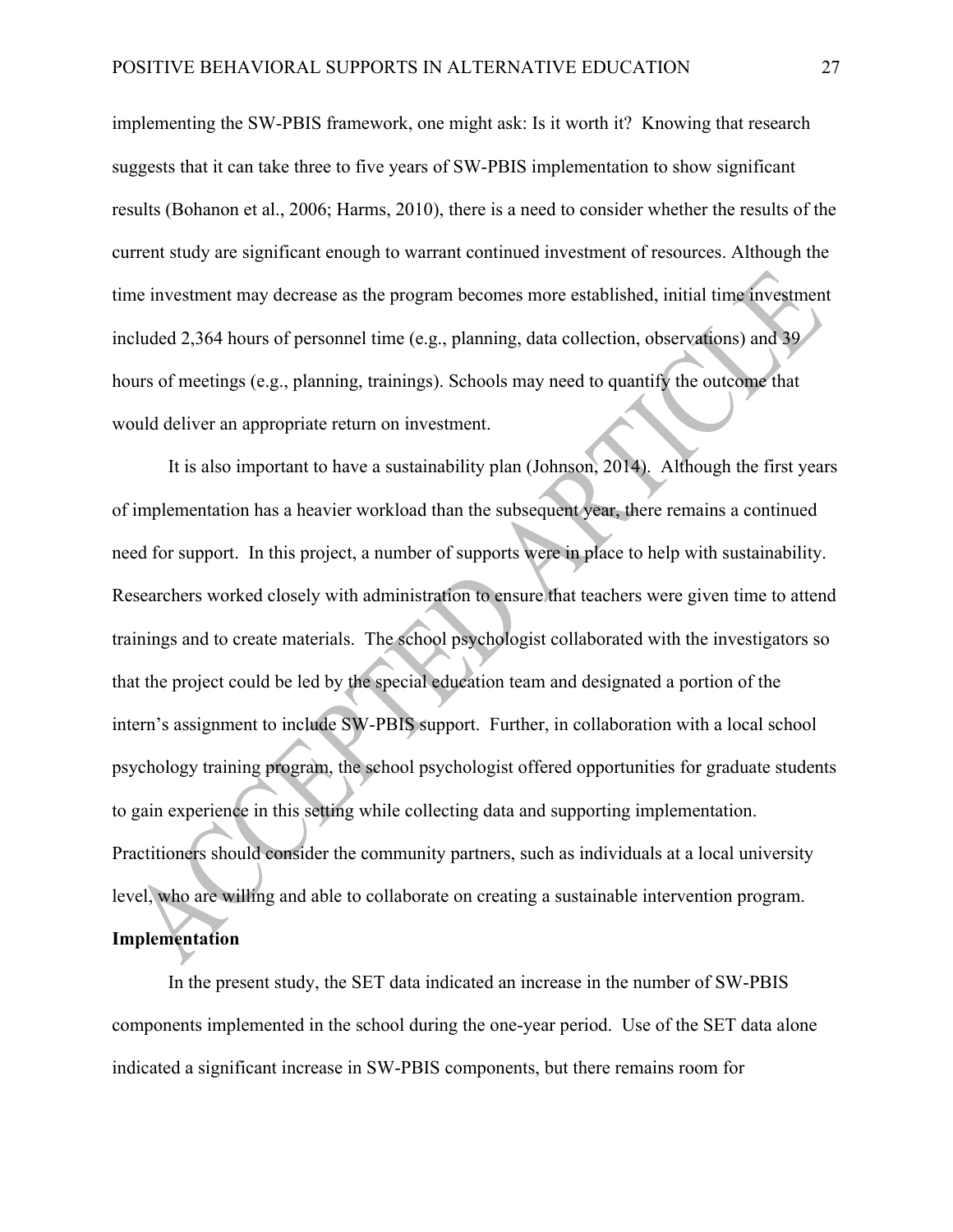improvement. Given that this is the first implementation year, the increase in SW-PBIS appears to be on track, but the team will continue to focus on areas that did not meet 80% implementation.

The results did not yield significant differences in overall problem behavior (incident reports) when compared to the year prior. This is consistent with research that notes that, until full implementation occurs, it can take years before an SW-PBIS model stabilizes (Harms, 2010). There was, however, an overall reduction in defiance-related incidents, which may speak to the limits of SW-PBIS. The program included teaching and reinforcement of appropriate behaviors, but perhaps this intervention cannot be expected to make a significant impact on serious behaviors (delinquent, verbal/physical altercation), or it may take longer for SW-PBIS to generalize, as earlier research indicates. Further, it may be important to develop a measure that is more sensitive to change over time and considers additional ways to measure positive changes in student outcomes.

#### **Limitations**

This study was conducted in one alternative school with five core teachers. A total of 173 students were used in the school-wide data analyses. A limitation inherent in this particular sample is the inability to generalize to the greater population. These students are primarily Latinx, and over 90% receive a free or reduced-price lunch. Further, participants could not be randomly selected, as they were enrolled in the alternative school, and they differ systematically from those who were not enrolled. Thus, the results will likely not generalize to typical youth and are more reflective of students on the periphery of school engagement. Nevertheless, such information is crucial to obtain.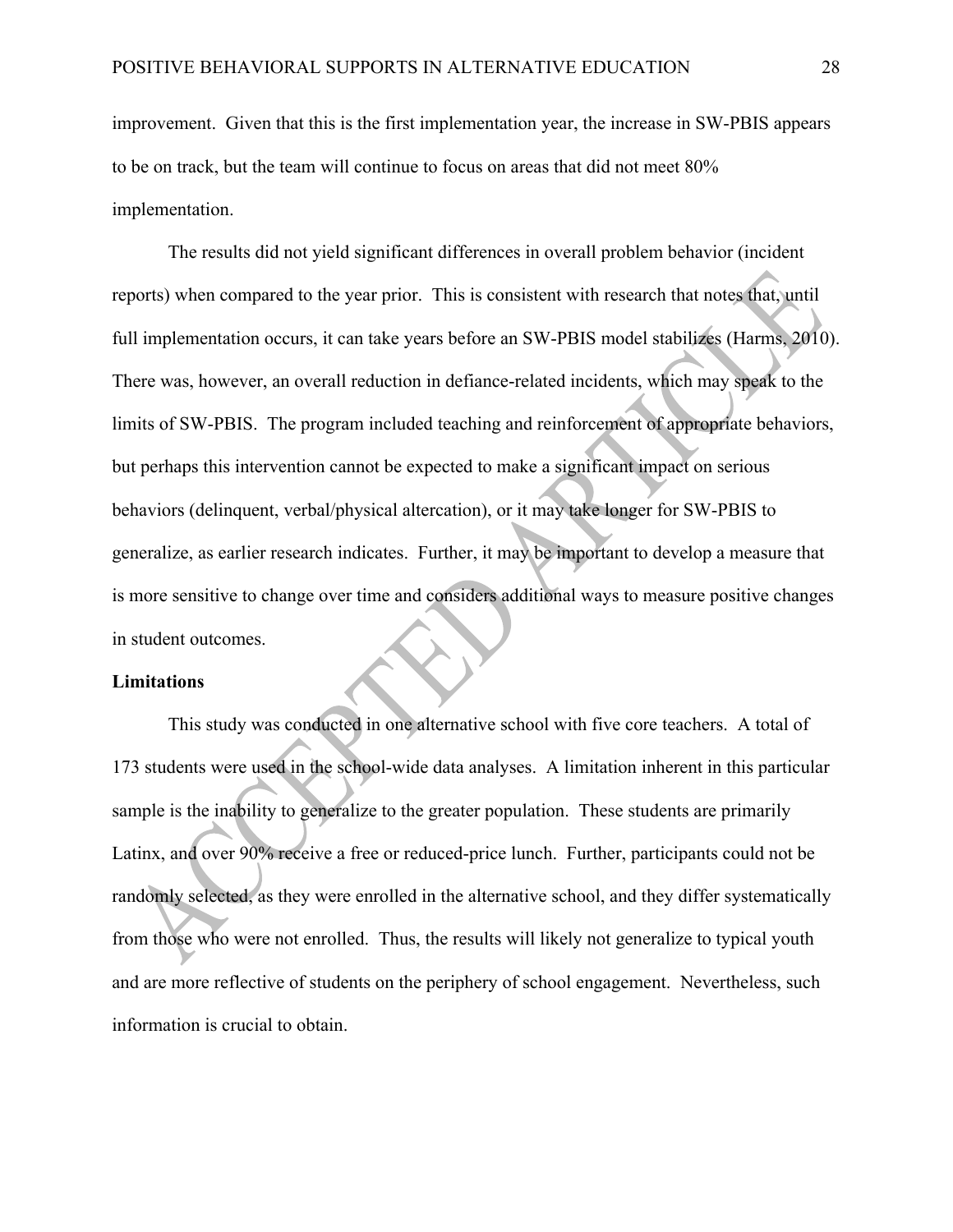The lack of a control school prevents the drawing of conclusions regarding effectiveness of SW-PBIS in alternative schools. A reduction in problem behaviors may not necessarily reflect an increase in positive behaviors. When looking at school-wide outcomes, we note that another limitation is the comparison of data across different cohorts, as there is a large turnover in this population, and a comparison of students from Year 1 to Year 2 is not ideal. Although observations of positive classroom behaviors are crucial to understanding intervention impact, outcome data in these categories showed little change. This lack of change may be explained by the transient nature of the school population, providing limited time to build positive relationships with some students. As SW-PBIS requires several years before full implementation, it is expected that the overall climate would shift and positive interactions would increase over time as teachers gain additional experience with positively reinforcing prosocial behaviors rather than punishing student misbehavior. Another consideration for future studies, is that the observations began at the onset of implementation, and change may not have been detected because positive interactions may have been strongest at the beginning of intervention implementation and reduced over time. Future studies should focus on collecting this data prior to implementation, in order to get a better sense of impact.

This study involved extensive researcher involvement in terms of hours, indicating that alternative schools may need a greater allocation of resources in the planning and initial implementation stages of SW-PBIS. Researcher involvement extended to some of the data collection process as well. Because the researchers had extensive involvement with the school team, the SET was completed by the principal investigator, potentially leading to investigator bias. Despite the extensive hours expended by the research team, four elements of the SET remained below the 80% level of implementation ("system for responding to behavioral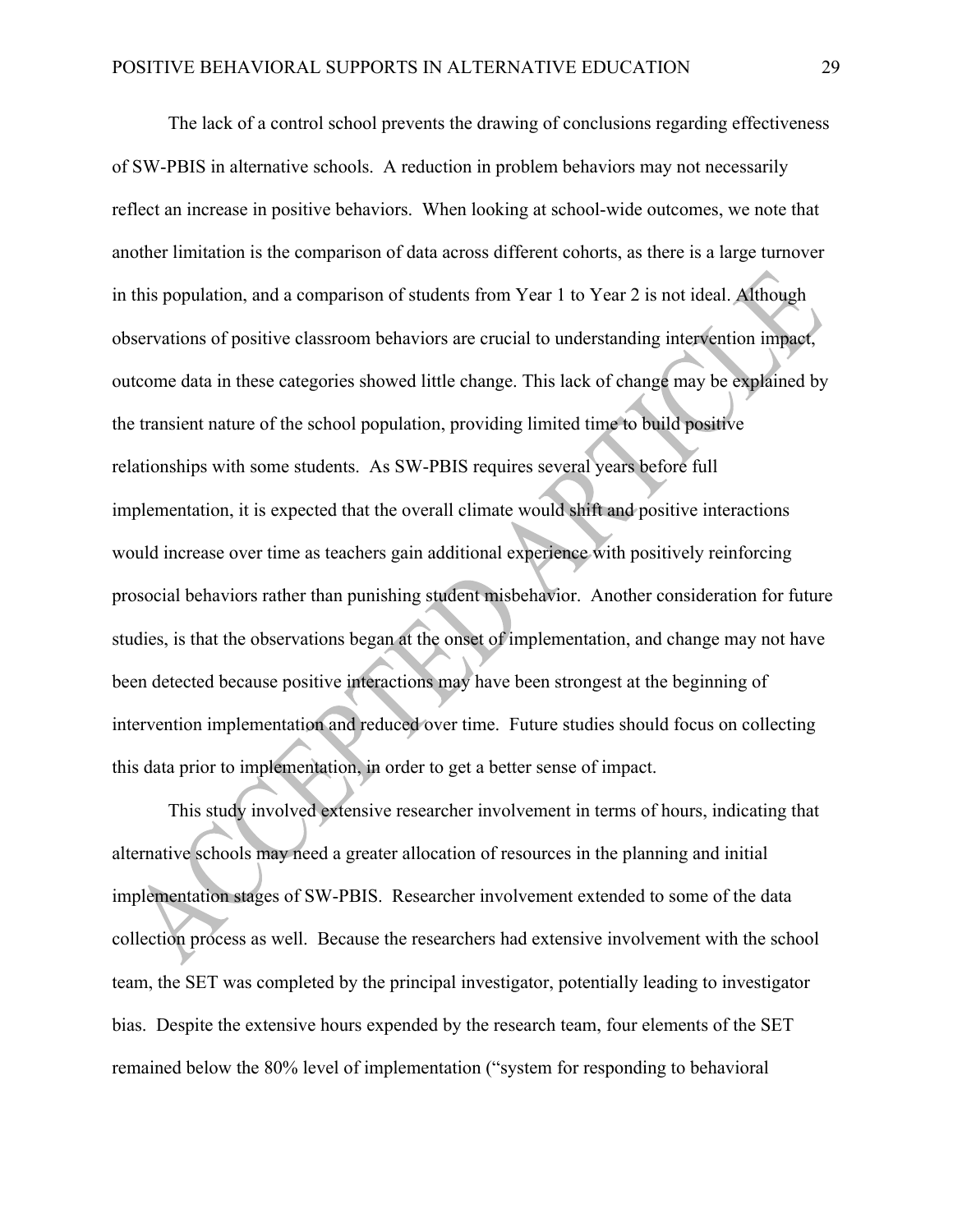violations," "district level support," "monitoring and evaluation," and the total score). Despite some lower levels of implementation, however, the critical components of the SET increased from 18% to 69% implementation. As noted earlier, the school was supported by a county education office, rather than a local district, and functioned relatively independently in regard to leadership and funding. For this reason, the overall score on the SET may be an underrepresentation of the true level of SW-PBIS implementation. When "district level support" was excluded, the mean score was closer to 79% implementation.

One of the unique factors in the alternative school setting is that there are often preexisting behavior management policies. In this case, the school principal requested that these policies remain in place throughout SW-PBIS implementation. Although it was expected that implementation fidelity would increase over time as existing policies are phased out, the system for responding to behavior violations did not change across the implementation year.

#### **Future Directions**

Ideally, SW-PBIS could be implemented in multiple alternative schools and in randomly chosen control schools. Further, it would be useful to implement SW-PBIS with additional components that address the specific needs of the alternative education population (e.g., mental health services, trauma-informed practices). When working with students who have been exposed to trauma, such as gang violence, SW-PBIS is an essential component in creating a safe and supportive school (Dorado, Martinez, McArthur, & Leibovitz, 2016). In addition, in combination with training in trauma-informed practices, SW-PBIS can help to promote safety, predictability, social emotional learning, and dependable relationships (Mirsky, 2011). Future programs may embed professional development on trauma and trauma-informed services into the SW-PBIS trainings. This includes definitions, prevalence, types of trauma, and signs to look for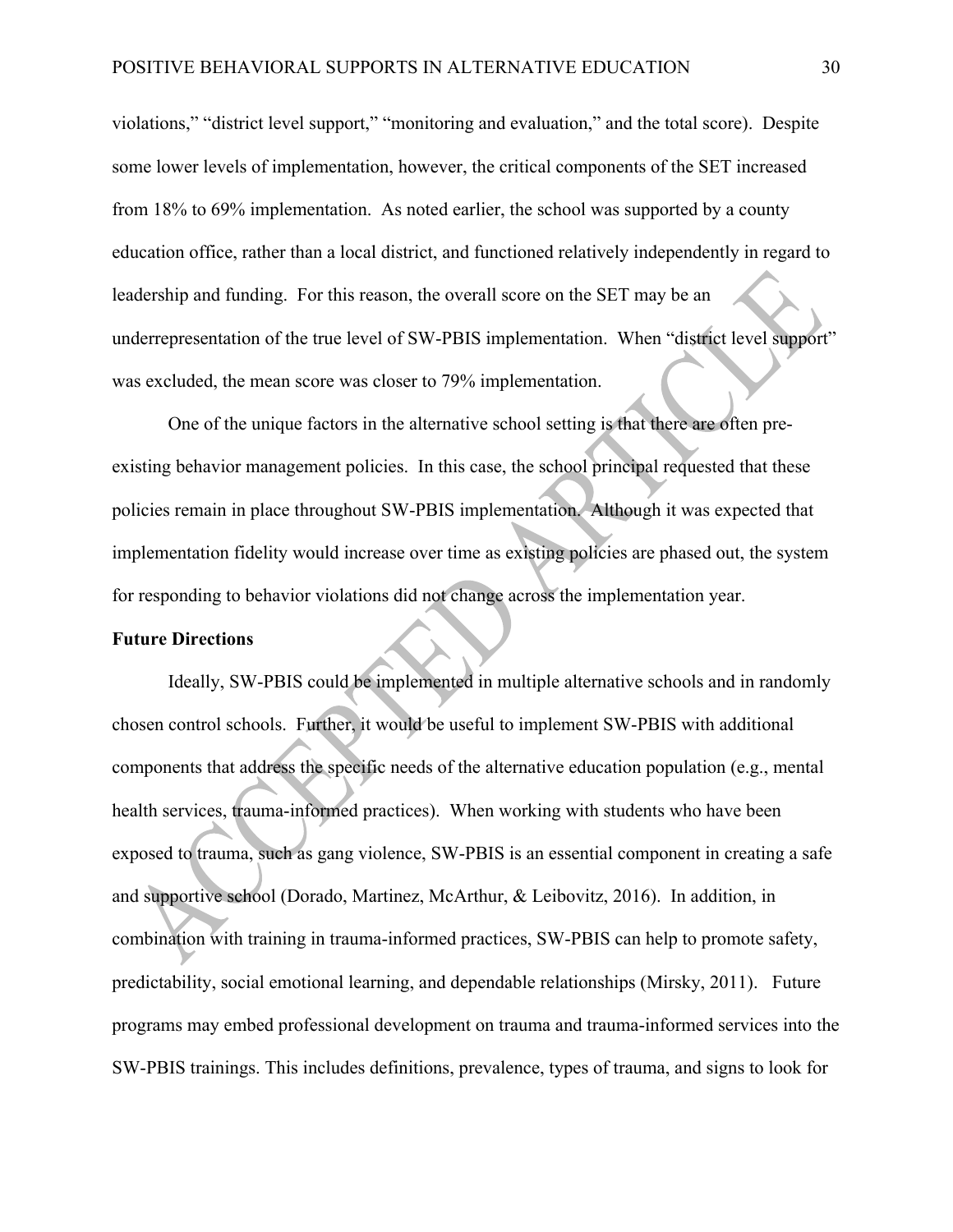in and out of the classroom. These trainings provide a community of staff and students who understand the impacts of trauma, recognize the signs, and respond appropriately. Additionally, trauma-informed schools provide a strong sense of physical and emotional safety. Beyond providing a trauma-informed community of staff and students, specific strategies, taught in the guided lesson plans, can help youth recognize and manage emotions, set and achieve goals, establish and maintain relationships, and make responsible decisions. Together, these efforts can facilitate academic engagement, work ethic, commitment, and overall school success (Durlak et al., 2011). When children feel safe at school and have the tools to cope with their trauma, they show better academic, behavioral, and social outcomes (Chafouleas et al., 2016).

The inclusion of a parental involvement component might provide additional support to teachers and students. García Coll and Garrido (2000) suggest that culturally and linguistically appropriate services should be applied in the school setting to facilitate parental participation.

Given that many of these students have unmet basic needs (e.g., safety, substance use problems), it is important for practitioners and researchers to consider the impact of such needs on behaviors and related outcomes. For example, the possibility of earning a preferred snack at a golden ticket drawing would not outweigh the safety need of a student who brings a weapon to school. It is possible that positive changes are occurring due to the intervention but are not being captured by the current measures used (i.e., observations of positive interactions, on-task behavior). Given this, there is also a need for more data on both student and teacher perceptions and a direct measure of the overall school climate. Perhaps including a periodic measure of the school climate might provide insight into how it is being affected by the intervention. As this was the first year of the study, it will be important to continue tracking data at this school to determine whether continued years of intervention have an impact on school-wide and individual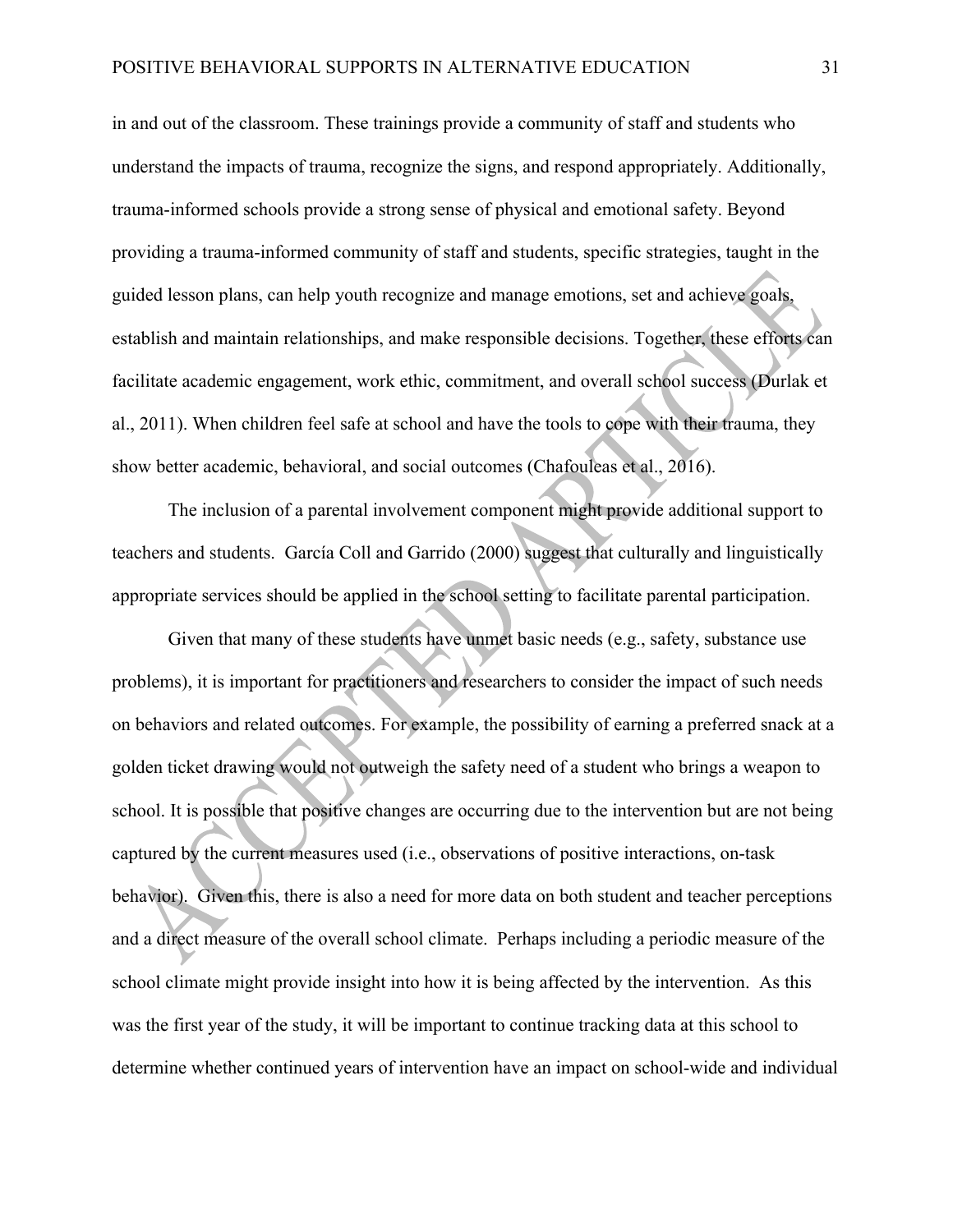student outcomes. In addition, measures of positive behaviors (e.g., on-task behavior, positive interactions) should be collected prior to and throughout implementation.

#### **Concluding Remarks**

This study offers continued support for utilizing SW-PBIS in what is typically considered a punitive environment. Although significant growth was not achieved across all measures, it is important to remember that it can take several years before SW-PBIS yields a full positive effect. Given the initial response, however, it is believed that SW-PBIS could be a promising evidencebased framework in alternative schools. That said, there remains room for growth and continued research. It is important to recognize that the students in this study exhibit more extreme behaviors than those typically observed in students in mainstream schools. For this reason, it may take longer before a decrease in negative behaviors and an increase in positive behaviors are observed, particularly at the Tier 1 level. At the current implementation stage, it is important to focus on the process and potential rather than solely on the outcomes. Further work could develop a model for applying SW-PBIS in alternative school settings.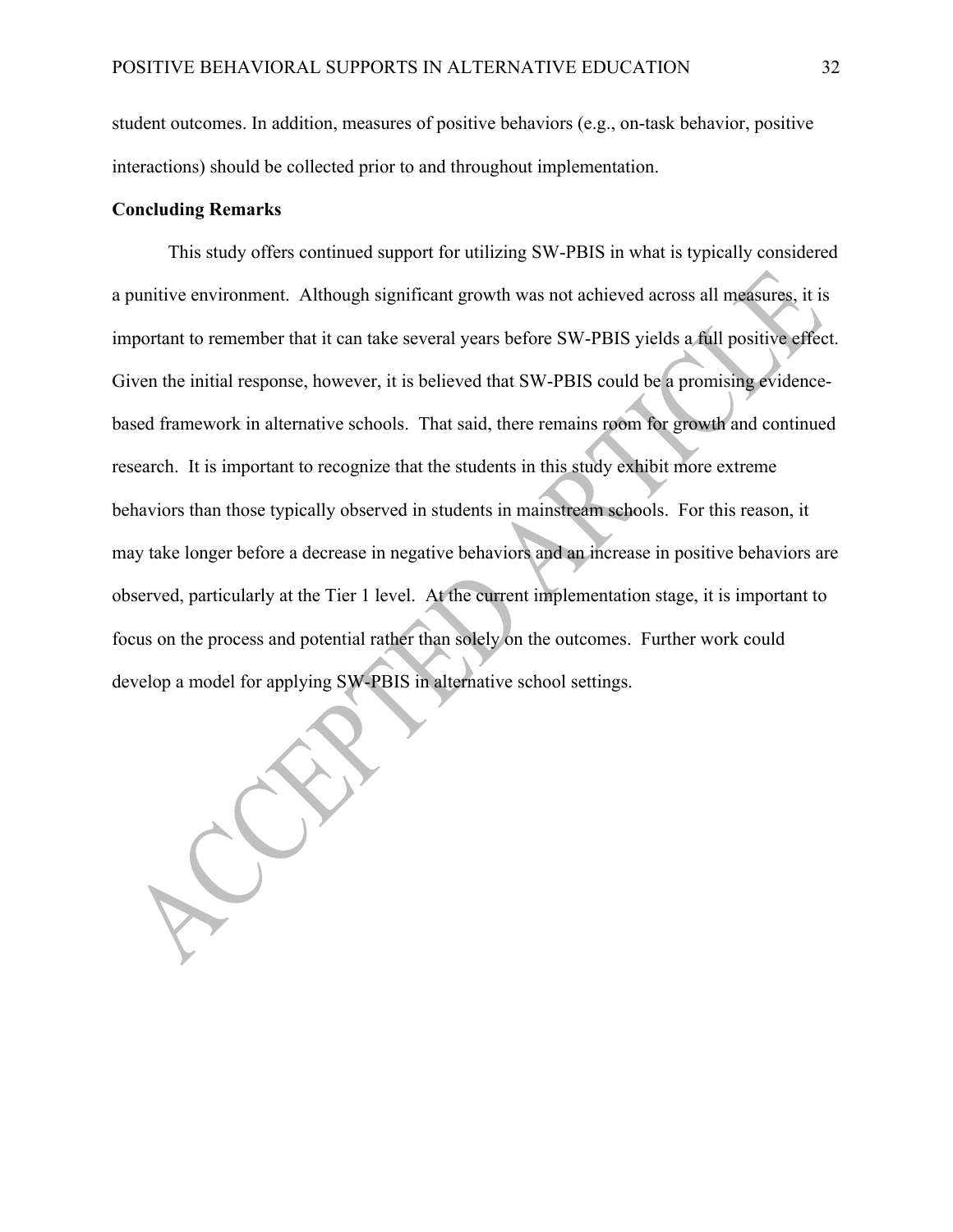## **Compliance with Ethical Standards**

All procedures performed in studies that involve human participants were in accordance with the ethical standards of the institutional and/or national research committee and with the 1964 Helsinki declaration and its later amendments or comparable ethical standards. Informed consent was obtained from all individual participants included in the study.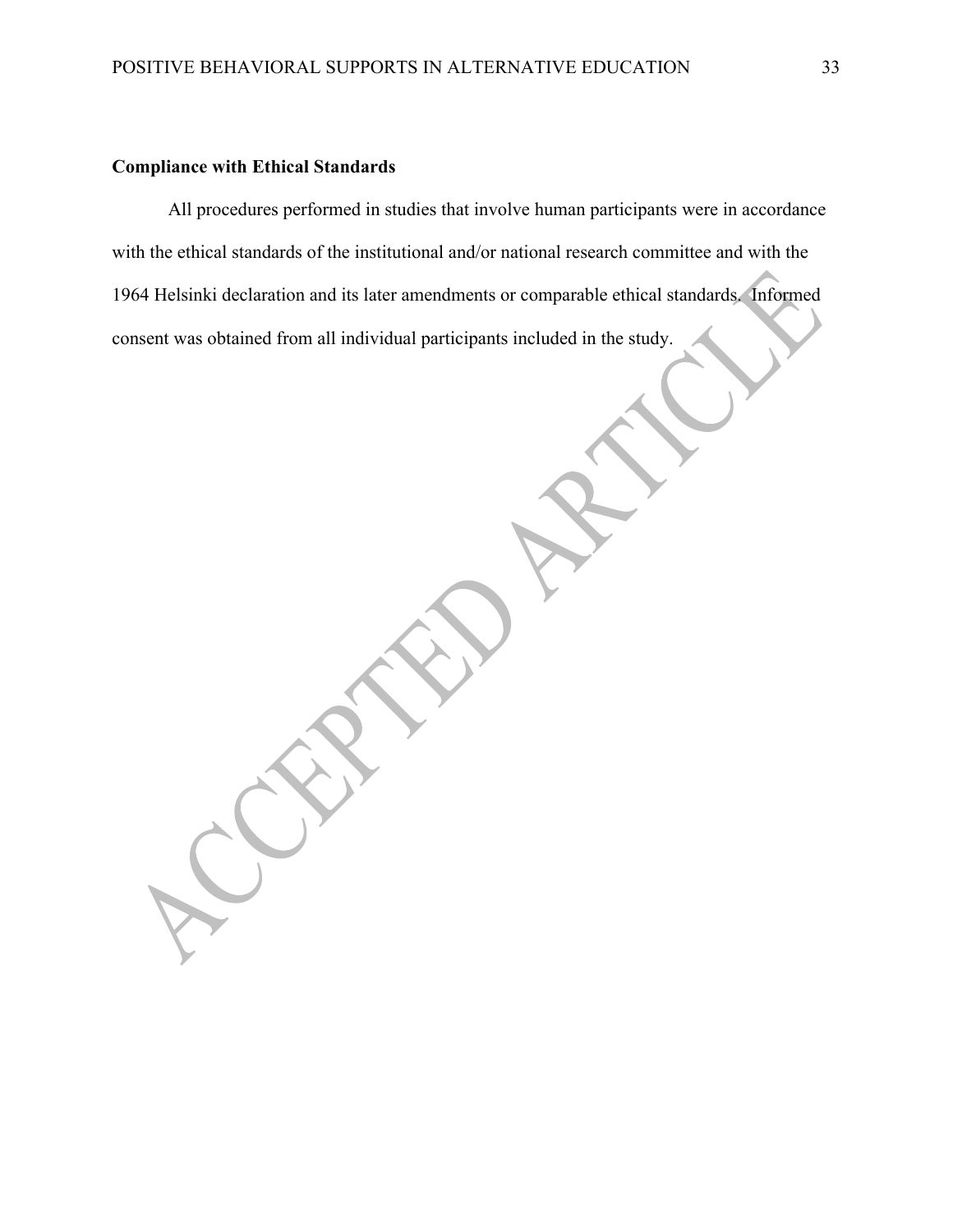#### **References**

- Abry, T., Bryce, C. I., Swanson, J., Bradley, R. H., Fabes, R. A., & Corwyn, R. F. (2017). Classroom-level adversity: Associations with children's internalizing and externalizing behaviors across elementary school*. Developmental Psychology, 53*, 497–510. doi:10.1037/dev0000268
- Bohanon, H., Fenning, P., Carney, K. L., Missis-Kim, M. J., Anderson-Harriss, S., Moroz, K. B., . . . Pigott, T. D. (2006). School-wide application of positive behavior support in an urban high school: A case study. *Journal of Positive Behavior Interventions, 8,* 131–145. doi:10.1177/10983007060080030201
- Bosworth, K., & Judkins, M. (2014). Tapping into the power of school climate to prevent bullying: One application of schoolwide positive behavior interventions and supports. *Theory into Practice, 53,* 300–307. doi:10.1080/0040505841.2014.947224
- Burke, M. D., Davis, J. L., Hagan-Burke, S., Lee, Y. H., & Fogarty, M. S. (2014). Using SWPBS expectations as a screening tool to predict behavioral risk in middle school. Journal of *Positive Behavior Interventions, 16,* 5–17. doi:10.1177/1098300712461147
- Chafouleas, S. M., Johnson, A. H., Overstreet, S., & Santos, N. M. (2016). Toward a blueprint for trauma-informed service delivery in schools*. School Mental Health, 8,* 144–162. Advance online publication. doi:10.1007/s12310-015-9166-8
- Childs, K. E., Kincaid, D., George, H. P., & Gage, N. A. (2016). The relationship between school-wide implementation of positive behavior intervention and supports and student discipline outcomes. *Journal of Positive Behavior Interventions, 18*, 89–99. doi:10.1177/1098300715580992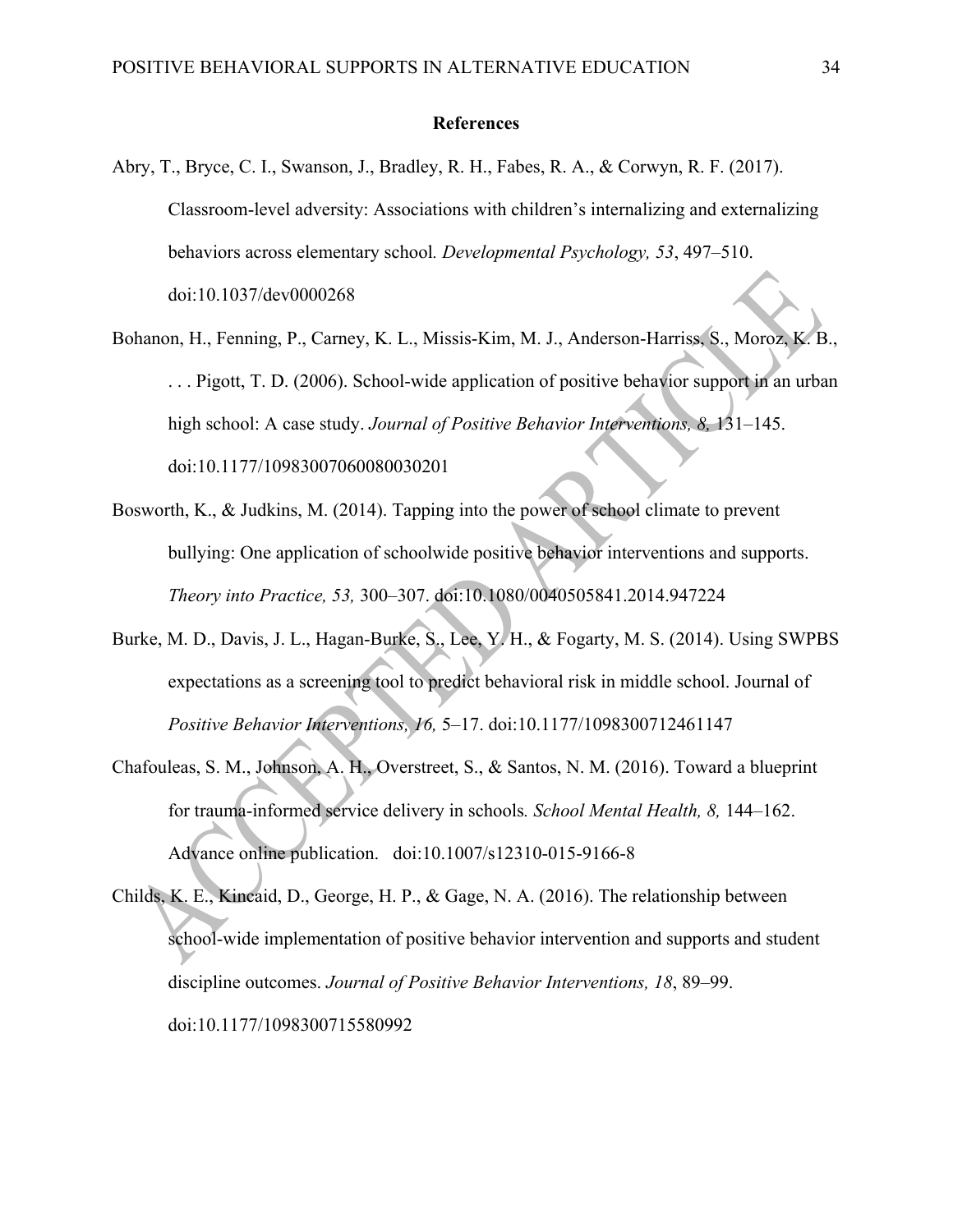- Cohen, J. (2006). Social, emotional, ethical and academic education: Creating a climate for learning, participation in democracy and well-being. *Harvard Educational Review, 76,* 201–237. doi:10.17763/haer.76.2.j44854x1524644vn
- Cook, C. R., Williams, K. R., Guerra, N. G., Kim, T. E., & Sadek, S. (2010). Predictors of bullying and victimization in childhood and adolescence: A meta-analytic investigation. *School Psychology Quarterly, 25,* 65–83. doi:10.1037/a0020149
- Cox, S. M. (1999). An assessment of an alternative education program for at-risk delinquent youth. *Journal of Research in Crime and Delinquency, 36,* 300–322. doi:10.1177/0022427899036003004
- Cox, S. M., Davidson, W. S., & Bynum, T. S. (1995). A meta-analytic assessment of delinquency-related outcomes of alternative education programs. *Crime and Delinquency, 41,* 219–234. doi: 10.1177/0011128795041002004
- Dorado, J. S., Martinez, M., McArthur, L. E., & Leibovitz, T. (2016). Healthy environments and response to trauma in schools (HEARTS): A whole-school, multi-level, prevention and intervention program for creating trauma-informed, safe and supportive schools. *School Mental Health, 8,* 163–176. doi:10.1007/s12310-016-9177-0
- Dunning-Lozano, J. L. (2016). Race and opportunity in a public alternative school. *Race, Ethnicity, and Education, 19,* 433–460. doi:10.1080/13613324.2014.91116
- Durlak, J. A., Weissberg, R. P., Dymnicki, A. B., Taylor, R. D, & Schellinger, K. B. (2011). The impact of enhancing students social and emotional learning: A metal analysis of schoolbased universal interventions. *Child Development, 82,* 405–432. doi:10.1111/j.1467- 8624.2010.01564.x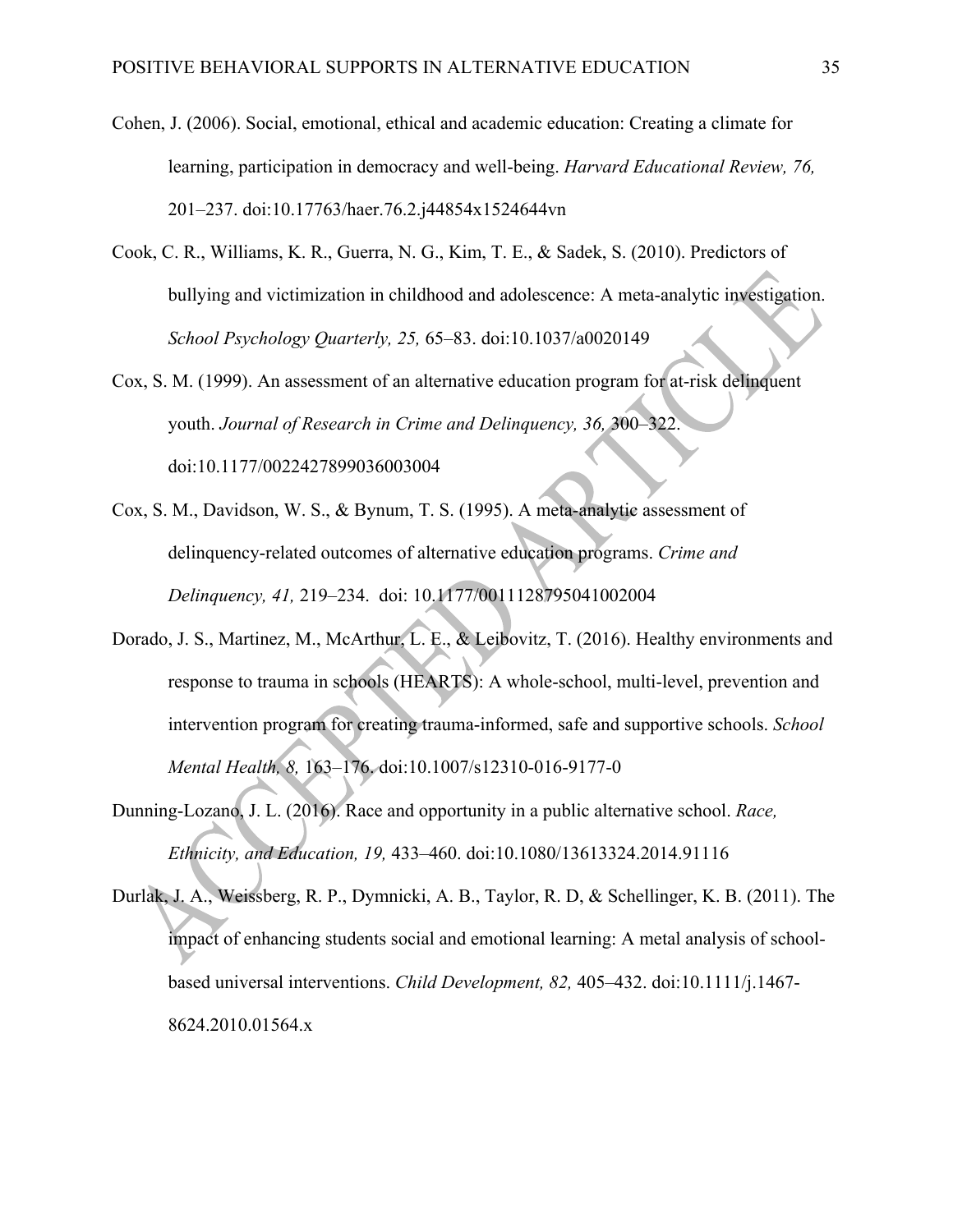- Eagle, J. W., Dowd-Eagle, S. E., Snyder, A., & Gibbons Holtzman, E. (2015). Implementing a multi-tiered system of supports (MTSS): Collaboration between school psychologists and administrators to promote systems-level change. *Journal of Educational & Psychological Consultation, 25,* 160–177. doi:10.1080/10474412.2014.929960
- Edger-Smith, S., & Baugher Palmer, R. (2015). Building supportive school environments for alternative education youth. *Preventing School Failure, 59,* 134–141. doi:10.1080/1045988X.2013.86558
- Ern, G. S. (2007). An examination of the relationship between the presence of critical components of classroom positive behavior support and student behavior. Dissertation *Abstracts International Section A: Humanities and Social Sciences, 67,* 2878.
- Filter, K. J., Sytsma, M., & McIntosh, K. (2016). A brief measure of staff commitment to implement school-wide positive behavioral interventions and supports. *Assessment for Effective Intervention, 42,* 18–31. doi:10.11772F1534508416642212
- Freeman, J., Simonsen, B., McCoach, B. D., Sugai, G., Lombardi, A., & Horner, R. (2016). Relationship between school-wide positive behavior interventions and supports and academic, attendance, and behavior outcomes in high schools. *Journal of Positive Behavioral Interventions, 18,* 41–51. doi:10.1177/1098300715580992
- Foley, R. M., & Pang, L. S. (2006). Alternative education programs: Program and student characteristics. *The High School Journal, 89,* 10–21. doi:10.1353/hsj.2006.0003
- Gage, N. A., Larson, A., Sugai, G., & Chafouleas, S. M. (2016). Student perceptions of school climate as predictors of office discipline referrals. *American Educational Research Journal, 53,* 492–515. doi:10.3102/000281216637349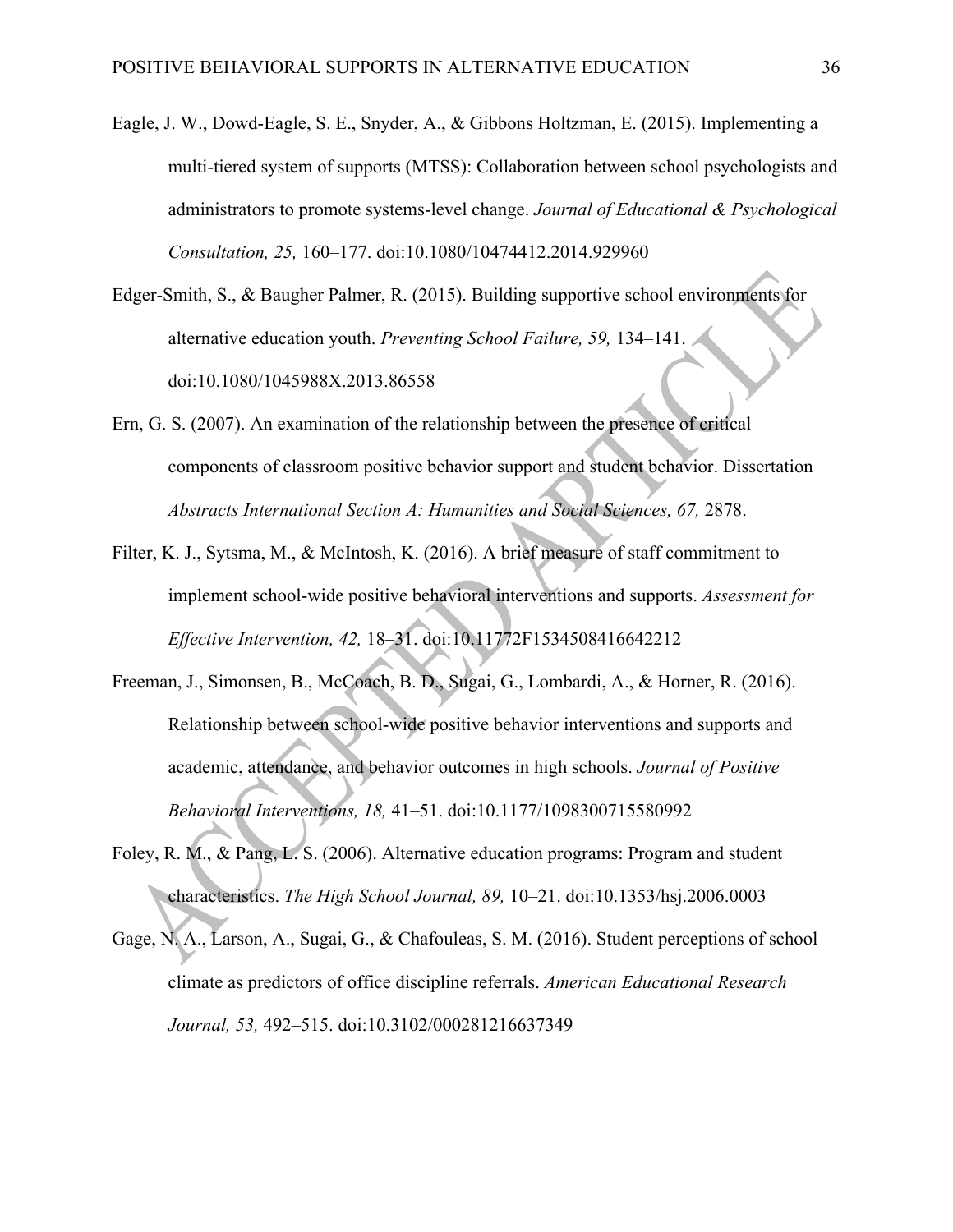García Coll, C. T., & Garrido, M. (2000). Minorities in the U.S.: Sociocultural context for mental health and developmental psychopathology. In M. Lewis & A. Sameroff (Eds.), *Handbook of developmental psychopathology* (2nd ed., pp. 177–195). New York, NY: Kluwer Academic/Plenum.

- Garrison, R. W. (1987) *Alternative schools for disruptive youth: NSSC resource paper.* Malibu, CA: National Safety Center, Pepperdine University, Office of Juvenile Justice and Delinquency Prevention. doi:10.1177/0022427899036003004
- Gelbar, N. W., Jaffery, R., Stein, R., & Cymbala, H. (2015). Case study on the implementation of school-wide positive behavior intervention and supports in an alternative educational setting. *Journal of Educational and Psychological Consultation, 25,* 287–313. doi:10.1080/10473312.2014.929958
- Gerring, J. (2007). *Case study research: Principles and practices.* New York, NY: Cambridge University Press.
- Green, R. A. (2011). *Case study research: A program evaluation guide for librarians.* Santa Barbara, CA: Libraries Unlimited.
- Hammersley, M., & Gomm, R. (2000). Introduction. In R. Gomm, M. Hammersley, & P. Foster (Eds.), *Case study method* (pp.1–16). Thousand Oaks, CA: Sage.
- Harms, A. L. S. (2010). *A three-tier model of integrated behavior and learning supports: Linking system-wide implementation to student outcomes.* Retrieved from ProQuest Information & Learning. (AAI3433110)
- Horner, R., Sugai, G., Smolkowski, K., Todd, A., Nakasato, J., & Esperanza, J. (2009). A randomized control trial of school-wide positive behavior support in elementary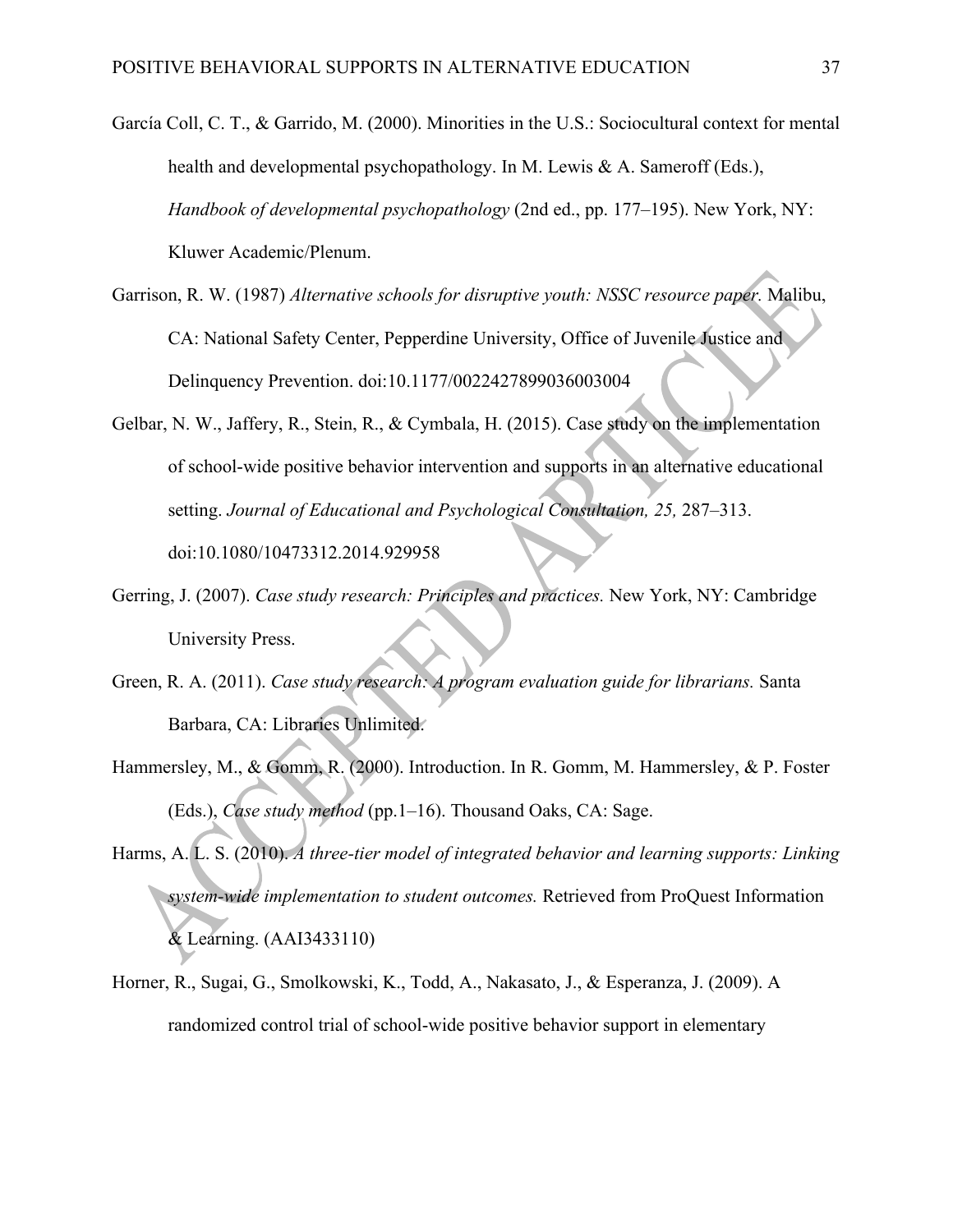schools*. Journal of Positive Behavior Interventions, 11*(3), 113–144. doi:10.1177/1098300709332067

- Horner, R. H., Todd, A. W., Lewis-Palmer, T., Irvin, I. K., Sugai, G., & Boland, J. B. (2004). The school-wide evaluation tool (SET): A research instrument for assessing school-wide positive behavior support. *Journal of Positive Behavior Interventions, 6*, 3–12. doi:10.1177/10983007040060010201
- Irvin, L., Tobin, T., Sprague, J. R., Sugai, G., & Vincent, G. (2004). Validity of office discipline referrals measures as indices of school-wide behavioral status and effects of school-wide behavioral interventions. *Journal of Positive Behavior Interventions, 6,* 34–52. doi:10.1177/10983007040060030201
- Johnson, E. B. (2017). Beliefs on behavior: The influence of constructed beliefs of discipline on school-wide positive behavior interventions and supports fidelity of implementation. *Dissertation Abstracts International Section A: Humanities and Social Sciences, 78,* 5A.
- Johnson, J. P. (2014). *Sustaining positive behavior intervention and support.* Retrieved from ProQuest Information & Learning. (ED569105)
- Jolivette, K., McDaniel, S. C., Sprague, J., Swain-Bradway, J., & Ennis, R. P. (2012). Embedding the positive behavioral interventions and supports framework into the complex array of practices within alternative education settings: A decision-making process. *Assessment for Effective Intervention, 38,* 15–29. doi:10.1177/153450841254450
- Kauffman J. M., & Brigham, F. J. (2009). *Working with troubled children.* Verona, WI: Attainment.
- Kern, L., & Manz, P. (2004). A look at current validity issues of school-wide behavior support. *Behavioral Disorders, 30,* 47–59. doi:10.1177/019874290403000102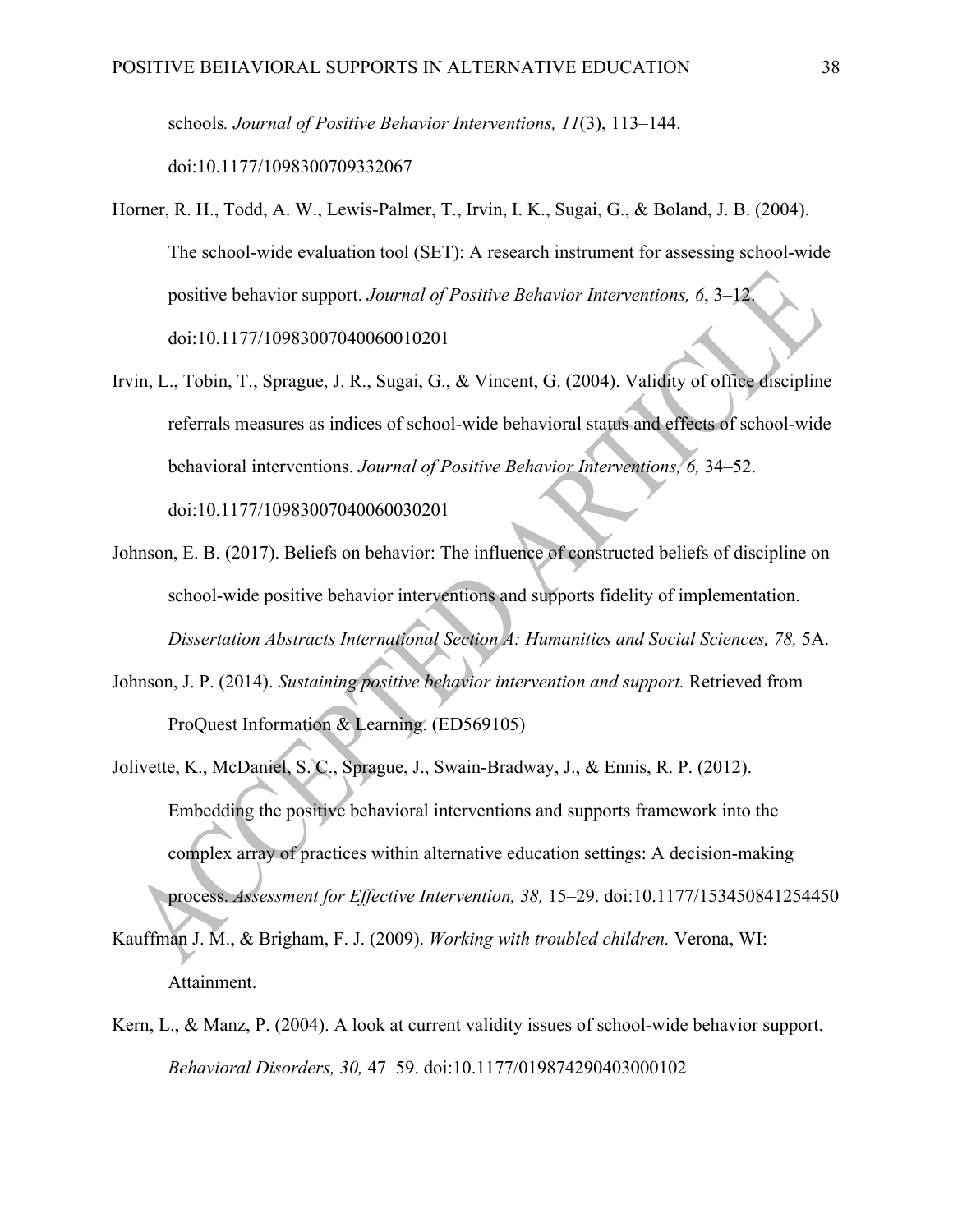- Kincaid, D., Dunlap, G., Kern, L., Lane, K. L., Bambara, L. M., Brown, … Knoster, T. P. (2016). Positive behavior support: A proposal for updating and refining the definition. *Journal of Positive Behavior Interventions, 18,* 69–73. doi:10.1177/1098300715604826
- Kleiner, B., Porch, R., & Farris, E. (2002). *Public alternative schools and programs for students at risk of education failure: 2000-01* (NCES 2002-004). Washington, DC: U.S. Department of Education National Center for Education Statistics.
- Lassen, S. R., Steele, M. M., & Sailor, W. (2006). The relationship of school-wide positive behavior support to academic achievement in an urban middle school. *Psychology in the Schools, 43,* 701–712. doi:10.1002/pits.20177
- Lehr, C. A., & Lange, C. M. (2003). *Alternative schools and the students they serve: Perceptions of state directors of special education.* Policy Research Brief, 14(1). Minneapolis, MN: Institute on Community Integration.
- Lohrman, S., Martin, S. D., & Patil, S. (2013). Internal and external coaches' perspectives about overcoming barriers to universal interventions. *Journal of Positive Behavior Interventions, 15,* 26–38. doi:10.1177/1098300712459078
- McDaniel, S. C., Jolivette, K., & Ennis, R. P. (2014) Barriers and facilitators to integrating SWPBIS in alternative education settings with exiting behavior management systems. *Journal of Disability Policy Studies, 24,* 247–256. doi:101177/1044207312465471
- Mills, A. J., Durepos, E., & Wiebe, E. (Eds.). (2010). *Encyclopedia of case study research* (Vols. 1-2). Thousand Oaks, CA: SAGE.
- Mirsky, L. (2011). Restorative practices: Giving everyone a voice to create safe saner school communities. *The Prevention Researcher, 18,* 3–6. Available from, https://www.iirp.edu/images/pdf/Mirsky-Prevention-Researcher-2011.pdf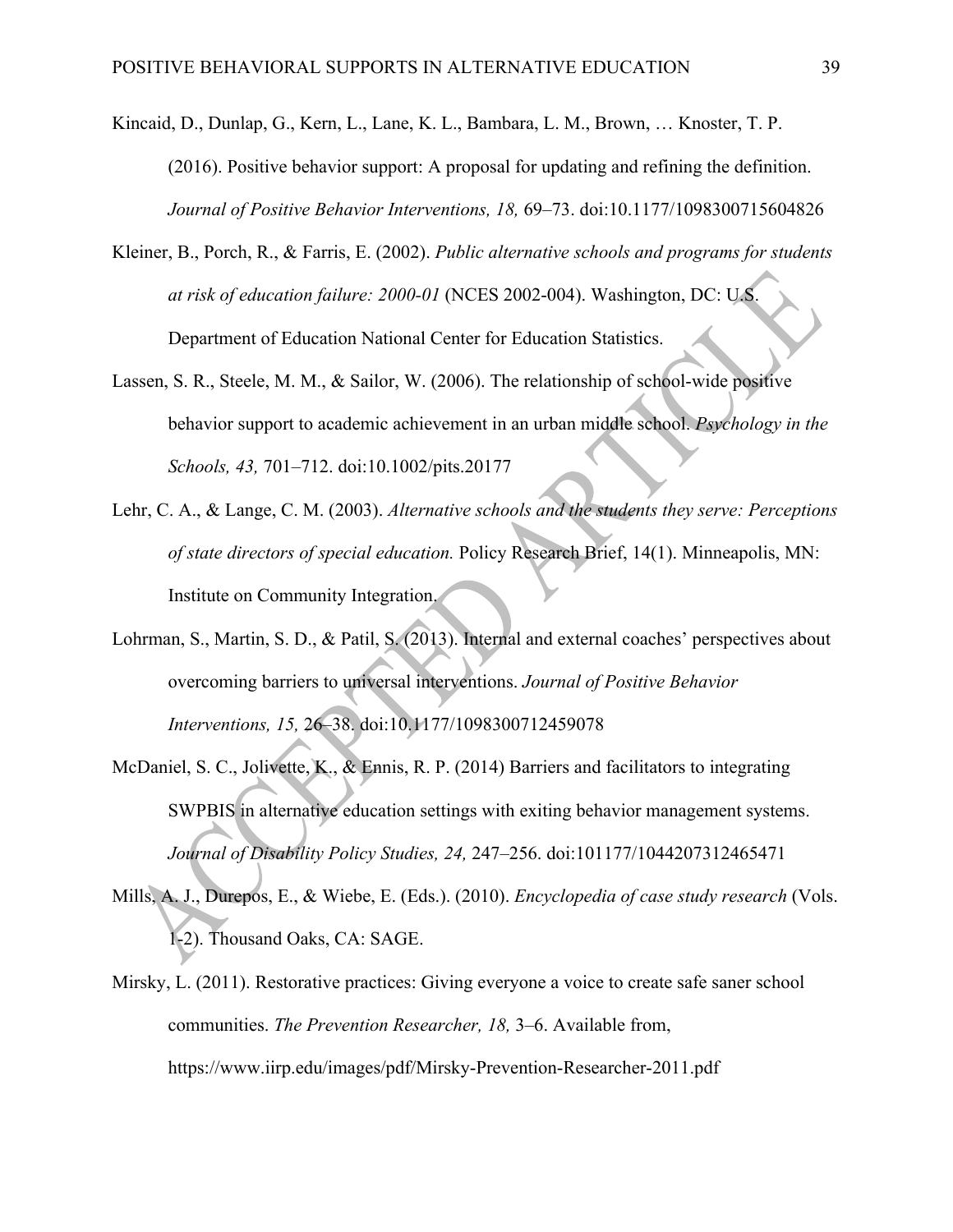- Nelson, J. R., Colvin, G., & Smith, D. J. (1996). The effects of setting clear standards on students' social behavior in common areas of the school. *The Journal of At-Risk Issues, 3*(1), 10–19. doi:10.1177/106342669800600303
- O'Brien, E. R., & Curry, J. R. (2009). Systematic interventions with alternative school students: Engaging the omega children. *Journal of School Counseling, 7,* 1–32. EJ886138

Ogulmus, K., & Vuran, S. (2016). Schoolwide positive behavioral interventions and support practices: Review of studies in the Journal of Positive Behavior Interventions. *Educational Sciences: Theory & Practice, 16,* 1693–1710. doi:10.12738/estp.2016.5.0264

- Positive Behavioral Interventions & Supports. (n.d.). *School-wide Positive Behavioral Interventions and Supports.* Retrieved from http://www.pbis.org/
- Robichaux, N. M., & Gresham, F. M. (2014). Differential effects of the mystery motivator intervention using student-selected and mystery rewards. *School Psychology Review, 43,* 286–298.
- Ross, S. W., Romer, N., & Horner, R. H. (2012). Teacher well-being and the implementation of School-Wide Positive Behavior Interventions and Supports. *Journal of Positive Behavioral Supports, 14,* 118–128. doi:10.1177/1098300711413820
- Simonsen, B., & Sugai, G. (2013). PBIS in alternative education settings: Positive support for youth with high-risk behavior. *Education and Treatment of Children, 36,* 3–14. Available from https://www.pbis.org/Common/Cms/files/pbisresources/ETC2013SpecialIssue.pdf
- Sprague, J. R., Scheuermann, B., Wang, E., Nelson, C. M., Jolivette, K., & Vincent, C. (2013). Adopting and adapting PBIS for secure juvenile justice settings: Lessons learned. *Education and Treatment of Children, 36,* 121–134. EJ1014473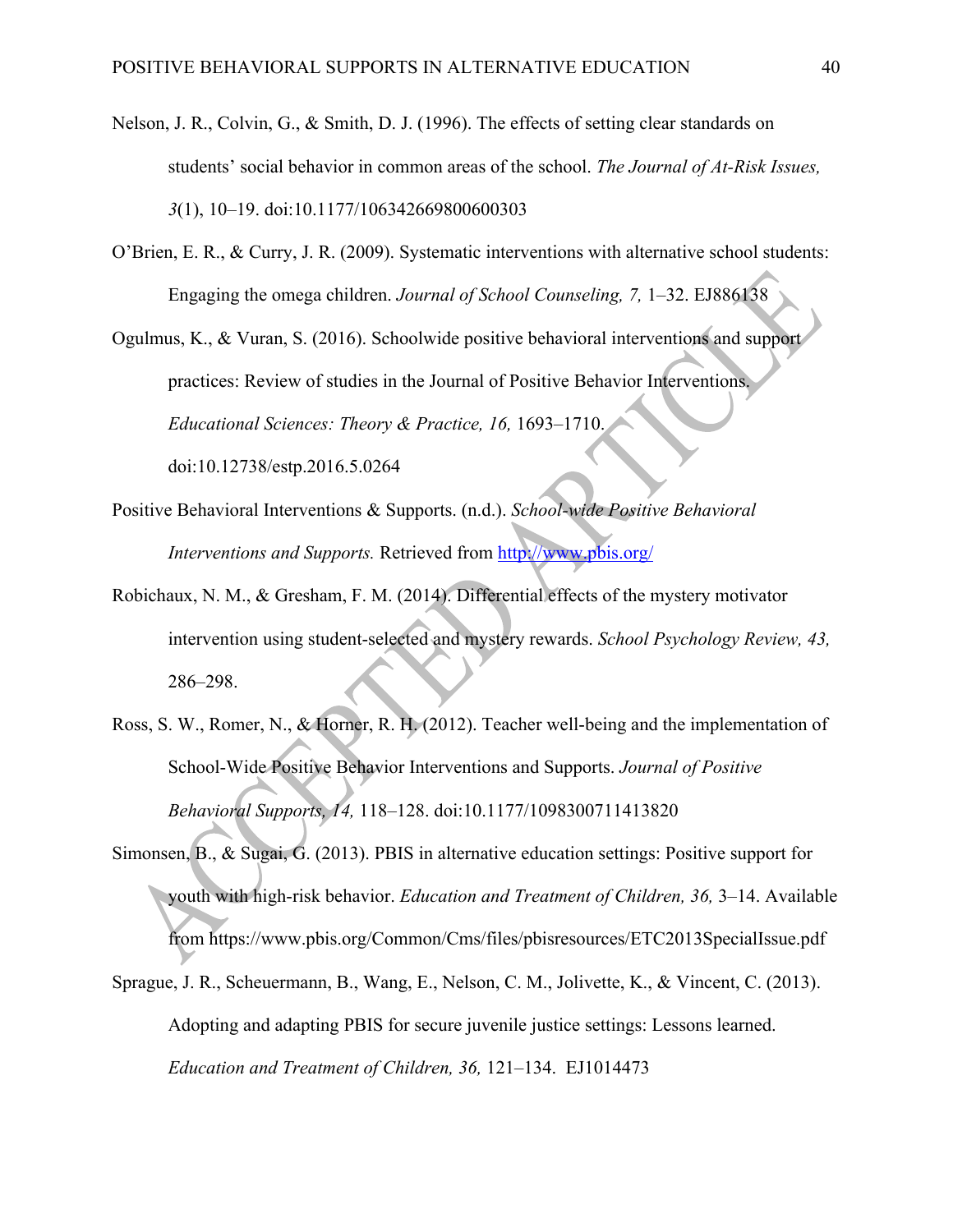- Sugai, G., & Horner, R. H. (2009). Defining and describing school-wide positive behavior support. In W. Sailor, G. Dunlap, G. Sugai, & R. H. Horner (Eds.), *Handbook of positive behavior support* (pp. 307–326). New York, NY: Springer.
- Sugai, G., Horner, R. H., & Todd, A. W. (2000). *Effective behavior support: Self-assessment survey.* Eugene, OR: University of Oregon, Positive Behavioral Interventional and Supports Technical Assistance Center.
- Sugai, G., Horner, R. H., Sailor, W., Dunlap, G., Eber, L., Lewis, T., … Nelson, M. (2005). *School-wide positive behavior support: Implementers' blueprint and self-assessment.*  Eugene, OR: University of Oregon.
- Swain-Bradway, J., Swoszowski, N. C., Boden, L. J., & Sprague, J. R. (2013). Voices from the field: Stakeholder perspectives on PBIS implementation in alternative education settings. *Education and Treatment of Children, 36*, 31–46. EJ1014492
- Swoszowski, N. C., McDaniel, S. C., Jolivette, K., & Melius, P. (2012). The effects of Tier II check-in/check-out, including adaptation for non-responders on the off-task behavior of elementary students in a residential treatment facility. *Education and Treatment of Children, 36,* 63–80. EJ1014499
- Williams, J. (2015). Juvenile correctional educators' perceptions of satisfaction with their role as alternative school educators. *Dissertation Abstracts International, 75*, 12-A.

Yin, R. K. (2014). *Case study research: Design and methods* (5th ed.). Los Angeles, CA: Sage.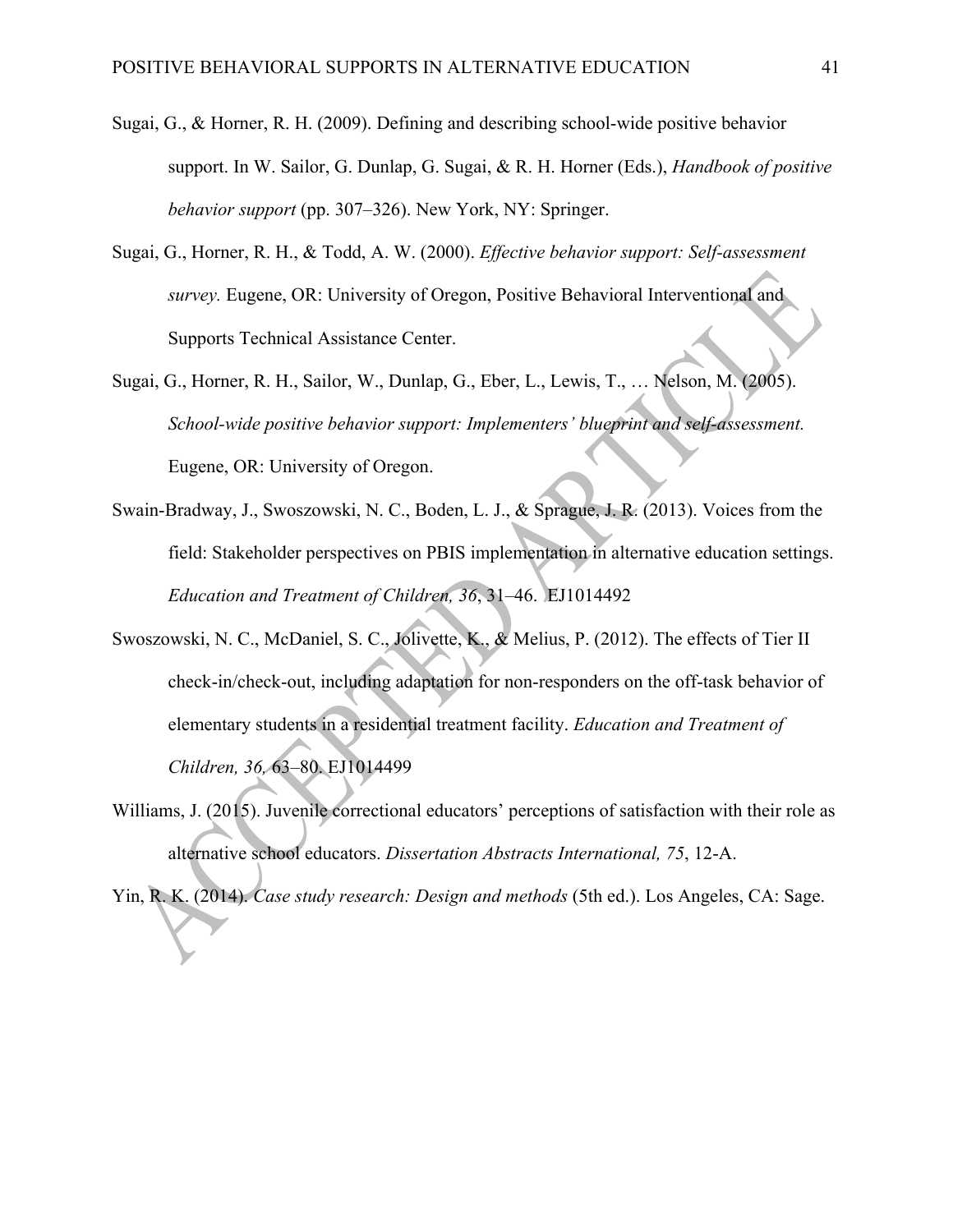| Timeframe                                                         | <b>Activity Type</b>                                                       | <b>Activity Description</b>                                                                                                                                                                                                                                                                                                                                     |
|-------------------------------------------------------------------|----------------------------------------------------------------------------|-----------------------------------------------------------------------------------------------------------------------------------------------------------------------------------------------------------------------------------------------------------------------------------------------------------------------------------------------------------------|
| 1x quarterly                                                      | Administration pre-<br>intervention meetings                               | Met with school psychologist, principal, key county<br>representatives, and university faculty<br>Provided overview of potential benefits/outcomes<br>Discussed implementation details<br>Developed a process for troubleshooting issues                                                                                                                        |
| $1x$ (prior to pre-<br>intervention<br>trainings)                 | Teacher pre-intervention<br>interviews                                     | Interviewed teachers to identify behavioral concerns<br>Established collaborative relationship by asking<br>questions related to useful and acceptable strategies                                                                                                                                                                                               |
| 1x monthly                                                        | Teaching staff pre-<br>intervention/collaboration<br>meetings              | Held staff training and collaboration meetings<br>Provided an overview of School-Wide Positive<br>Behavioral Interventions and Supports (SW-PBIS)<br>Taught importance of using positive reinforcement with<br>this population<br>Encouraged culture/climate of positivity through<br>trainings and support                                                     |
| 1x weekly (one<br>month prior to<br>implementation)<br>1x monthly | Teaching staff program<br>development meetings<br>Teaching staff trainings | Developed a customized form of SW-PBIS<br>Established guidelines<br>Co-developed scripted lesson plans<br>Principal investigator and school psychologist trained<br>teaching staff on specifics of intervention implementation<br>SW-PBIS was maintained through regular training by the<br>researchers during meetings with teachers and the<br>administrator. |
| 1x (one month<br>prior to<br>implementation)                      | Data collection: School-wide<br>Evaluation Tool (SET)                      | SET was used to assess training needs, impact of<br>personnel development efforts in SW-PBIS areas, and<br>sustained use of SW-PBIS procedures, and to develop<br>strategies for structuring outcomes                                                                                                                                                           |
| $1x$ (one month<br>prior to<br>implementation)                    | Data collection: Effective<br><b>Behavior Support (EBS)</b><br>Survey      | EBS Survey was used to determine the level of<br>implementation and priority for change                                                                                                                                                                                                                                                                         |
| 1x monthly                                                        | Data collection: Incident<br>report data from Year 1                       | Gathered incident report data<br>Entered and coded incident report data                                                                                                                                                                                                                                                                                         |

| Table 1                                       |  |  |
|-----------------------------------------------|--|--|
| Pre-Implementation: Year 1 (Baseline) Process |  |  |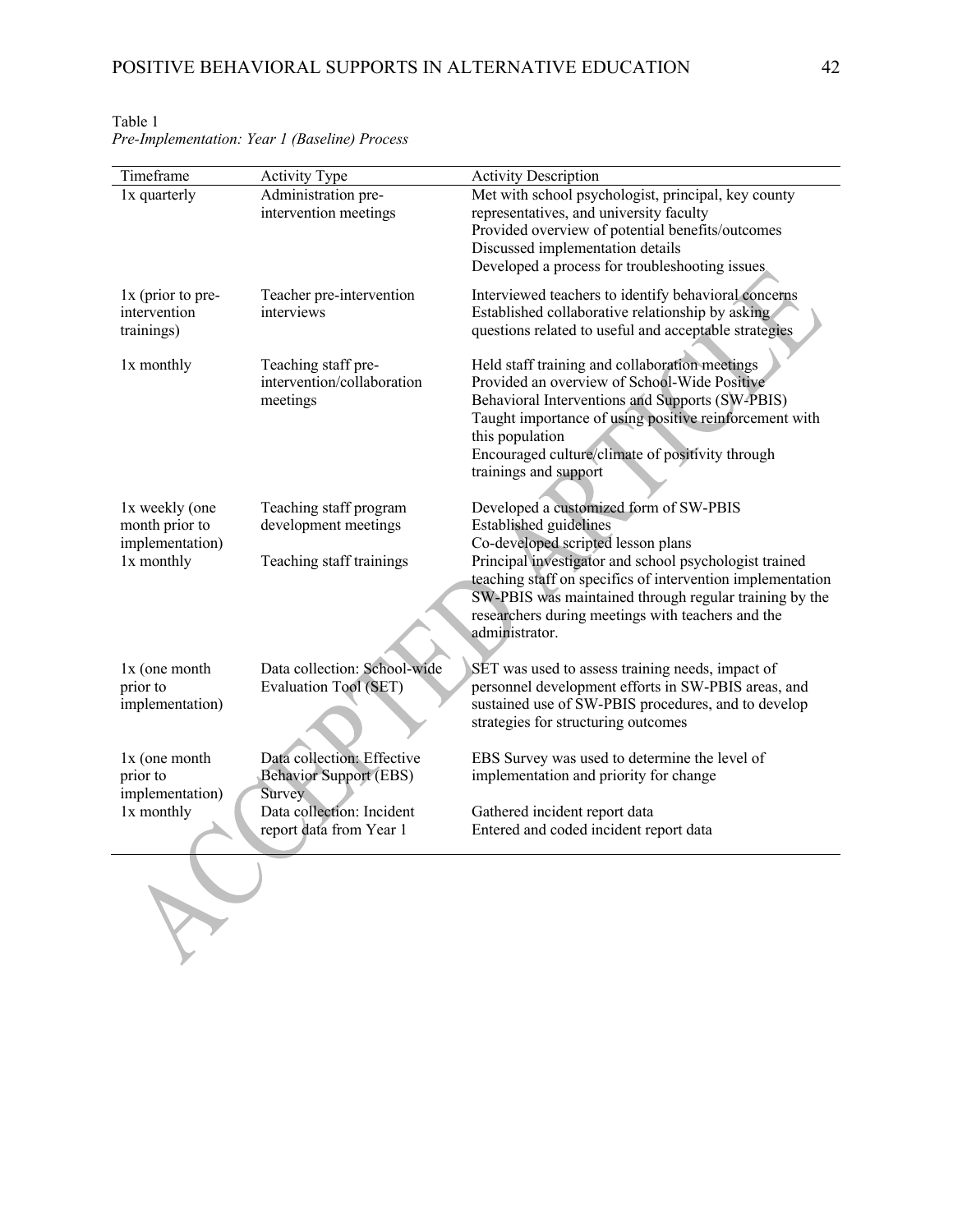| Timeframe           | <b>Activity Type</b>             | <b>Activity Description</b>                             |
|---------------------|----------------------------------|---------------------------------------------------------|
| First and last week | Lesson plan regarding school     | Classroom teacher taught/re-taught students the         |
| of each semester    | guidelines and program specifics | guidelines and explained how the program worked         |
| 1x monthly          | Lesson plan "refresher" sessions | Classroom teacher taught/re-taught students each        |
|                     | on specific guidelines           | guideline, using scripted lesson plans                  |
|                     |                                  | Students learned to define behavioral guidelines        |
|                     |                                  | (providing examples and non-examples)                   |
|                     |                                  | Students created posters/art/hip hop beats for each     |
|                     |                                  |                                                         |
|                     |                                  | guideline and displayed them in the school              |
| 1x monthly          | Reinforcer selection             | Surveyed students to determine preferred prizes         |
|                     |                                  | Created a class-wide list of preferred prizes           |
| Daily               | Acknowledgments given            | Students were acknowledged by the teaching staff for    |
|                     |                                  | following school-wide guidelines                        |
|                     |                                  |                                                         |
| 1x weekly           | Reinforcer distribution          | Held weekly drawings for prizes                         |
|                     |                                  | Two students per class were selected and                |
|                     |                                  | acknowledged                                            |
|                     |                                  | Winning students selected mystery motivator prize       |
|                     |                                  |                                                         |
| 1x monthly          | Staff training "refresher"       | Provided additional information about structure of SW-  |
|                     |                                  | <b>PBIS</b>                                             |
|                     |                                  | Discussed issues that needed troubleshooting            |
|                     |                                  | Reinforced importance of using positive reinforcement   |
|                     |                                  | Encouraged culture/climate of positivity through        |
|                     |                                  | trainings and support                                   |
|                     |                                  |                                                         |
| 1x weekly           | Performance feedback graphed     | Graphed number of acknowledgements, per individual      |
|                     |                                  | staff member, per week                                  |
|                     |                                  | Graphed number of acknowledgements by team              |
|                     |                                  | Provided graphed performance feedback in staff          |
|                     |                                  | meetings                                                |
|                     |                                  | High-performing teaching staff received an              |
|                     |                                  | acknowledgement and a prize                             |
|                     |                                  |                                                         |
| 1x weekly           | Data collection: classroom       | Observed student-teacher interactions                   |
|                     | observations                     | Frequency of the target behaviors (on-task, off-task,   |
|                     |                                  | and disruptive behavior; as well as positive, negative, |
|                     |                                  | and neutral interactions) were collected                |
|                     |                                  |                                                         |
| 1x weekly           | Data collection:                 | Collected and graphed number of acknowledgments         |
|                     | acknowledgment data              | given to students by staff member                       |
| 1x monthly          | Data collection: incident report | Gathered incident report data                           |
|                     | data from Year 2                 | Entered and coded incident report data                  |
|                     |                                  | Shared data in school-wide quarterly meetings and       |
|                     |                                  | solicited feedback on process                           |
|                     |                                  |                                                         |

Table 2 *Intervention: Year 2 (Implementation) Process*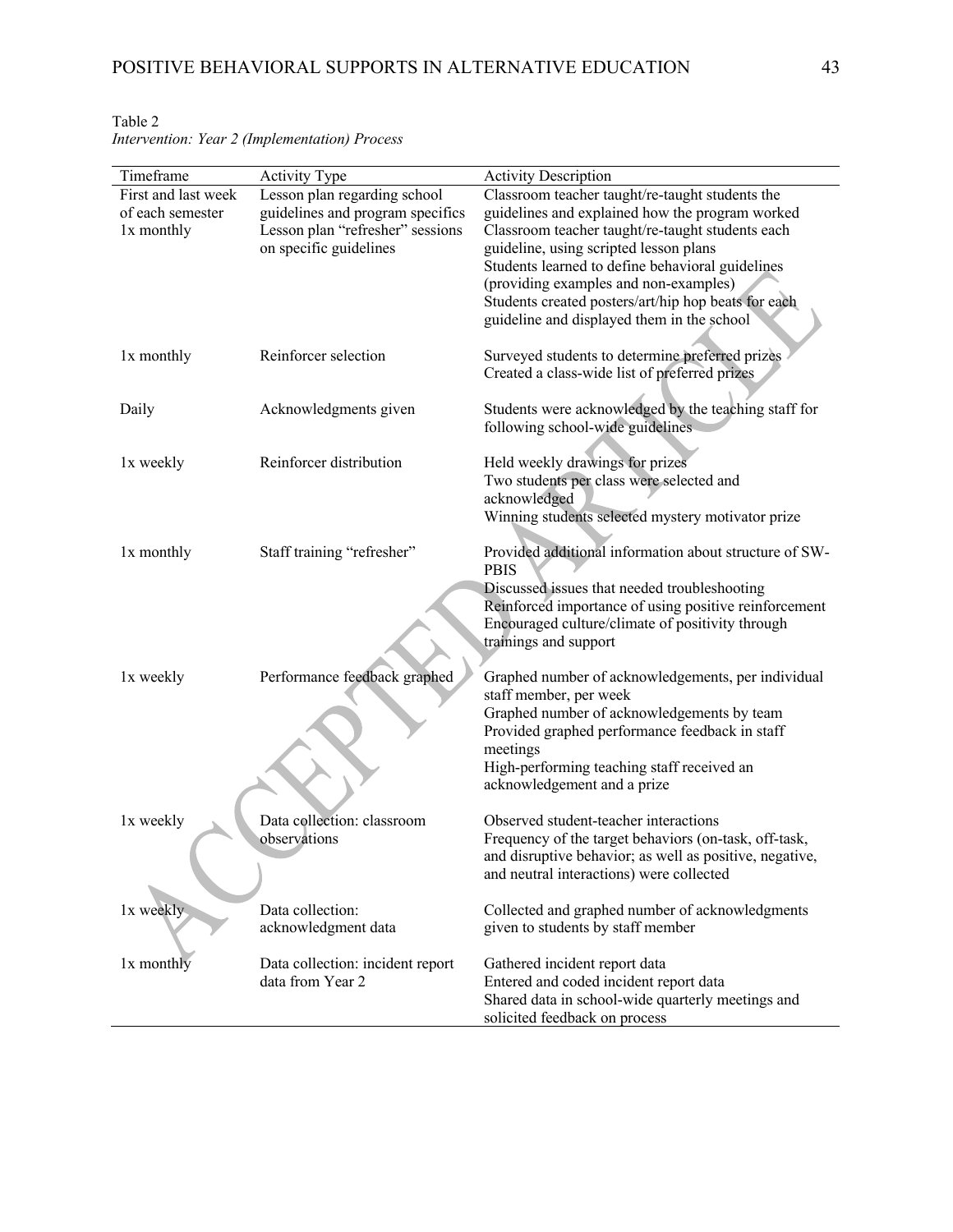### Table 3

*Post-Implementation (of First Year): Data Collection Process*

| Timeframe                             | Activity Type                                               | <b>Activity Description</b>                                                                                                                                                                                                                                         |
|---------------------------------------|-------------------------------------------------------------|---------------------------------------------------------------------------------------------------------------------------------------------------------------------------------------------------------------------------------------------------------------------|
| 1x last month of<br>intervention year | Data collection: School-wide<br>Evaluation Tool (SET)       | SET used to assess training needs, impact of<br>personnel development efforts in School-Wide<br>Positive Behavioral Interventions and Supports<br>(SW-PBIS) areas, and sustained use of SW-PBIS<br>procedures and to develop strategies for structuring<br>outcomes |
| 1x last month of<br>intervention year | Data collection: Effective Behavior<br>Support (EBS) Survey | EBS Survey used to determine the level of<br>implementation and priority for change                                                                                                                                                                                 |
|                                       |                                                             |                                                                                                                                                                                                                                                                     |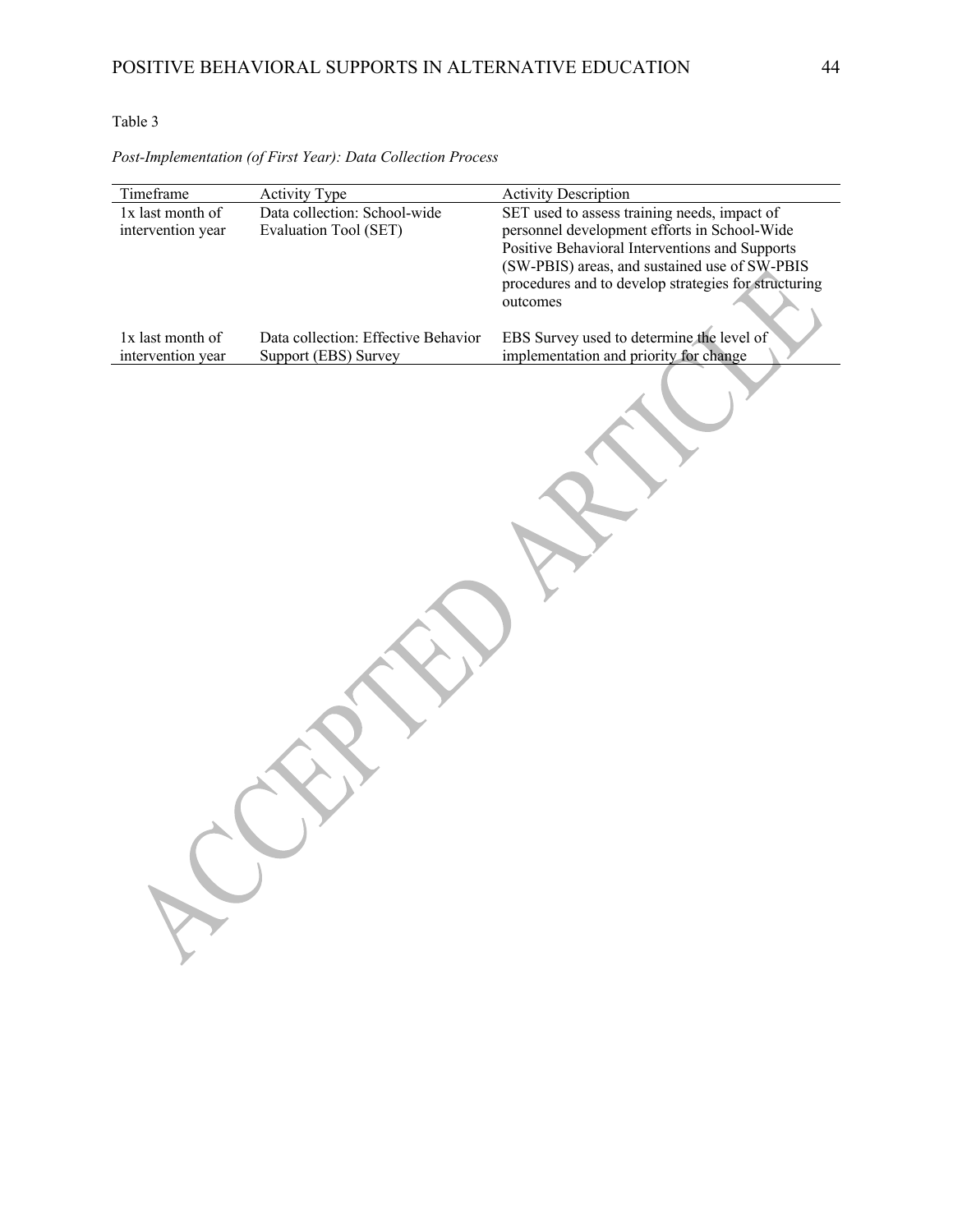## Table 4

## *Classroom Observations*

|                | <b>Positive Interactions</b> |        |          |        | Percentage of Time On-Task |         |  |
|----------------|------------------------------|--------|----------|--------|----------------------------|---------|--|
| Classroom      | Time 1                       | Time 2 | Slope    | Time 1 | Time 2                     | Slope   |  |
| T1             | $1\%$                        | $1\%$  | $\theta$ | 64%    | 71%                        | 1.25    |  |
| T <sub>2</sub> | $2\%$                        | 2%     | 0.14     | 59%    | 77%                        | 1.15    |  |
| T <sub>3</sub> | 3%                           | 3%     | $-0.22$  | 53%    | 74%                        | 3.21    |  |
| T <sub>4</sub> | $4\%$                        | 4%     | 0.14     | 51%    | 46%                        | $-0.62$ |  |
| T <sub>5</sub> | $2\%$                        | 3%     | $-0.46$  | 50%    | 59%                        | 1.15    |  |